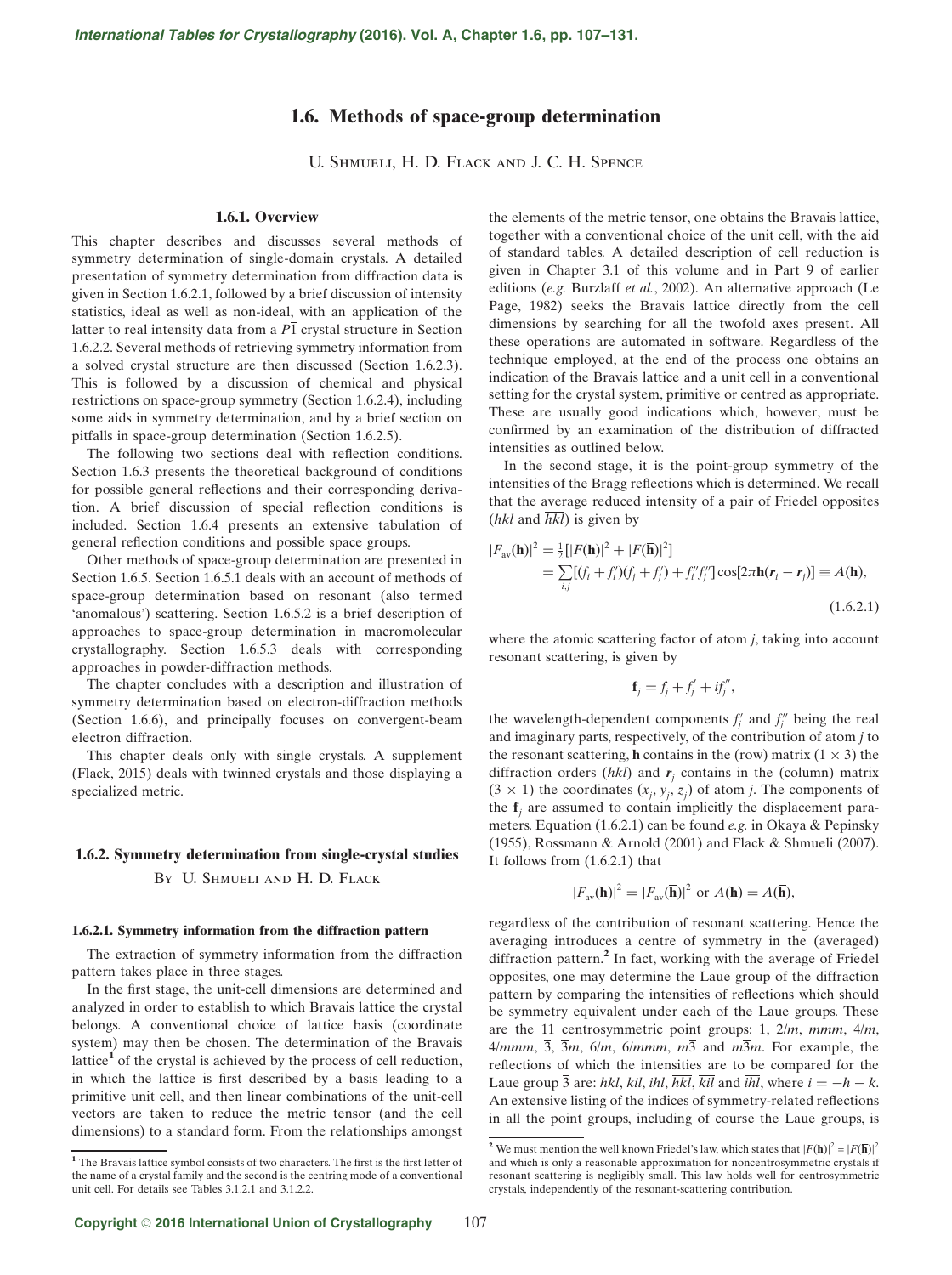given in Appendix 1.4.4 of International Tables for Crystal*lography* Volume B (Shmueli, 2008).<sup>3</sup> In the past, one used to inspect the diffraction images to see which classes of reflections are symmetry equivalent within experimental and other uncertainty. Nowadays, the whole intensity data set is analyzed by software. The intensities are merged and averaged under each of the 11 Laue groups in various settings  $(e.g. 2/m)$  unique axis b and unique axis c) and orientations (e.g.  $\overline{3}m1$  and  $\overline{3}1m$ ). For each choice of Laue group and its variant, an  $R_{\text{merge}}$  factor is calculated as follows:

$$
R_{\text{merge},i} = \frac{\sum_{\mathbf{h}} \sum_{s=1}^{|G|_i} |\langle |F_{\text{av}}(\mathbf{h})|^2 \rangle_i - |F_{\text{av}}(\mathbf{h}W_{si})|^2|}{|G|_i \sum_{\mathbf{h}} \langle |F_{\text{av}}(\mathbf{h})|^2 \rangle_i},\qquad(1.6.2.2)
$$

where  $W_{si}$  is the matrix of the sth symmetry operation of the *i*th Laue group,  $|G_i|$  is the number of symmetry operations in that group, the average in the first term in the numerator and in the denominator ranges over the intensities of the trial Laue group and the outer summations  $\sum_{h}$  range over the hkl reflections. Choices with low  $R_{\text{merge},i}$  display the chosen symmetry, whereas for those with high  $R_{\text{merge},i}$  the symmetry is inappropriate. The Laue group of highest symmetry with a low  $R_{\text{merge},i}$  is considered the best indication of the Laue group. Several variants of the above procedure exist in the available software. Whichever of them is used, it is important for the discrimination of the averaging process to choose a strategy of data collection such that the intensities of the greatest possible number of Bragg reflections are measured. In practice, validation of symmetry can often be carried out with a few initial images and the data-collection strategy may be based on this assignment.

In the third stage, the intensities of the Bragg reflections are studied to identify the conditions for systematic absences. Some space groups give rise to zero intensity for certain classes of reflections. These 'zeros' occur in a systematic manner and are commonly called systematic absences (e.g. in the h0l class of reflections, if all rows with  $l$  odd are absent, then the corresponding reflection condition is  $h0l$ :  $l = 2n$ ). In practice, as implemented in software, statistics are produced on the intensity observations of all possible sets of 'reflections conditions' as given in Chapter 2.3 (e.g. in the example above,  $h0l$  reflections are separated into sets with  $l = 2n$  and those with  $l = 2n + 1$ ). In one approach, the number of observations in each set having an intensity (I) greater than *n* standard uncertainties  $[u(I)]$  [i.e.  $I/u(I) > n$ ] is displayed for various values of n. Clearly, if a trial condition for systematic absence has observations with strong or medium intensity [i.e.  $I/u(I) > 3$ ], the systematic-absence condition is not fulfilled (i.e. the reflections are not systematically absent). If there are no such observations, the condition for systematic absence may be valid and the statistics for smaller values of  $n$  need then to be examined. These are more problematic to evaluate, as the set of reflections under examination may have many weak reflections due to structural effects of the crystal or to perturbations of the measurements by other systematic effects. An alternative approach to examining numbers of observations is to compare the mean value,  $\langle I/u(I) \rangle$ , taken over reflections obeying or not a trial reflection condition. For a valid reflection condition, one expects the former value to be considerably larger than the latter. In Section 3.1 of Palatinus & van der Lee (2008), real examples of marginal cases are described.

### Table 1.6.2.1

The ability of the procedures described in Sections 1.6.2.1 and 1.6.5.1 to distinguish between space groups

The columns of the table show the number of sets of space groups that are indistinguishable by the chosen technique, according to the number of space groups in the set, e.g. for Laue-class discrimination, 85 space groups may be uniquely identified, whereas there are 8 sets containing 5 space groups indistinguishable by this technique. The tables in Section 1.6.4 contain 416 different settings of space groups generated from the 230 space-group types.

|                                               |     |    | No. of space groups in set that are<br>indistinguishable by procedure used |  |  |
|-----------------------------------------------|-----|----|----------------------------------------------------------------------------|--|--|
|                                               |     |    |                                                                            |  |  |
| No. of sets for Laue-class<br>discrimination  | 85  | 78 | 43                                                                         |  |  |
| No. of sets for point-group<br>discrimination | 390 | 13 |                                                                            |  |  |

The third stage continues by noting that the systematic absences are characteristic of the space group of the crystal, although some sets of space groups have identical reflection conditions. In Chapter 2.3 one finds all the reflection conditions listed individually for the 230 space groups. For practical use in space-group determination, tables have been set up that present a list of all those space groups that are characterized by a given set of reflection conditions. The tables for all the Bravais lattices and Laue groups are given in Section 1.6.4 of this chapter. So, once the reflection conditions have been determined, all compatible space groups can be identified from the tables. Table 1.6.2.1 shows that 85 space groups may be unequivocally determined by the procedures defined in this section based on the identification of the Laue group. For other sets of reflection conditions, there are a larger number of compatible space groups, attaining the value of 6 in one case. It is appropriate at this point to anticipate the results presented in Section 1.6.5.1, which exploit the resonantscattering contribution to the diffracted intensities and under appropriate conditions allow not only the Laue group but also the point group of the crystal to be identified. If such is the case, the last line of Table 1.6.2.1 shows that almost all space groups can be unequivocally determined. In the remaining 13 pairs of space groups, constituting 26 space groups in all, there are the 11 enantiomorphic pairs of space groups  $[(P4<sub>1</sub>-P4<sub>3</sub>), (P4<sub>1</sub>22-P4<sub>3</sub>22),$  $(P4<sub>1</sub>2<sub>1</sub>2-P4<sub>3</sub>2<sub>1</sub>2), (P3<sub>1</sub>-P3<sub>2</sub>), (P3<sub>1</sub>21-P3<sub>2</sub>21), (P3<sub>1</sub>12-P3<sub>2</sub>12),$  $(P6_1-P6_5)$ ,  $(P6_2-P6_4)$ ,  $(P6_122-P6_522)$ ,  $(P6_222-P6_422)$  and  $(P4<sub>1</sub>32-P4<sub>3</sub>32)]$  and the two exceptional pairs of *I222 & I2*<sub>1</sub>2<sub>1</sub>2<sub>1</sub> and I23 & I2<sub>1</sub>3, characterized by having the same symmetry elements in a different arrangement in space. These 13 pairs of space groups cannot be distinguished by the methods described in Sections 1.6.2 and 1.6.5.1, but may be distinguished when a reliable atomic structural model of the crystal has been obtained. On the other hand, all these 13 pairs of space groups can be distinguished by the methods described in Section 1.6.6 and in detail in Saitoh et al. (2001). It should be pointed out in connection with this third stage that a possible weakness of the analysis of systematic absences for crystals with small unit-cell dimensions is that there may be a small number of axial reflections capable of being systematically absent.

It goes without saying that the selected space groups must be compatible with the Bravais lattice determined in stage 1, with the Laue class determined in stage 2 and with the set of spacegroup absences determined in stage 3.

We thank L. Palatinus (2011) for having drawn our attention to the unexploited potential of the Patterson function for the determination of the space group of the crystal. The discovery of

<sup>3</sup> The tables in Appendix 1.4.4 mentioned above actually deal with space groups in reciprocal space; however, the left part of any entry is just the indices of a reflection generated by the point-group operation corresponding to this entry.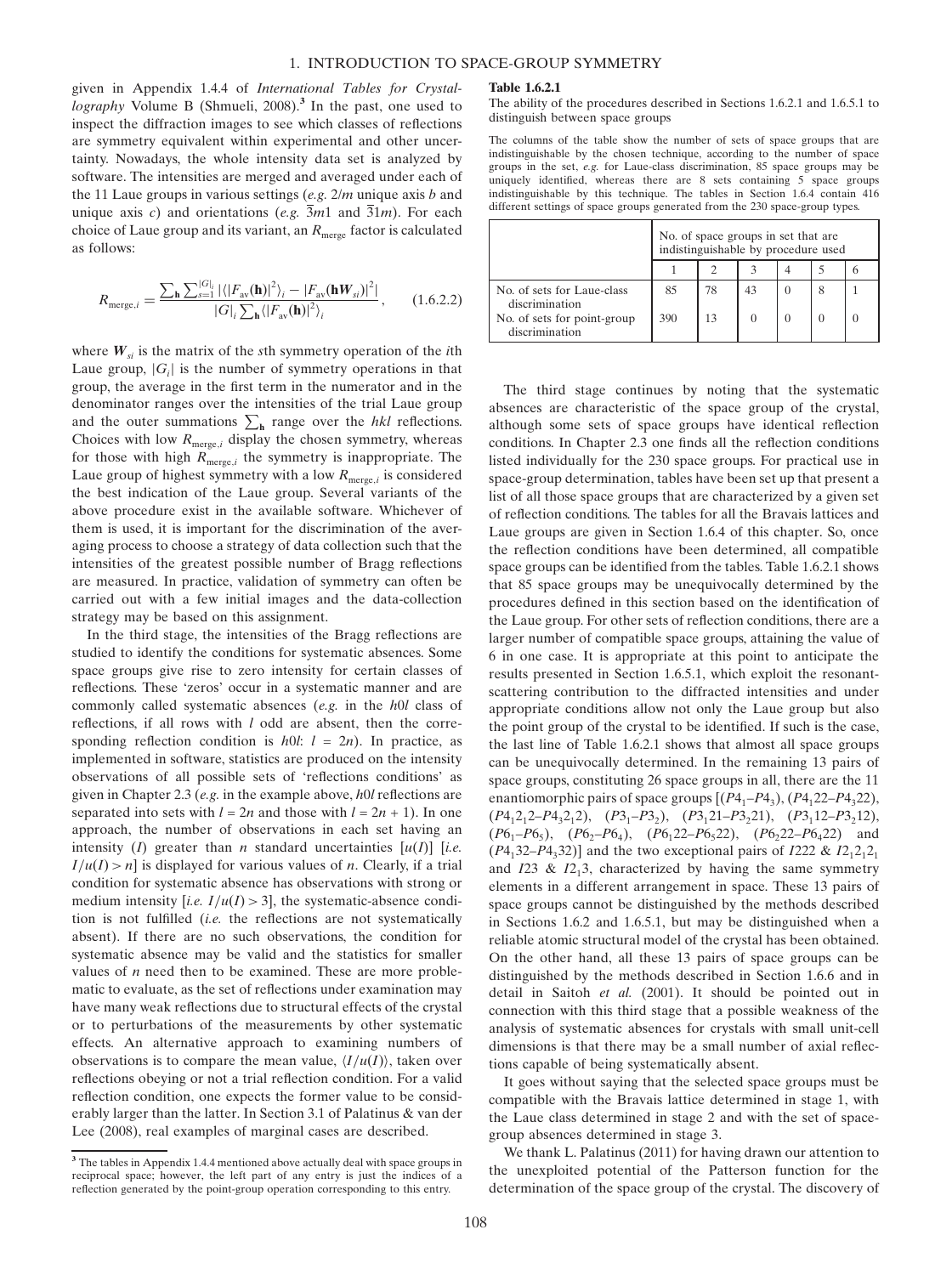this method is due to Buerger (1946) and later obtained only a one-sentence reference by Rogers (1950) and by Rossmann & Arnold (2001). The method is based on the observation that interatomic vectors between symmetry-related (other than by inversion in a point) atoms cause peaks to accumulate in the corresponding Harker sections and lines of the Patterson function. It is thus only necessary to find the location of those Harker sections and lines that have a high concentration of peaks to identify the corresponding symmetry operations of the space group. At the time of its discovery, it was not considered an economic method of space-group determination due to the labour involved in calculating the Patterson function. Subsequently it was completely neglected and there are no recent reports of its use. It is thus not possible to report on its strengths and weaknesses in practical modern-day applications.

### 1.6.2.2. Structure-factor statistics and crystal symmetry

Most structure-solving software packages contain a section dedicated to several probabilistic methods based on the Wilson (1949) paper on the probability distribution of structure-factor magnitudes. These statistics sometimes correctly indicate whether the intensity data set was collected from a centrosymmetric or noncentrosymmetric crystal. However, not infrequently these indications are erroneous. The reasons for this may be many, but outstandingly important are (i) the presence of a few very heavy atoms amongst a host of lighter ones, and (ii) a very small number of nearly equal atoms. Omission of weak reflections from the data set also contributes to failures of Wilson (1949) statistics. These erroneous indications are also rather strongly space-group dependent.

The well known probability density functions (hereafter p.d.f.'s) of the magnitude of the normalized structure factor  $E$ , also known as ideal p.d.f.'s, are

$$
p(|E|) = \begin{cases} \sqrt{2/\pi} \exp(-|E|^2/2) & \text{for } P\overline{1} \\ 2|E| \exp(-|E|^2) & \text{for } P1 \end{cases}
$$
 (1.6.2.3)

where it is assumed that all the atoms are of the same chemical element. Let us see their graphical representations.

It is seen from Fig. 1.6.2.1 that the two p.d.f.'s are significantly different, but usually they are not presented as such by the software. What is usually shown are the cumulative distributions of  $|E|^2$ , the moments:  $\langle |E|^n \rangle$  for  $n = 1, 2, 3, 4, 5, 6$ , and the averages of low powers of  $|E^2 - 1|$  for ideal centric and acentric distributions, based on equation (1.6.2.3). Table 1.6.2.2 shows the numerical values of several low-order moments of  $|E|$  and that of the lowest power of  $|E^2 - 1|$ . The higher the value of *n* the



Figure 1.6.2.1

Ideal p.d.f.'s for the equal-atom case. The dashed line is the centric, and the solid line the acentric ideal p.d.f.

The numerical values of several low-order moments of  $|E|$ , based on equation (1.6.2.3)

| Moment                               | P <sub>1</sub> | P <sub>1</sub> |
|--------------------------------------|----------------|----------------|
| $\langle  E  \rangle$                | 0.798          | 0.886          |
| $\left\langle  E ^{2} \right\rangle$ | 1.000          | 1.000          |
| $\langle  E ^3 \rangle$              | 1.596          | 1.329          |
| $ E ^4$                              | 3.000          | 2.000          |
| $\langle  E ^{5} \rangle$            | 6.383          | 3.323          |
| $\langle  E ^6 \rangle$              | 15.000         | 6.000          |
| $ E^2 $<br>$-1 \rangle$              | 0.968          | 0.736          |

greater is the difference between their values for centric and acentric cases. However, it is most important to remember that the influence of measurement uncertainties also increases with  $n$ and therefore the higher the moment the less reliable it tends to be.

There are several ideal indicators of the status of centrosymmetry of a crystal structure. The most frequently used are: (i) the  $N(z)$  test (Howells *et al.*, 1950), a cumulative distribution of  $z = |E|^2$ , based on equation (1.6.2.3), and (ii) the low-order moments of  $|E|$ , also based on equation (1.6.2.3). Equation (1.6.2.3), however, is very seldom used as an indicator of the status of centrosymmetry of a crystal stucture.

Let us now briefly consider p.d.f.'s that are valid for any atomic composition as well as any space-group symmetry, and exemplify their performance by comparing a histogram derived from observed intensities from a  $\overline{P1}$  structure with theoretical p.d.f.'s for the space groups  $P1$  and  $P\overline{1}$ . The p.d.f.'s considered presume that all the atoms are in general positions and that the reflections considered are general (see, e.g., Section 1.6.3). A general treatment of the problem is given in the literature and summarized in the book Introduction to Crystallographic Statistics (Shmueli & Weiss, 1995).

The basics of the exact p.d.f.'s are conveniently illustrated in the following. The normalized structure factor for the space group  $\overline{PI}$ , assuming that all the atoms occupy general positions and resonant scattering is neglected, is given by

$$
E(\mathbf{h}) = 2 \sum_{j=1}^{N/2} n_j \cos(2\pi \mathbf{h} \mathbf{r}_j),
$$

where  $n_i$  is the normalized scattering factor. The maximum possible value of E is  $E_{\text{max}} = \sum_{j=1}^{N} n_j$  and the minimum possible value of E is  $-E_{\text{max}}$ . Therefore,  $E(\mathbf{h})$  must be confined to the  $(-E_{\text{max}}, E_{\text{max}})$  range. The probability of finding E outside this range is of course zero. Such a probability density function can be expanded in a Fourier series within this range (cf. Shmueli et al., 1984). This is the basis of the derivation, the details of which are well documented (e.g. Shmueli et al., 1984; Shmueli & Weiss, 1995; Shmueli, 2007). Exact p.d.f.'s for any centrosymmetric space group have the form

$$
p(|E|) = \alpha \left\{ 1 + 2 \sum_{m=1}^{\infty} C_m \cos(\pi m |E|\alpha) \right\},\qquad(1.6.2.4)
$$

where  $\alpha = 1/E_{\text{max}}$ , and exact p.d.f.'s for any noncentrosymmetric space group can be computed as the double Fourier series

$$
p(|E|) = \frac{1}{2}\pi\alpha^2|E|\sum_{m=1}^{\infty}\sum_{n=1}^{\infty}C_{mn}J_0[\pi\alpha|E|(m^2+n^2)^{1/2}], \quad (1.6.2.5)
$$

where  $J_0(X)$  is a Bessel function of the first kind and of order zero. Expressions for the coefficients  $C_m$  and  $C_{mn}$  are given by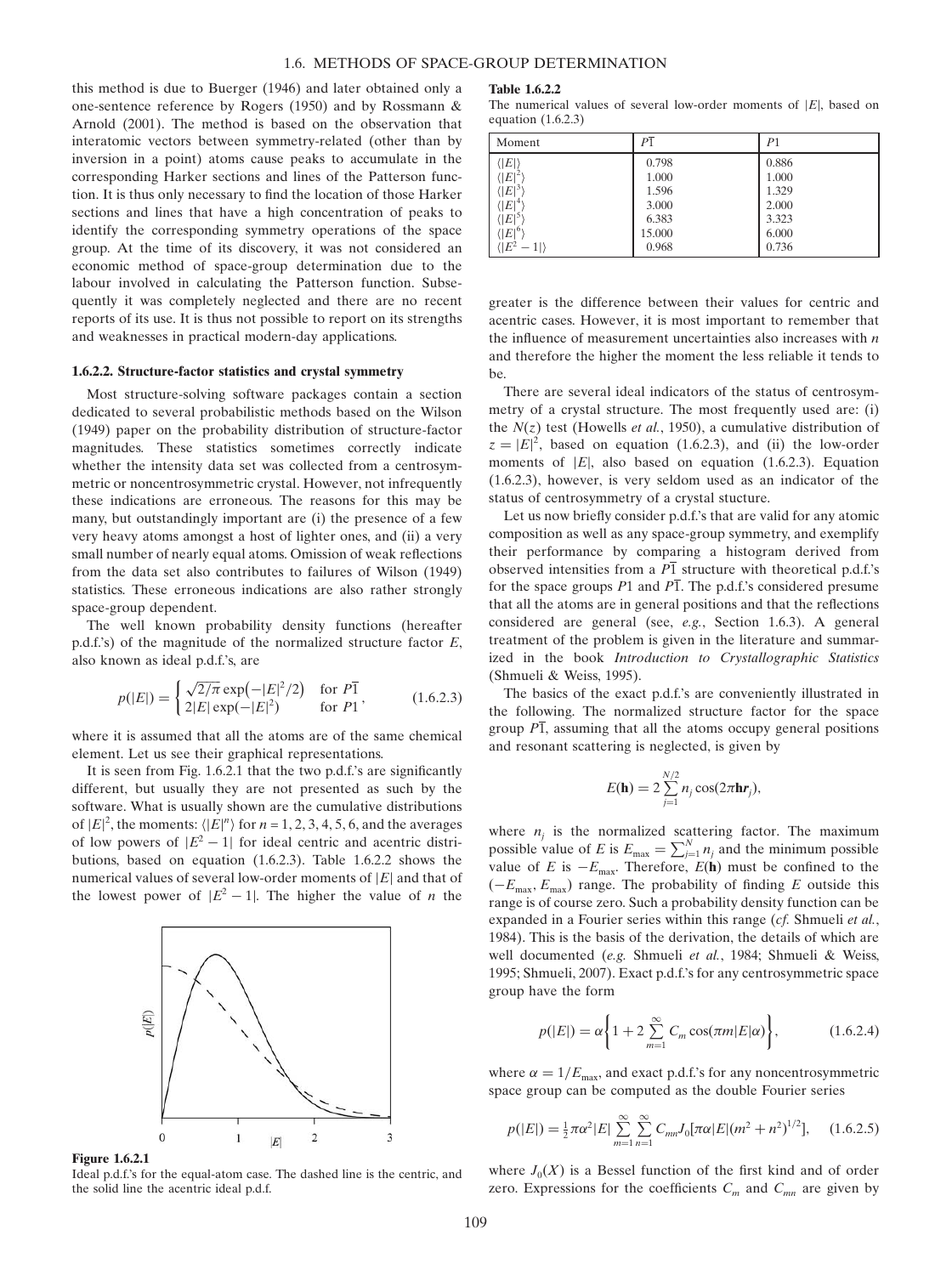

Figure 1.6.2.2

Exact p.d.f.'s. for a crystal of  $[(Z)$ -ethyl N-isopropylthiocarbamato- $\kappa S$ <sup>(tricyclohexylphosphine- $\kappa P$ )gold(I) in the triclinic system. Solid</sup> curve:  $\overline{PI}$ , computed from (1.6.2.4); dashed curve:  $\overline{PI}$ , computed from (1.6.2.5); histogram based on the data computed from all the reflections with non-negative reduced intensities. The height of each bin corresponds to the number of reflections (NREF) in its range of  $|E|$ values. The p.d.f.'s are scaled up to the histogram.

Rabinovich et al. (1991) and by Shmueli & Wilson (2008) for all the space groups up to and including  $Fd\overline{3}$ .

The following example deals with a very high sensitivity to atomic heterogeneity. Consider the crystal structure of  $[(Z)$ -ethyl N-isopropylthiocarbamato- $\kappa S$ ](tricyclohexylphosphine- $\kappa P$ )gold(I), published as  $\overline{P1}$  with  $Z = 2$ , the content of its asymmetric unit being AuSPONC<sub>24</sub>H<sub>45</sub> (Tadbuppa & Tiekink, 2010). Let us construct a histogram from the  $|E|$  data computed from all the observed reflections with non-negative reduced intensities and compare the histogram with the p.d.f.'s for the space groups P1 and  $\overline{P1}$ , computed from equations (1.6.2.5) and (1.6.2.4), respectively. The histogram and the p.d.f.'s were put on the same scale. The result is shown in Fig. 1.6.2.2.

A visual comparison strongly indicates that the space-group assignment as  $P\overline{1}$  was correct, since the recalculated histogram agrees rather well with the p.d.f. (1.6.2.4) and much less with (1.6.2.5). The ideal Wilson-type statistics incorrectly indicated that this crystal is noncentrosymmetric. It is seen that the ideal p.d.f. breaks down in the presence of strong atomic heterogeneity (gold among many lighter atoms) in the space group  $\overline{P1}$ . Other space groups behave differently, as shown in the literature  $(e.g.,)$ Rabinovich et al., 1991; Shmueli & Weiss, 1995).

Additional examples of applications of structure-factor statistics and some relevant computing considerations and software can be found in Shmueli (2012) and Shmueli (2013).

#### 1.6.2.3. Symmetry information from the structure solution

It is also possible to obtain information on the symmetry of the crystal after structure solution. The latter is obtained either in space group  $P1$  (*i.e.* no symmetry assumed) or in some other candidate space group. The analysis may take place either on the electron-density map, or on its interpretation in terms of atomic coordinates and atomic types (i.e. chemical elements). The analysis of the electron-density map has become increasingly popular with the advent of dual-space methods, first proposed in the charge-flipping algorithm by Oszlányi & Sütő (2004), which solve structures in P1 by default. The analysis of the atomic coordinates and atomic types obtained from least-squares refinement in a candidate space group is used extensively in structure validation. Symmetry operations present in the structure solution but not in the candidate space group are sought.

An exhaustive search for symmetry operations is undertaken. However, those to be investigated may be very efficently limited by making use of knowledge of the highest point-group symmetry of the lattice compatible with the known cell dimensions of the crystal. It is well established that the point-group symmetry of any lattice is one of the following seven centrosymmetric point groups:  $\overline{1}$ ,  $2/m$ , mmm,  $4/mmm$ ,  $\overline{3}m$ ,  $6/mmm$ ,  $m\overline{3}m$ . This point group is known as the holohedry of the lattice. The relationship between the symmetry operations of the space group and its holohedry is rather simple. A rotation or screw axis of symmetry in the crystal has as its counterpart a corresponding rotation axis of symmetry of the lattice and a mirror or glide plane in the crystal has as its counterpart a corresponding mirror plane in the lattice. The holohedry may be equal to or higher than the point group of the crystal. Hence, at least the rotational part of any space-group operation should have its counterpart in the symmetry of the lattice. If and when this rotational part is found by a systematic comparison either of the electron density or of the positions of the independent atoms of the solved structure, the location and intrinsic parts of the translation parts of the space-group operation can be easily completed.

Palatinus and van der Lee (2008) describe their procedure in detail with useful examples. It uses the structure solution both in the form of an electron-density map and a set of phased structure factors obtained by Fourier transformation. No interpretation of the electron-density map in the form of atomic coordinates and chemical-element type is required. The algorithm of the procedure proceeds in the following steps:

- (1) The lattice centring is determined by a search for strong peaks in the autocorrelation (self-convolution, Patterson) function of the electron density and the potential centring vectors are evaluated through a reciprocal-space R value.
- (2) A complete list of possible symmetry operations compatible with the lattice is generated by searching for the invariance of the direct-space metric under potential symmetry operations.
- (3) A figure of merit is then assigned to each symmetry operation evaluated from the convolution of the symmetry-transformed electron density with that of the structure solution. Those symmetry operations that have a good figure of merit are selected as belonging to the space group of the crystal structure.
- (4) The space group is completed by group multiplication of the selected operations and then validated.
- (5) The positions of the symmetry elements are shifted to those of a conventional setting for the space group.

Palatinus & van der Lee (2008) report a very high success rate in the use of this algorithm. It is also a powerful technique to apply in structure validation.

Le Page's (1987) pioneering software MISSYM for the detection of 'missed' symmetry operations uses refined atomic coordinates, unit-cell dimensions and space group assigned from the crystal-structure solution. The algorithm follows all the principles described above in this section. In MISSYM, the metric symmetry is established as described in the first stage of Section 1.6.2.1. The 'missed' symmetry operations are those that are present in the arrangement of the atoms but are not part of the space group used for the structure refinement. Indeed, this procedure has its main applications in structure validation. The algorithm used in Le Page's software is also implemented in ADDSYM (Spek, 2003). There are numerous reports of successful applications of this software in the literature.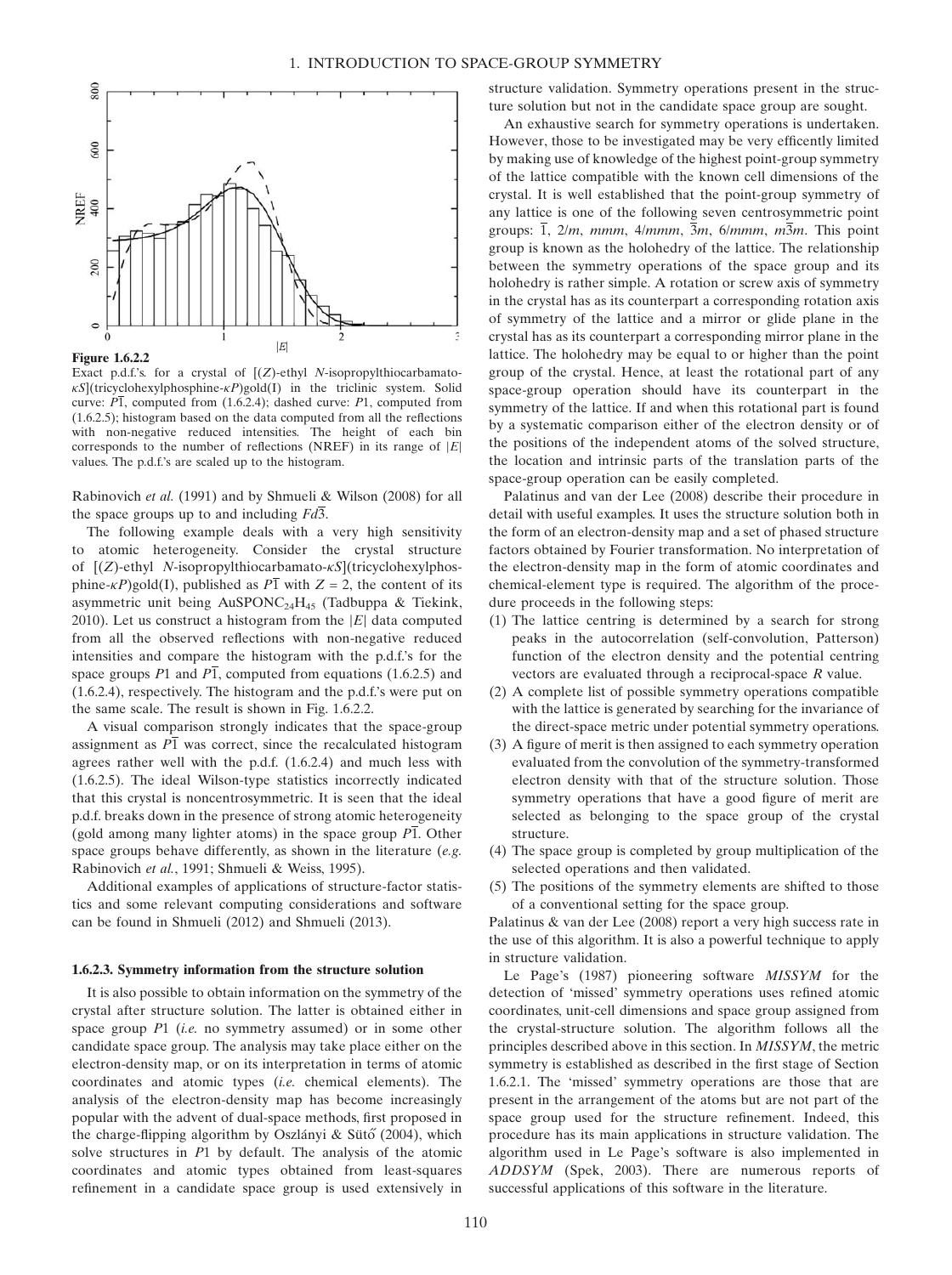#### 1.6.2.4. Restrictions on space groups

The values of certain chemical and physical properties of a bulk compound, or its crystals, have implications for the assignment of the space group of a crystal structure. In the chemical domain, notably in proteins and small-molecule natural products, information concerning the enantiomeric purity of the bulk compound or of its individual crystals is most useful. Further, all physical properties of a crystal are limited by the point group of the crystal structure in ways that depend on the individual nature of the physical property.

It is very well established that the crystal structure of an enantiomerically pure compound will be chiral (see Flack, 2003). By an enantiomerically pure compound one means a compound whose molecules are all chiral and all these molecules possess the same chirality. The space group of a chiral crystal structure will only contain the following types of symmetry operation: translations, pure rotations and screw rotations. Inversion in a point, mirror reflection or rotoinversion do not occur in the space group of a chiral crystal structure. Taking all this together means that the crystal structure of an enantiomerically pure compound will show one of 65 space groups (known as the Sohncke space groups), all noncentrosymmetric, containing only translations, rotations and screw rotations. As a consequence, the point group of a chiral crystal structure is limited to the 11 point groups containing only pure rotations (i.e. 1, 2, 222, 4, 422, 3, 32, 6, 622, 23 and 432). Particular attention must be paid as to whether a measurement of enantiomeric purity of a compound applies to the bulk material or to the single crystal used for the diffraction experiment. Clearly, a compound whose bulk is enantiomerically pure will produce crystals which are enantiomerically pure. The converse is not necessarily true (i.e. enantiomerically pure crystals do not necessarily come from an enantiomerically pure bulk). For example, a bulk compound which is a racemate (i.e. an enantiomeric mixture containing 50% each of the opposite enantiomers) may produce either (a) crystals of the racemic compound (i.e. crystals containing 50% each of the opposite enantiomers) or  $(b)$  a racemic conglomerate *(i.e.* a mixture of enantiomerically pure crystals in a proportion of 50% of each pure enantiomer) or  $(c)$  some other rarer crystallization modes. Consequently, as part of a single-crystal structure analysis, it is highly recommended to make a measurement of the enantiomeric purity of the single crystal used for the diffraction experiment.

Much information on methods of establishing the enantiomeric purity of a compound can be found in a special issue of Chirality devoted to the determination of absolute configuration (Allenmark et al., 2007). Measurements in the fluid state of optical activity, optical rotatory dispersion (ORD), circular dichroism (CD) and enantioselective chromatography are of prime importance. Many of these are sufficiently sensitive to be applicable not only to the bulk compound but also to the single crystal used for the diffraction experiment taken into solution. CD may also be applied in the solid state.

Many physical properties of a crystalline solid are anisotropic and the symmetry of a physical property of a crystal is limited both by the point-group symmetry of the crystal and by symmetries inherent to the physical property under study. For further information on this topic see Part 1 of Volume D (Authier et al., 2014). Unfortunately, many of these physical properties are intrinsically centrosymmetric, so few of them are of use in distinguishing between the subgroups of a Laue group, a common problem in space-group determination. In Chapter 3.2 of the

present volume, Hahn & Klapper show to which point groups a crystal must belong to be capable of displaying some of the principal physical properties of crystals (Table 3.2.2.1). Measurement of morphology, pyroelectricity, piezoelectricity, second harmonic generation and optical activity of a crystalline sample can be of use.

## 1.6.2.5. Pitfalls in space-group determination

The methods described in Sections 1.6.2 and 1.6.5.1 rely on the crystal measured being a single-domain crystal, i.e. it should not be twinned. Nevertheless, some types of twin are easily identified at the measurement stage as they give rise to split reflections. Powerful data-reduction techniques may be applied to data from such crystals to produce a reasonably complete single-domain intensity data set. Consequently, the multi-domain twinned crystals that give rise to difficulties in space-group determination are those for which the reciprocal lattices of the individual domains overlap exactly without generating any splitting of the Bragg reflections. A study of the intensity data from such a crystal may display two anomalies. Firstly, the intensity distribution, as described and analysed in Section 1.6.2.2, will be broader than that of the monodomain crystal. Secondly, one may obtain a set of conditions for reflections that does not correspond to any entry in Section 1.6.4. In this chapter we give no further information on the determination of the space group for such twinned crystals. For further information on this topic see Part 3 of Volume D (Boček et al., 2006) and Chapter 1.3 on twinning in Volume C (Koch, 2006). A supplement (Flack, 2015) to the current section deals with the determination of the space group from twinned crystals and those displaying a specialized metric. However, it is apposite to note that the existence of twins with overlapping reciprocal lattices can be identified by recording atomic resolution transmission electron-microscope images.

In order to obtain reliable results from space-group determination, the coverage of the reciprocal space by the intensity measurements should be as complete as possible. One should attempt to attain full-sphere data coverage, i.e. a complete set of intensity measurements in the point group 1. All Friedel opposites should be measured. The validity and reliability of the intensity statistics described in Section 1.6.2.2 rest on a full coverage of reciprocal lattice. Any systematic omission by resolution, azimuth and declination, intensity etc. of part of the asymmetric region of the reciprocal lattice has an adverse effect. In particular, reflections of weak intensity should not be omitted or deleted.

There are a few other common difficulties in space-group determination due either to the nature of the crystal or the experimental setup:

- (a) The crystal may display a pseudo-periodicity leading to systematic series of weak or very weak reflections that can be mistaken for systematic absences.
- (b) The physical effect of multiple reflections can lead to diffraction intensity appearing at the place of systematic absences. However, the shape of these multiple-reflection intensities is usually much sharper than a normal Bragg reflection.
- (c) Contamination of the incident radiation by a  $\lambda/2$  component may also cause intensity due to the 2h 2k 2l reflection to appear at the place of the hkl one. Kirschbaum et al. (1997) and Macchi et al. (1998) have studied this probem and describe ways of circumventing it.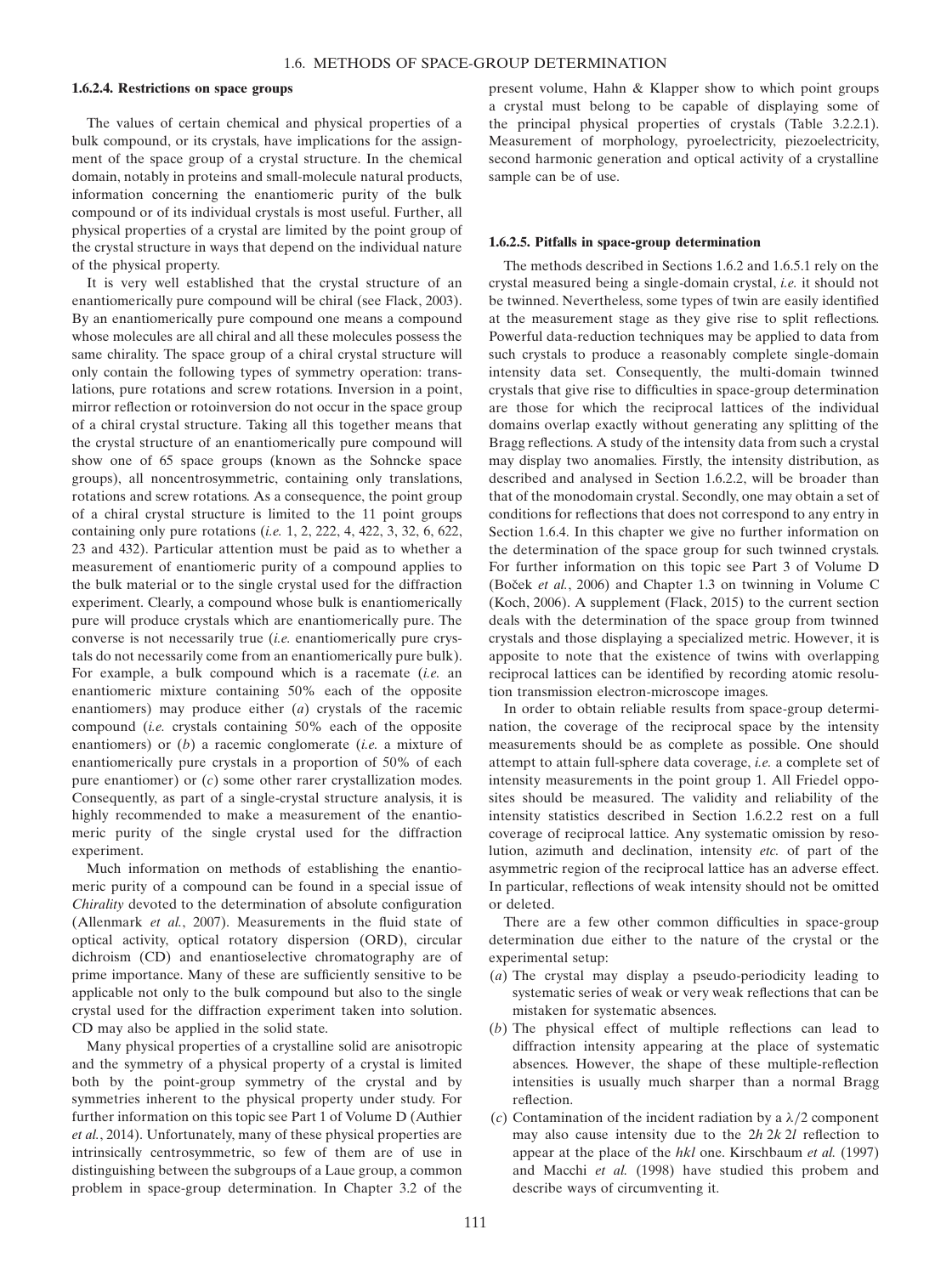#### 1.6.3. Theoretical background of reflection conditions

### BY U. SHMUELI

We shall now examine the effect of the space-group symmetry on the structure-factor function. These effects are of importance in the determination of crystal symmetry. If  $(W, w)$  is the matrix– column pair of a representative symmetry operation of the space group of the crystal, then, by definition

$$
\rho(\mathbf{x}) = \rho(W\mathbf{x} + \mathbf{w}), \tag{1.6.3.1}
$$

where  $\rho(x)$  is the value of the electron-density function at the point with coordinates  $x$ ,  $W$  is a matrix of proper or improper rotation and  $w$  is a translation part (*cf.* Section 1.2.2.1). It is known that the electron-density function at the point  $\boldsymbol{x}$  is given by

$$
\rho(\mathbf{x}) = \frac{1}{V} \sum_{\mathbf{h}} F(\mathbf{h}) \exp(-2\pi i \mathbf{h} \mathbf{x}), \qquad (1.6.3.2)
$$

where, in this and the following equations, **h** is the row matrix  $(h k l)$  and x is a column matrix containing x, y and z in the first, second and third rows, respectively. Of course, hx is simply equivalent to  $hx + ky + kz$ . If we substitute (1.6.3.2), with x replaced by  $(Wx + w)$  in (1.6.3.1) we obtain, after some calculation,

$$
F(\mathbf{h}W) = F(\mathbf{h}) \exp(-2\pi i \mathbf{h}w). \tag{1.6.3.3}
$$

Equation (1.6.3.3) is the fundamental relation between symmetry-related reflections (e.g. Waser, 1955; Wells, 1965; and Chapter 1.4 in Volume B). If we write  $F(\mathbf{h}) = |F(\mathbf{h})| \exp[i\varphi(\mathbf{h})]$ , equation (1.6.3.3) leads to the following relationships:

$$
|F(\mathbf{h}W)| = |F(\mathbf{h})| \tag{1.6.3.4}
$$

and

$$
\varphi(\mathbf{h}W) = \varphi(\mathbf{h}) - 2\pi \mathbf{h}\mathbf{w}.\tag{1.6.3.5}
$$

Equation (1.6.3.4) indicates the equality of the intensities of truly symmetry-related reflections, while equation (1.6.3.5) relates the phases of the corresponding structure factors. The latter equation is of major importance in direct methods of phase determination [e.g. Chapter 2.2 in Volume B (Giacovazzo, 2008)].

We can now approach the problem of systematically absent reflections, which are alternatively called the conditions for possible reflections.

The reflection **h** is *general* if its indices remain unchanged *only* under the identity operation of the point group of the diffraction pattern. *I.e.*, if  $W$  is the matrix of the identity operation of the point group, the relation  $hW = h$  holds true. So, if the reflection h is general, we must have  $W \equiv I$ , where I is the identity matrix and, obviously,  $\mathbf{h} \mathbf{I} = \mathbf{h}$ . The operation  $(\mathbf{I}, \mathbf{w})$  can be a space-group symmetry operation only if  $w$  is a lattice vector. Let us denote it by  $w_L$ . Equation (1.6.3.3) then reduces to

$$
F(\mathbf{h}) = F(\mathbf{h}) \exp(-2\pi i \mathbf{h} \mathbf{w}_L)
$$
 (1.6.3.6)

and  $F(\mathbf{h})$  can be nonzero only if  $\exp(-2\pi i \mathbf{h} \mathbf{w}_L) = 1$ . This, in turn, is possible only if  $h w<sub>L</sub>$  is an integer and leads to conditions depending on the lattice type. For example, if the components of  $w<sub>L</sub>$  are all integers, which is the case for a P-type lattice, the above condition is fulfilled for all  $h$  – the lattice type does not impose any restrictions. If the lattice is of type  $I$ , there are two lattice points in the unit cell, at say 0, 0, 0 and 1/2, 1/2, 1/2. The first of these does not lead to any restrictions on possible reflections. The

second, however, requires that  $\exp[-\pi i(h + k + l)]$  be equal to unity. Since  $exp(\pi in) = (-1)^n$ , where *n* is an integer, the possible reflections from a crystal with an I-type lattice must have indices such that their sum is an even integer; if the sum of the indices is an odd integer, the reflection is systematically absent. In this way, we examine all lattice types for conditions of possible reflections (or systematic absences) and present the results in Table 1.6.3.1.

The reflection **h** is *special* if it remains unchanged under at least one operation of the point group of the diffraction pattern in addition to its identity operation. *I.e.*, the relation  $hW = h$  holds true for more than one operation of the point group. We shall now assume that the reflection h is special. By definition, this reflection remains invariant under more than one operation of the point group of the diffraction pattern. These operations form a subgroup of the point group of the diffraction pattern, known as the stabilizer (formerly called the isotropy subgroup) of the reflection **h**, and we denote it by the symbol  $S_h$ . For each spacegroup symmetry operation  $(W, w)$  where W is the matrix of an element of  $S_h$  we must therefore have  $hW = h$ . Equation (1.6.3.3) now reduces to

$$
F(\mathbf{h}) = F(\mathbf{h}) \exp(-2\pi i \mathbf{h}\mathbf{w}). \tag{1.6.3.7}
$$

Of course, if  $W$  represents the identity operation,  $w$  must be a lattice vector and the discussion summarized in Table 1.6.3.1 applies. We therefore require that  $W$  is the matrix of an element of  $S_h$  other than the identity.  $F(h)$  can be nonzero only if the exponential factor in (1.6.3.7) equals unity. This, in turn, is possible only if hw is an integer.

Let us consider a monoclinic crystal with  $P$ -type lattice (*i.e.*) with an  $mP$ -type Bravais lattice) and a  $c$ -glide reflection as an example. Assuming **b** perpendicular to the **ac** plane, the  $(W, w)$ representation of  $c$  is given by

$$
c: \left[\begin{pmatrix} 1 & 0 & 0 \\ 0 & \overline{1} & 0 \\ 0 & 0 & 1 \end{pmatrix}, \begin{pmatrix} 0 \\ y \\ 1/2 \end{pmatrix} \right].
$$

The indices of reflections that remain unchanged under the application of the mirror component of the glide-reflection operation must be  $h0l$ . The translation part of the  $c$ -glidereflection operation has the form  $(0, y, 1/2)$ , where  $y = 0$  corresponds to the plane passing through the origin. Hence, for any value of y, the scalar product  $h \dot{w}$  is  $l/2$  and the necessary condition for a nonzero value of an h0l reflection is  $l = 2n$ , where n is an integer. Intensities of h0l reflections with odd l will be systematically absent.

Table 1.6.3.2 shows the effect of some glide reflections on reflection conditions.<sup>4</sup>

Let us now assume a crystal with an  $mP$ -type Bravais lattice and a twofold screw axis taken as being parallel to **b**. The  $(W, w)$ representation of the corresponding screw rotation is given by

$$
2_1: \left[\begin{pmatrix} \overline{1} & 0 & 0 \\ 0 & 1 & 0 \\ 0 & 0 & \overline{1} \end{pmatrix}, \begin{pmatrix} x \\ 1/2 \\ z \end{pmatrix} \right].
$$

The diffraction indices that remain unchanged upon the application of the rotation part of  $2<sub>1</sub>$  must be of the form (0k0). The translation part of the screw operation is of the form  $(x, 1/2, z)$ , where the values of x and z depend on the location of the origin. Hence, for any values of x and z the scalar product  $h w$  is  $k/2$  and the necessary condition for a nonzero value of a 0k0 reflection is

<sup>4</sup> The reflection condition in the fourth line of Table 1.6.3.2 is a consequence of the fact that a  $d$  glide appears only with Bravais lattices of types  $I$  and  $\overline{F}$ .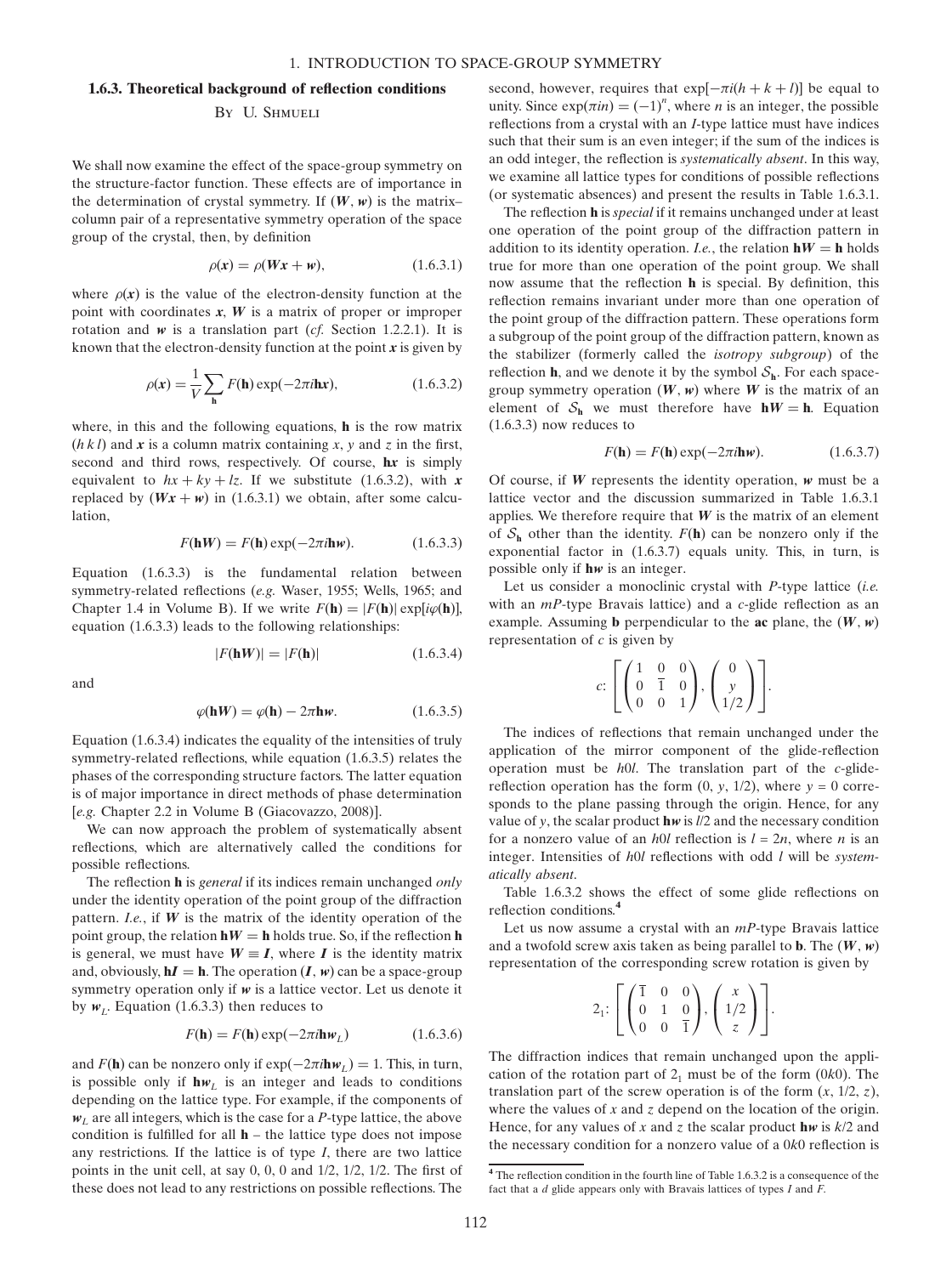# Table 1.6.3.1

| Effect of lattice type on conditions for possible reflections |  |  |
|---------------------------------------------------------------|--|--|
|                                                               |  |  |

| Lattice<br>type         | $w_L^T$                                   | $\mathbf{h}\mathbf{w}_{I}$                                                                | Conditions for possible reflections                          |
|-------------------------|-------------------------------------------|-------------------------------------------------------------------------------------------|--------------------------------------------------------------|
| P                       | (0, 0, 0)                                 | Integer                                                                                   | None                                                         |
| $\boldsymbol{A}$        | $(0, \frac{1}{2}, \frac{1}{2})$           | $(k+l)/2$                                                                                 | hkl: $k+l=2n$                                                |
| B                       |                                           | $(\frac{1}{2}, 0, \frac{1}{2})$ $(h+l)/2$                                                 | hkl: $h+l=2n$                                                |
| $\mathcal{C}_{0}^{(n)}$ | $(\frac{1}{2}, \frac{1}{2}, 0)$           | $(h+k)/2$                                                                                 | hkl: $h + k = 2n$                                            |
| $\overline{I}$          |                                           | $(\frac{1}{2}, \frac{1}{2}, \frac{1}{2})$ $(h + k + l)/2$                                 | hkl: $h + k + l = 2n$                                        |
| $\overline{F}$          |                                           | $(0, \frac{1}{2}, \frac{1}{2})$ $(k+l)/2$                                                 | $h, k$ and l are all even or all odd (simultaneous           |
|                         | $(\frac{1}{2}, 0, \frac{1}{2})$           | $(h+l)/2$                                                                                 | fulfillment of the conditions for types $A$ , $B$ and $C$ ). |
|                         | $(\frac{1}{2}, \frac{1}{2}, 0)$           | $(h+k)/2$                                                                                 |                                                              |
| $R_{\rm{obv}}$          | $(\frac{2}{3}, \frac{1}{3}, \frac{1}{3})$ | $(2h+k+l)/3$                                                                              | hkl: $-h+k+l = 3n$                                           |
|                         |                                           | $\left(\frac{1}{3}, \frac{2}{3}, \frac{2}{3}\right)$ $\left(\frac{h + 2k + 2l}{3}\right)$ | (triple hexagonal cell in obverse orientation)               |
| $R_{\rm rev}$           |                                           | $\left(\frac{1}{3}, \frac{2}{3}, \frac{1}{3}\right)$ $\left(h + 2k + l\right)/3$          | hkl: $h - k + l = 3n$                                        |
|                         |                                           | $\left(\frac{2}{3},\frac{1}{3},\frac{2}{3}\right)$ $\left(\frac{2h+k+2l}{3}\right)$       | (triple hexagonal cell in reverse orientation)               |

## Table 1.6.3.2

Effect of some glide reflections on conditions for possible reflections

| Glide<br>reflection | $\mathbf{w}^T$      | h     | Conditions for possible<br>reflections |
|---------------------|---------------------|-------|----------------------------------------|
| $a \perp [001]$     | (1/2, 0, z)         | (hk0) | $hk0$ : $h=2n$                         |
| $b \perp [001]$     | (0, 1/2, z)         | (hk0) | $hk0: k = 2n$                          |
| $n \perp [001]$     | (1/2, 1/2, z)       | (hk0) | $hk0$ : $h + k = 2n$                   |
| $d \perp [001]$     | $(1/4, \pm 1/4, z)$ | (hk0) | $hk0$ : $h + k = 4n$ $(h, k = 2n)$     |

Table 1.6.3.3 Effect of some screw rotations on conditions for possible reflections

| Screw<br>rotation    | $w^T$           | h     | Conditions for<br>possible reflections |
|----------------------|-----------------|-------|----------------------------------------|
| $2_1$    [100]       | (1/2, y, z)     | (h00) | $h(0)$ : $h = 2n$                      |
| $2_1$    [010]       | (x, 1/2, z)     | (0k0) | $0k0: k = 2n$                          |
| $2_1$    [001]       | (x, y, 1/2)     | (00l) | 00 <i>l</i> : $l = 2n$                 |
| $21$   [110]         | (1/2, 1/2, z)   | (hh0) | None                                   |
| $3_1$    [001]       | (x, y, 1/3)     | (00l) | 00 <i>l</i> : $l = 3n$                 |
| $3_1$    [111]       | (1/3, 1/3, 1/3) | (hhh) | None                                   |
| $4_1$    [001]       | (x, y, 1/4)     | (00l) | 00 <i>l</i> : $l = 4n$                 |
| $61 \parallel [001]$ | (x, y, 1/6)     | (00l) | 00 <i>l</i> : $l = 6n$                 |

 $k = 2n$ . 0k0 reflections with odd k will be systematically absent. A brief summary of the effects of various screw rotations on the conditions for possible reflections from the corresponding special subsets of hkl is given in Table 1.6.3.3. Note, however, that while the presence of a twofold screw axis parallel to b ensures the condition  $0k0$ :  $k = 2n$ , the actual observation of such a condition can be taken as an indication but not as absolute proof of the presence of a screw axis in the crystal.

It is interesting to note that some diagonal screw axes do not give rise to conditions for possible reflections. For example, let  $W$ be the matrix of a threefold rotation operation parallel to [111] and  $w<sup>T</sup>$  be given by (1/3, 1/3, 1/3). It is easy to show that the diffraction vector that remains unchanged when postmultiplied by W has the form  $\mathbf{h} = (hhh)$  and, obviously, for such **h** and w,  $h w = h$ . Since this scalar product is an integer there are, according to equation (1.6.3.7), no values of the index  $h$  for which the structure factor  $F(hhh)$  must be absent.

## A short discussion of special reflection conditions

The conditions for possible reflections arising from lattice types, glide reflections and screw rotations are related to general equivalent positions and are known as general reflection conditions. There are also special or 'extra' reflection conditions that arise from the presence of atoms in special positions. These conditions are observable if the atoms located in special positions

are much heavier than the rest. The minimal special conditions are listed in the space-group tables in Chapter 2.3. They can sometimes be understood if the geometry of a given specific site is examined. For example, Wyckoff position 4i in space group  $P4,22$  (93) can host four atoms, at coordinates

4*i*: 
$$
0, \frac{1}{2}, z
$$
;  $\frac{1}{2}, 0, z + \frac{1}{2}$ ;  $0, \frac{1}{2}, \overline{z}$ ;  $\frac{1}{2}, 0, \overline{z} + \frac{1}{2}$ .

It is seen that the second and fourth coordinates are obtained from the first and third coordinates, respectively, upon the addition of the vector  $t(\frac{1}{2}, \frac{1}{2}, \frac{1}{2})$ . An additional Icentring is therefore present in this set of special positions. Hence, the special reflection condition for this set is hkl:  $h + k + l = 2n$ .

It should be pointed out, however, that only the general reflection conditions are used for a complete or partial determination of the space group and that the special reflection conditions only apply to spherical atoms. By the latter assumption we understand not only the assumption of spherical distribution of the atomic electron density but also isotropic displacement parameters of the equivalent atoms that belong to the set of corresponding special positions.

One method of finding the minimal special reflection conditions for a given set of special positions is the evaluation of the trigonometric structure factor for the set in question. For example, consider the Wyckoff position 4c of the space group Pbcm (57). The coordinates of the special equivalent positions are

4*c*: 
$$
x, \frac{1}{4}, 0
$$
;  $\overline{x}, \frac{3}{4}, \frac{1}{2}$ ;  $\overline{x}, \frac{3}{4}, 0$ ;  $x, \frac{1}{4}, \frac{1}{2}$ 

and the corresponding trigonometric structure factor is

$$
S(\mathbf{h}) = \exp\left[2\pi i\left(hx + \frac{k}{4}\right)\right] + \exp\left[2\pi i\left(-hx + \frac{3k}{4} + \frac{l}{2}\right)\right] + \exp\left[2\pi i\left(-hx + \frac{3k}{4}\right)\right] + \exp\left[2\pi i\left(hx + \frac{k}{4} + \frac{l}{2}\right)\right].
$$

It can be easily shown that

$$
S(\mathbf{h}) = 2\cos\left[2\pi\left(hx + \frac{k}{4}\right)\right][1 + \exp(\pi il)]
$$

and the last factor equals 2 for l even and equals zero for l odd. The special reflection condition is therefore:  $hkl: l = 2n$ .

Another approach is provided by considerations of the eigensymmetry group and the extraordinary orbits of the space group (see Section 1.4.4.4). We recall that the eigensymmetry group is a group of all the operations that leave the orbit of a point under the space group considered invariant, and the extraordinary orbit is associated with the eigensymmetry group that contains translations not present in the space group (see Chapter 1.4). In the above example the orbit is extraordinary, since its eigensymmetry group contains a translation corresponding to  $\frac{1}{2}$ **c**. If this is taken as a basis vector, we have the Laue equation  $\frac{1}{2} \mathbf{c} \cdot \mathbf{h} = l'$ , where **h** is represented as a reciprocal-lattice vector and  $l'$  is an integer which also equals  $l/2$ . But for  $l/2$  to be an integer we must have even l. We again obtain the condition  $hkl: l = 2n$ .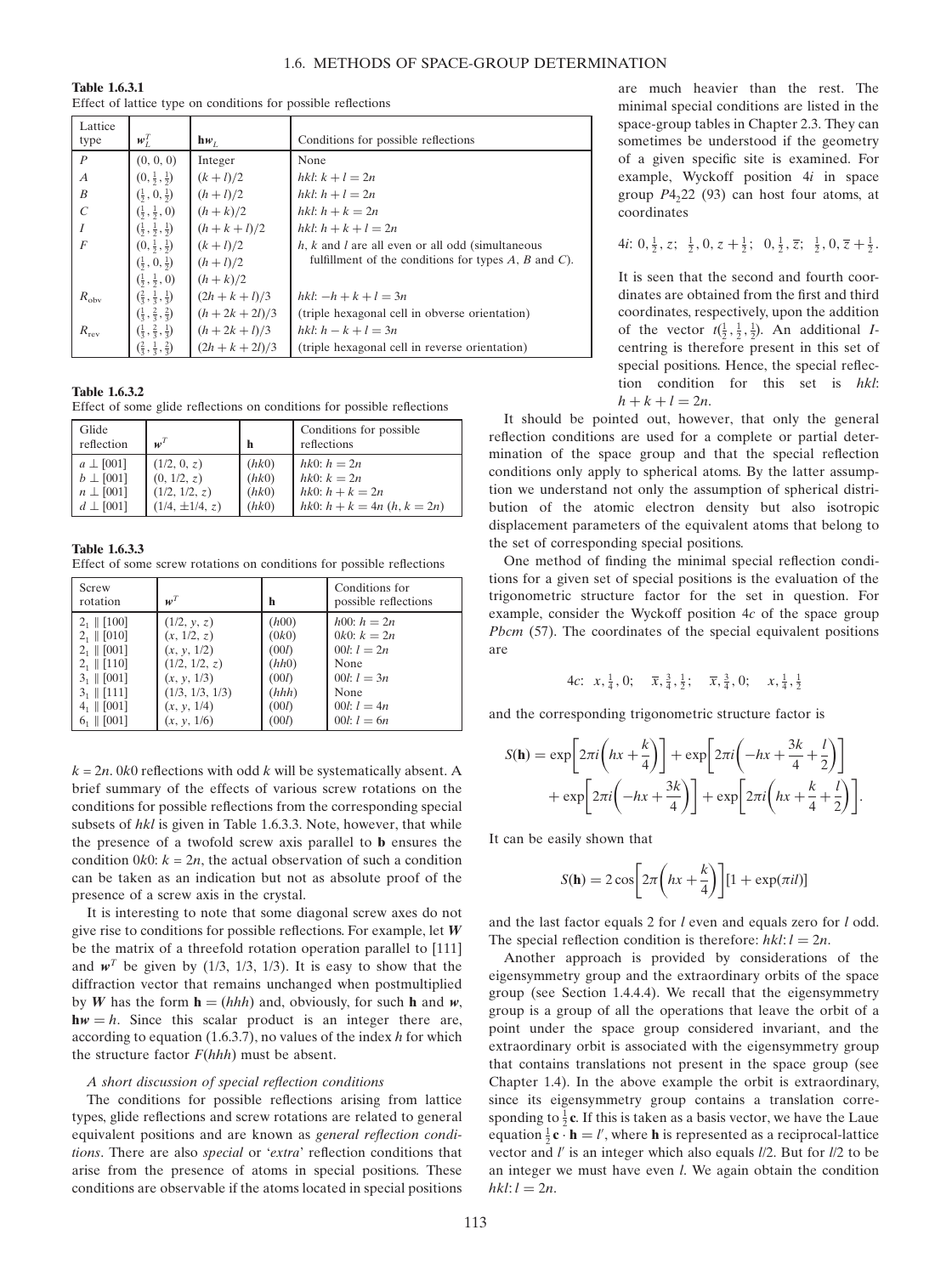These reflection conditions that are not related to space-group operations are given in Chapter 2.3 only for special positions. They may arise, however, also for different reasons. For example, a heavy atom at the origin of the space group  $P2_12_12_1$  would generate F-centring with corresponding apparent absences (cf. the special position  $4a$  of the space group  $Pbca$  and the absences it generates).

We wish to point out that the most common 'special-position absence' in molecular structures is due to a heavy atom at the origin of the space group  $P2_1/c$ .

# 1.6.4. Tables of reflection conditions and possible space groups

By H. D. Flack and U. Shmueli

#### 1.6.4.1. Introduction

The primary order of presentation of these tables of reflection conditions of space groups is the Bravais lattice. This order has been chosen because cell reduction on unit-cell dimensions leads to the Bravais lattice as described as stage 1 in Section 1.6.2.1. Within the space groups of a given Bravais lattice, the entries are arranged by Laue class, which may be obtained as described as stage 2 in Section 1.6.2.1. As a consequence of these decisions about the way the tables are structured, in the hexagonal family one finds for the Bravais lattice  $hP$  that the Laue classes  $\overline{3}$ ,  $\overline{3}m1$ ,  $\overline{31m}$ , 6/*m* and 6/*mmm* are grouped together.

As an aid in the study of naturally occurring macromolecules and compounds made by enantioselective synthesis, the space groups of enantiomerically pure compounds (Sohncke space groups) are typeset in bold.

The tables show, on the left, sets of reflection conditions and, on the right, those space groups that are compatible with the given set of reflection conditions. The reflection conditions, e.g. h or  $k + l$ , are to be understood as  $h = 2n$  or  $k + l = 2n$ , respectively. All of the space groups in each table correspond to the same Patterson symmetry, which is indicated in the table header. This makes for easy comparison with the entries for the individual space groups in Chapter 2.3 of this volume, in which the Patterson symmetry is also very clearly shown. All space groups with a conventional choice of unit cell are included in Tables 1.6.4.2–1.6.4.30. All alternative settings displayed in Chapter 2.3 are thus included. The following further alternative settings, not displayed in Chapter 2.3, are also included: space group  $Pb\overline{3}$ (205) and all the space groups with an  $hR$  Bravais lattice in the reverse setting with hexagonal axes.

Table 1.6.2.1 gives some relevant statistics drawn from Tables 1.6.4.2–1.6.4.30. The total number of space-group settings mentioned in these tables is 416. This number is considerably larger than the 230 space-group types described in Part 2 of this volume. The following example shows why the tables include data for several descriptions of the space-group types. At the stage of space-group determination for a crystal in the crystal class  $mm2$ , it is not yet known whether the twofold rotation axis lies along a, b or c. Consequently, space groups based on the three point groups 2mm, m2m and mm2 need to be considered.

In some texts dealing with space-group determination, a 'diffraction symbol' (sometimes also called an 'extinction symbol') in the form of a Hermann–Mauguin space-group symbol is used as a shorthand code for the reflection conditions and Laue class. These symbols were introduced by Buerger (1935, 1942, 1969) and a concise description is to be found in Looijenga-Vos & Buerger (2002). Nespolo *et al.* (2014) use them.

### 1.6.4.2. Examples of the use of the tables

(1) If the Bravais lattice is  $oI$  and the Laue class is *mmm*, Table 1.6.4.1 directs us to Table 1.6.4.11. Given the observed reflection conditions

hkl:  $h + k + l = 2n$ , 0kl:  $k = 2n$ ,  $l = 2n$ , h0l:  $h + l = 2n$ , hk0:  $h + k = 2n$ , h00:  $h = 2n$ , 0k0:  $k = 2n$ , 00l:  $l = 2n$ ,

it is seen from Table 1.6.4.11 that the possible settings of the space groups are: Ibm2 (46), Ic2m (46), Ibmm (74) and Icmm (74).

- (2) If the Bravais lattice is  $oP$  and the Laue class is mmm, Table 1.6.4.1 directs us to Table 1.6.4.7. If there are no conditions on 0kl, the space groups P222 to Pmnn should be searched. If the condition is 0kl:  $k = 2n$  or  $l = 2n$ , the space groups *Pbm*2 to Pcnn should be searched. If the condition is  $0kl$ :  $k + l = 2n$ , the space groups  $Pnm2<sub>1</sub>$  to  $Pnnn$  should be searched.
- (3) If the Bravais lattice is  $cP$  and the Laue class is  $m\overline{3}$ , Table 1.6.4.1 directs us to Table 1.6.4.25. If the conditions are 0kl:  $k = 2n$  and h00:  $h = 2n$ , it is readily seen that the space group is  $Pa\overline{3}$ .
- (4) If only the Bravais lattice is known or assumed, which is the case in powder-diffraction work (see Section 1.6.5.3), all tables of this section corresponding to this Bravais lattice need to be consulted. For example, if it is known that the Bravais lattice is of type  $cP$ , Table 1.6.4.1 tells us that the possible Laue classes are  $m\overline{3}$  and  $m\overline{3}m$ , and the possible space groups can be found in Tables 1.6.4.25 and 1.6.4.26, respectively. The appropriate reflection conditions are of course given in these tables. All relevant tables can thus be located with the aid of Table 1.6.4.1 if the Bravais lattice is known.

# 1.6.5. Specialized methods of space-group determination By H. D. Flack

1.6.5.1. Applications of resonant scattering to symmetry determination

#### 1.6.5.1.1. Introduction

In small-molecule crystallography, it has been customary in crystal-structure analysis to make no use of the contribution of resonant scattering (otherwise called anomalous scattering and in older literature anomalous dispersion) other than in the specific area of absolute-structure and absolute-configuration determination. One may trace the causes of this situation to the weakness of the resonant-scattering contribution, to the high cost in time and labour of collecting intensity data sets containing measurements of all Friedel opposites and for a lack of any perceived or real need for the additional information that might be obtained from the effects of resonant scattering.

On the experimental side, the turning point came with the widespread distribution of area detectors for small-molecule crystallography, giving the potential to measure, at no extra cost, full-sphere data sets leading to the intensity differences between Friedel opposites hkl and  $\overline{hkl}$ . In 2015, the new methods of data analysis briefly presented here are in the stage of development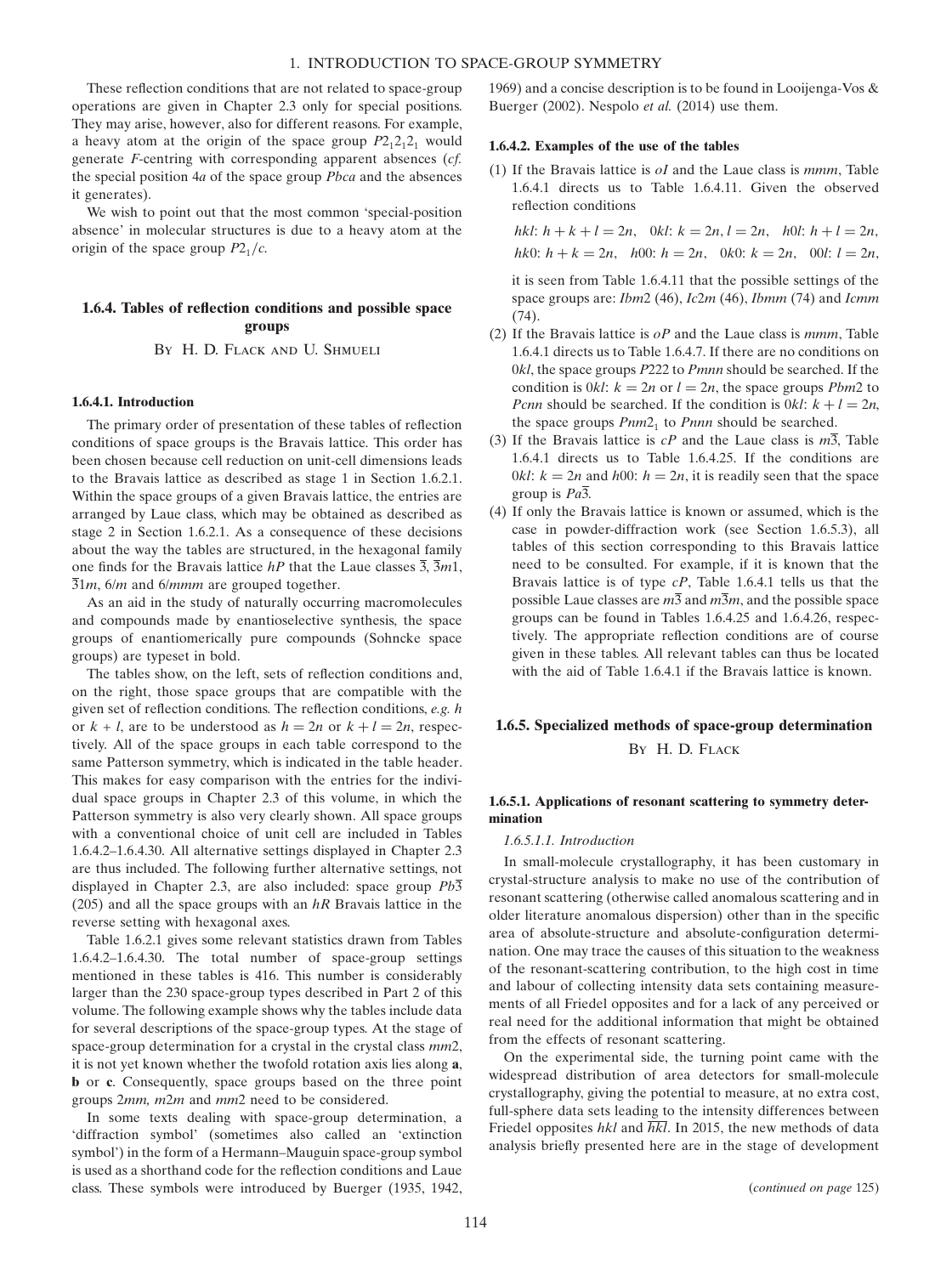| <b>Table 1.6.4.1</b>               |  |
|------------------------------------|--|
| Summary of Tables 1.6.4.2–1.6.4.30 |  |

| Table<br>No. | Bravais lattice             | Laue class                            | Patterson symmetry                      | Comment           |
|--------------|-----------------------------|---------------------------------------|-----------------------------------------|-------------------|
| 1.6.4.2      | aP                          | $\overline{1}$                        | $\overline{P1}$                         |                   |
| 1.6.4.3      | mP                          | 2/m                                   | P12/m1                                  | Unique $b$        |
| 1.6.4.4      | $mS$ (mC, mA, mI)           | 2/m                                   | $C12/ml$ , $A12/ml$ , $I12/ml$          | Unique $b$        |
| 1.6.4.5      | mP                          | 2/m                                   | P112/m                                  | Unique $c$        |
| 1.6.4.6      | $mS$ ( $mA$ , $mB$ , $mI$ ) | 2/m                                   | A112/m, B112/m, I112/m                  | Unique $c$        |
| 1.6.4.7      | oP                          | mmm                                   | Pmmm                                    |                   |
| 1.6.4.8      | $oS$ $(oC)$                 | mmm                                   | Cmmm                                    |                   |
| 1.6.4.9      | $oS$ $(OB)$                 | mmm                                   | <b>B</b> <sub>mmm</sub>                 |                   |
| 1.6.4.10     | $oS$ $(oA)$                 | mmm                                   | Ammm                                    |                   |
| 1.6.4.11     | oI                          | mmm                                   | <i>Immm</i>                             |                   |
| 1.6.4.12     | oF                          | mmm                                   | <b>Fmmm</b>                             |                   |
| 1.6.4.13     | tP                          | 4/m                                   | P4/m                                    |                   |
| 1.6.4.14     | tP                          | 4/mmm                                 | P4/mmm                                  |                   |
| 1.6.4.15     | tI                          | 4/m                                   | I4/m                                    |                   |
| 1.6.4.16     | tI                          | 4/mmm                                 | I4/mmm                                  |                   |
| 1.6.4.17     | hP                          | $\overline{3}$                        | $P\overline{3}$                         |                   |
| 1.6.4.18     | hP                          | $\overline{3}1m$ and $\overline{3}m1$ | $P\overline{3}1m$ and $P\overline{3}m1$ |                   |
| 1.6.4.19     | hP                          | 6/m                                   | P6/m                                    |                   |
| 1.6.4.20     | hP                          | 6/mmm                                 | P6/mmm                                  |                   |
| 1.6.4.21     | hR                          | $\overline{3}$                        | $R\overline{3}$                         | Hexagonal axes    |
| 1.6.4.22     | hR                          | $\overline{3}m$                       | $R\overline{3}m$                        | Hexagonal axes    |
| 1.6.4.23     | hR                          | $\overline{3}$                        | $R\overline{3}$                         | Rhombohedral axes |
| 1.6.4.24     | hR                          | $\overline{3}m$                       | $R\overline{3}m$                        | Rhombohedral axes |
| 1.6.4.25     | cP                          | $m\overline{3}$                       | $Pm\overline{3}$                        |                   |
| 1.6.4.26     | cP                          | $m\overline{3}m$                      | $Pm\overline{3}m$                       |                   |
| 1.6.4.27     | cI                          | $m\overline{3}$                       | $Im\overline{3}$                        |                   |
| 1.6.4.28     | cI                          | $m\overline{3}m$                      | $Im\overline{3}m$                       |                   |
| 1.6.4.29     | cF                          | $m\overline{3}$                       | $Fm\overline{3}$                        |                   |
| 1.6.4.30     | cF                          | $m\overline{3}m$                      | $Fm\overline{3}m$                       |                   |

# Table 1.6.4.2

Reflection conditions and possible space groups with Bravais lattice  $aP$  and Laue class  $\overline{1}$ ; Patterson symmetry  $P\overline{1}$ 

|                       | Space          |     | Space |     |
|-----------------------|----------------|-----|-------|-----|
| Reflection conditions | group          | No. | group | No. |
|                       | $\mathbf{p}_1$ |     |       |     |

Table 1.6.4.3

Reflection conditions and possible space groups with Bravais lattice  $mP$  and Laue class  $2/m$ ; (monoclinic, unique axis b); Patterson symmetry  $P12/m1$ 

|                  |     | Reflection conditions |                  |                  |     | Space              |                | Space    |     | Space |     |
|------------------|-----|-----------------------|------------------|------------------|-----|--------------------|----------------|----------|-----|-------|-----|
| h0l              | 0kl | hk0                   | 0k0              | h00              | 00l | group              | No.            | group    | No. | group | No. |
|                  |     |                       |                  |                  |     | P2                 | 3              | Pm       | 6   | P2/m  | 10  |
|                  |     |                       | $\boldsymbol{k}$ |                  |     | $P2_1$             | $\overline{4}$ | $P2_1/m$ | 11  |       |     |
| $\boldsymbol{h}$ |     |                       |                  | $\boldsymbol{h}$ |     | Pa                 | $\tau$         | P2/a     | 13  |       |     |
| $\boldsymbol{h}$ |     |                       | $\boldsymbol{k}$ | $\boldsymbol{h}$ |     | $P2_{1}/a$         | 14             |          |     |       |     |
| l                |     |                       |                  |                  | l   | Pc                 | $\tau$         | P2/c     | 13  |       |     |
|                  |     |                       | $\boldsymbol{k}$ |                  | l   | P2 <sub>1</sub> /c | 14             |          |     |       |     |
| $h+l$            |     |                       |                  | $\boldsymbol{h}$ | l   | P <sub>n</sub>     | $\tau$         | P2/n     | 13  |       |     |
| $h+l$            |     |                       | $\boldsymbol{k}$ | $\boldsymbol{h}$ | l   | $P2_{1}/n$         | 14             |          |     |       |     |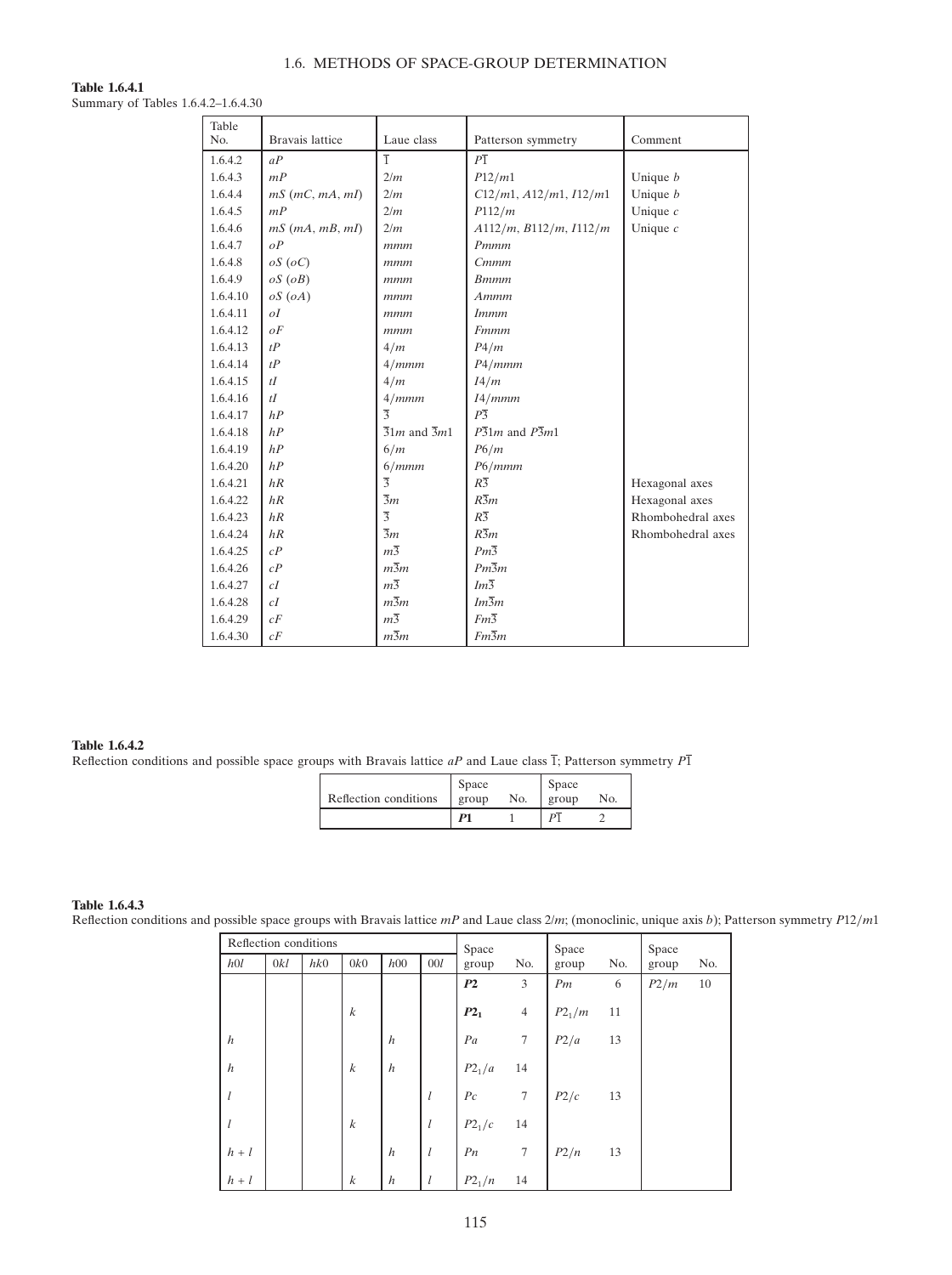# Table 1.6.4.4

Reflection conditions and possible space groups with Bravais lattice  $mS$  ( $mC$ ,  $mA$ ,  $mI$ ) and Laue class  $2/m$  (monoclinic, unique axis b); Patterson symmetry  $C12/m1$ ,  $A12/m1$ ,  $I12/m1$ 

|         | Reflection conditions |                  |                  |                  |                  |     | Space          |     | Space |     | Space |     |
|---------|-----------------------|------------------|------------------|------------------|------------------|-----|----------------|-----|-------|-----|-------|-----|
| hkl     | h0l                   | 0kl              | h k0             | 0k0              | h00              | 00l | group          | No. | group | No. | group | No. |
| $h + k$ | h                     | k                | $h + k$          | $\boldsymbol{k}$ | $\boldsymbol{h}$ |     | C <sub>2</sub> | 5   | Cm    | 8   | C2/m  | 12  |
| $h + k$ | h, l                  | $\boldsymbol{k}$ | $h + k$          | $\boldsymbol{k}$ | $\boldsymbol{h}$ |     | Cc             | 9   | C2/c  | 15  |       |     |
| $k+l$   | $\iota$               | $k+l$            | $\boldsymbol{k}$ | $\boldsymbol{k}$ |                  |     | A2             | 5   | Am    | 8   | A2/m  | 12  |
| $k+l$   | h, l                  | $k+l$            | $\boldsymbol{k}$ | $\boldsymbol{k}$ | $\boldsymbol{h}$ |     | An             | 9   | A2/n  | 15  |       |     |
| $h+k+l$ | $h+l$                 | $k+l$            | $h + k$          | $\boldsymbol{k}$ | $\boldsymbol{h}$ |     | I2             | 5   | Im    | 8   | I2/m  | 12  |
| $h+k+l$ | h, l                  | $k+l$            | $h + k$          | $\boldsymbol{k}$ | $\boldsymbol{h}$ |     | Ia             | 9   | I2/a  | 15  |       |     |

# Table 1.6.4.5

Reflection conditions and possible space groups with Bravais lattice  $mP$  and Laue class  $2/m$  (monoclinic, unique axis c); Patterson symmetry  $P112/m$ 

| Reflection conditions |     | Space            |                  | Space            |         | Space              |                |          |     |       |     |
|-----------------------|-----|------------------|------------------|------------------|---------|--------------------|----------------|----------|-----|-------|-----|
| h0l                   | 0kl | hk0              | 0k0              | h00              | 00l     | group              | No.            | group    | No. | group | No. |
|                       |     |                  |                  |                  |         | P2                 | 3              | Pm       | 6   | P2/m  | 10  |
|                       |     |                  |                  |                  | l       | $P2_1$             | $\overline{4}$ | $P2_1/m$ | 11  |       |     |
|                       |     | $\boldsymbol{h}$ |                  | $\boldsymbol{h}$ |         | Pa                 | $\overline{7}$ | P2/a     | 13  |       |     |
|                       |     | $\boldsymbol{h}$ |                  | $\boldsymbol{h}$ | $\iota$ | P2 <sub>1</sub> /a | 14             |          |     |       |     |
|                       |     | $\boldsymbol{k}$ | $\boldsymbol{k}$ |                  |         | Pb                 | $\tau$         | P2/b     | 13  |       |     |
|                       |     | $\boldsymbol{k}$ | $\boldsymbol{k}$ |                  | $\iota$ | $P2_1/b$           | 14             |          |     |       |     |
|                       |     | $h + k$          | $\boldsymbol{k}$ | $\boldsymbol{h}$ |         | Pn                 | $\overline{7}$ | P2/n     | 13  |       |     |
|                       |     | $h + k$          | $\boldsymbol{k}$ | $\boldsymbol{h}$ | l       | $P2_1/n$           | 14             |          |     |       |     |

# Table 1.6.4.6

Reflection conditions and possible space groups with Bravais lattice  $mS$  ( $mA$ ,  $mB$ ,  $mI$ ) and Laue class  $2/m$  (monoclinic, unique axis c); Patterson symmetry  $A112/m$ ,  $B112/m1$ ,  $I112/m$ 

| Reflection conditions |         |       |                  |                  |                  |         | Space |     | Space |     | Space |     |
|-----------------------|---------|-------|------------------|------------------|------------------|---------|-------|-----|-------|-----|-------|-----|
| hkl                   | h0l     | 0kl   | hk0              | 0k0              | h00              | 00l     | group | No. | group | No. | group | No. |
| $k+l$                 | $\iota$ | $k+l$ | $\boldsymbol{k}$ | k                |                  | $\iota$ | A2    | 5   | Am    | 8   | A2/m  | 12  |
| $k+l$                 | l       | $k+l$ | h, k             | $\boldsymbol{k}$ | $\boldsymbol{h}$ |         | Aa    | 9   | A2/a  | 15  |       |     |
| $h + l$               | $h+l$   |       | $\boldsymbol{h}$ |                  | $\boldsymbol{h}$ | $\iota$ | B2    | 5   | Bm    | 8   | B2/m  | 12  |
| $h + l$               | $h+l$   |       | h, k             | $\boldsymbol{k}$ | $\boldsymbol{h}$ | $\iota$ | Bn    | 9   | B2/n  | 15  |       |     |
| $h+k+l$               | $h+l$   | $k+l$ | $h + k$          | $\boldsymbol{k}$ | $\boldsymbol{h}$ | $\iota$ | I2    | 5   | Im    | 8   | I2/m  | 12  |
| $h+k+l$               | $h+l$   | $k+l$ | h, k             | $\boldsymbol{k}$ | $\boldsymbol{h}$ |         | Ib    | 9   | I2/b  | 15  |       |     |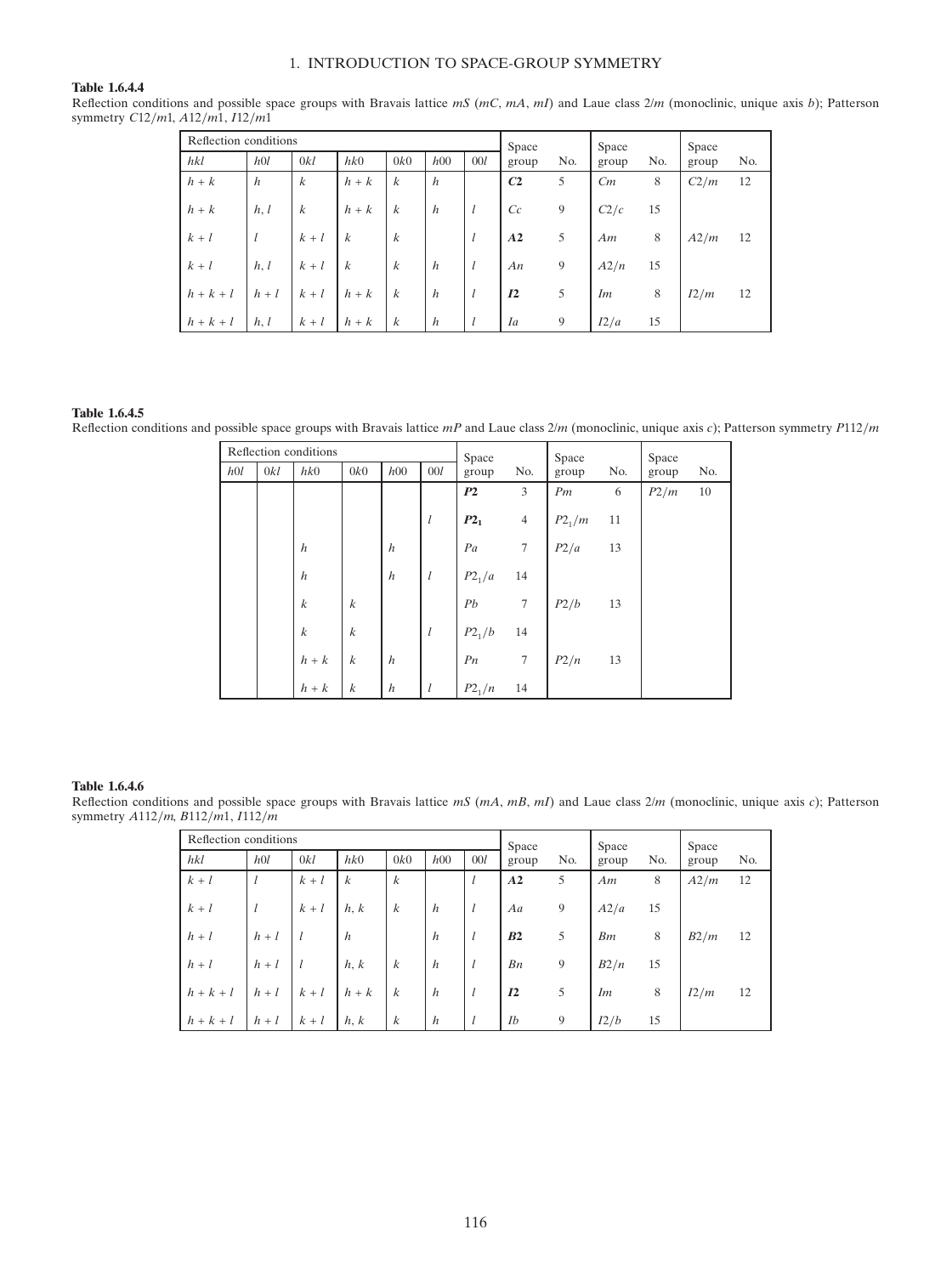# Table 1.6.4.7

Reflection conditions and possible space groups with Bravais lattice  $oP$  and Laue class mmm; Patterson symmetry *Pmmm* 

|                  | Reflection conditions |                                 |                  |                  |                  | Space             |          | Space        |          | Space    |        |
|------------------|-----------------------|---------------------------------|------------------|------------------|------------------|-------------------|----------|--------------|----------|----------|--------|
| $0kl$            | $h0l$                 | hk0                             | h00              | $0k0$            | 00l              | group             | No.      | group        | No.      | group    | No.    |
|                  |                       |                                 |                  |                  |                  | P222<br>P2mm      | 16<br>25 | Pmm2<br>Pmmm | 25<br>47 | Pm2m     | 25     |
|                  |                       |                                 |                  |                  | l                | $P222_1$          | 17       |              |          |          |        |
|                  |                       |                                 |                  | $\boldsymbol{k}$ |                  | $P22_12$          | $17\,$   |              |          |          |        |
|                  |                       |                                 |                  | $\boldsymbol{k}$ | $\boldsymbol{l}$ | $P22_12_1$        | $18\,$   |              |          |          |        |
|                  |                       |                                 | $\boldsymbol{h}$ |                  |                  | $P2_122$          | 17       |              |          |          |        |
|                  |                       |                                 | $\boldsymbol{h}$ |                  | l                | $P2_122_1$        | $18\,$   |              |          |          |        |
|                  |                       |                                 | $\boldsymbol{h}$ | $\boldsymbol{k}$ |                  | $P2_12_12$        | $18\,$   |              |          |          |        |
|                  |                       |                                 | $\boldsymbol{h}$ | $\boldsymbol{k}$ | l                | $P2_12_12_1$      | 19       |              |          |          |        |
|                  |                       | $\boldsymbol{h}$                | $\boldsymbol{h}$ |                  |                  | $P2_1ma$          | $26\,$   | Pm2a         | $28\,$   | Pmma     | $51\,$ |
|                  |                       | $\boldsymbol{k}$                |                  | $\boldsymbol{k}$ |                  | $Pm2_1b$          | $26\,$   | P2mb         | $28\,$   | Pmmb     | $51\,$ |
|                  |                       | $h + k$                         | $\boldsymbol{h}$ | $\boldsymbol{k}$ |                  | $Pm2_1n$          | $31\,$   | $P2_1mn$     | 31       | Pmmn     | 59     |
|                  | $\boldsymbol{h}$      |                                 | $\boldsymbol{h}$ |                  |                  | $P2_1$ am         | $26\,$   | $Pma2$       | $28\,$   | Pmann    | $51\,$ |
|                  | $\boldsymbol{h}$      | $\boldsymbol{h}$                | $\boldsymbol{h}$ |                  |                  | P <sub>2aa</sub>  | $27\,$   | Pmaa         | 49       |          |        |
|                  | $\boldsymbol{h}$      | $\boldsymbol{k}$                | $\boldsymbol{h}$ | $\boldsymbol{k}$ |                  | $P2_1ab$          | 29       | Pmab         | 57       |          |        |
|                  | $\boldsymbol{h}$      | $h + k$                         | $\boldsymbol{h}$ | $\boldsymbol{k}$ |                  | P2an              | $30\,$   | Pman         | 53       |          |        |
|                  | l                     |                                 |                  |                  | l                | Pmc2 <sub>1</sub> | $26\,$   | P2cm         | $28\,$   | Pmcm     | 51     |
|                  | l                     | $\boldsymbol{h}$                | $\boldsymbol{h}$ |                  | l                | $P2_1ca$          | $29\,$   | Pmca         | 57       |          |        |
|                  | l                     | $\boldsymbol{k}$                |                  | $\boldsymbol{k}$ | l                | P2cb              | $32\,$   | $Pmcb$       | 55       |          |        |
|                  | l                     | $h+\boldsymbol{k}$              | $\boldsymbol{h}$ | $\boldsymbol{k}$ | l                | $P2_1cn$          | 33       | Pmcn         | 62       |          |        |
|                  | $h+l$                 |                                 | $\boldsymbol{h}$ |                  | l                | $Pmn2_1$          | $31\,$   | $P2_1$ nm    | 31       | Pmmm     | 59     |
|                  | $h+l$                 | $\boldsymbol{h}$                | $\boldsymbol{h}$ |                  | l                | P2na              | $30\,$   | Pmna         | 53       |          |        |
|                  | $h + l$               | $\boldsymbol{k}$                | $\boldsymbol{h}$ | $\boldsymbol{k}$ | $\boldsymbol{l}$ | $P2_1nb$          | 33       | $Pmnb$       | 62       |          |        |
|                  | $h + l$               | $\boldsymbol{h}+\boldsymbol{k}$ | $\boldsymbol{h}$ | $\boldsymbol{k}$ | $\boldsymbol{l}$ | P2nn              | 34       | Pmnn         | 58       |          |        |
| $\boldsymbol{k}$ |                       |                                 |                  | $\boldsymbol{k}$ |                  | $Pb2_1m$          | $26\,$   | $Pbm2$       | $28\,$   | $P{bmm}$ | 51     |
| $\boldsymbol{k}$ |                       | $\boldsymbol{h}$                | $\boldsymbol{h}$ | $\boldsymbol{k}$ |                  | $Pb2_1a$          | $29\,$   | Pbma         | 57       |          |        |
| $\boldsymbol{k}$ |                       | $\boldsymbol{k}$                |                  | $\boldsymbol{k}$ |                  | $Pb2b$            | $27\,$   | Pbmb         | 49       |          |        |
| $\boldsymbol{k}$ |                       | $\boldsymbol{h}+\boldsymbol{k}$ | h                | $\boldsymbol{k}$ |                  | Pb2n              | $30\,$   | Pbnn         | 53       |          |        |
| $\boldsymbol{k}$ | $\boldsymbol{h}$      |                                 | $\boldsymbol{h}$ | $\boldsymbol{k}$ |                  | Pba2              | $32\,$   | $Pbam$       | 55       |          |        |
| $\boldsymbol{k}$ | $\boldsymbol{h}$      | $\boldsymbol{h}$                | $\boldsymbol{h}$ | $\boldsymbol{k}$ |                  | Pbaa              | 54       |              |          |          |        |
| $\boldsymbol{k}$ | $\boldsymbol{h}$      | $\boldsymbol{k}$                | $\boldsymbol{h}$ | $\boldsymbol{k}$ |                  | Pbab              | 54       |              |          |          |        |
| $\boldsymbol{k}$ | $\boldsymbol{h}$      | $h + k$                         | $\boldsymbol{h}$ | $\boldsymbol{k}$ |                  | Pban              | $50\,$   |              |          |          |        |
| $\boldsymbol{k}$ | l                     |                                 |                  | $\boldsymbol{k}$ | $\boldsymbol{l}$ | Pbc2 <sub>1</sub> | $29\,$   | $Pbcm$       | 57       |          |        |
| $\boldsymbol{k}$ | l                     | $\boldsymbol{h}$                | $\boldsymbol{h}$ | $\boldsymbol{k}$ | $\iota$          | Pbca              | $61\,$   |              |          |          |        |
| $\boldsymbol{k}$ | l                     | $\boldsymbol{k}$                |                  | $\boldsymbol{k}$ | $\boldsymbol{l}$ | $Pbcb$            | 54       |              |          |          |        |
| $\boldsymbol{k}$ | l                     | $h + k$                         | $\boldsymbol{h}$ | $\boldsymbol{k}$ | $\boldsymbol{l}$ | $Pbcn$            | $60\,$   |              |          |          |        |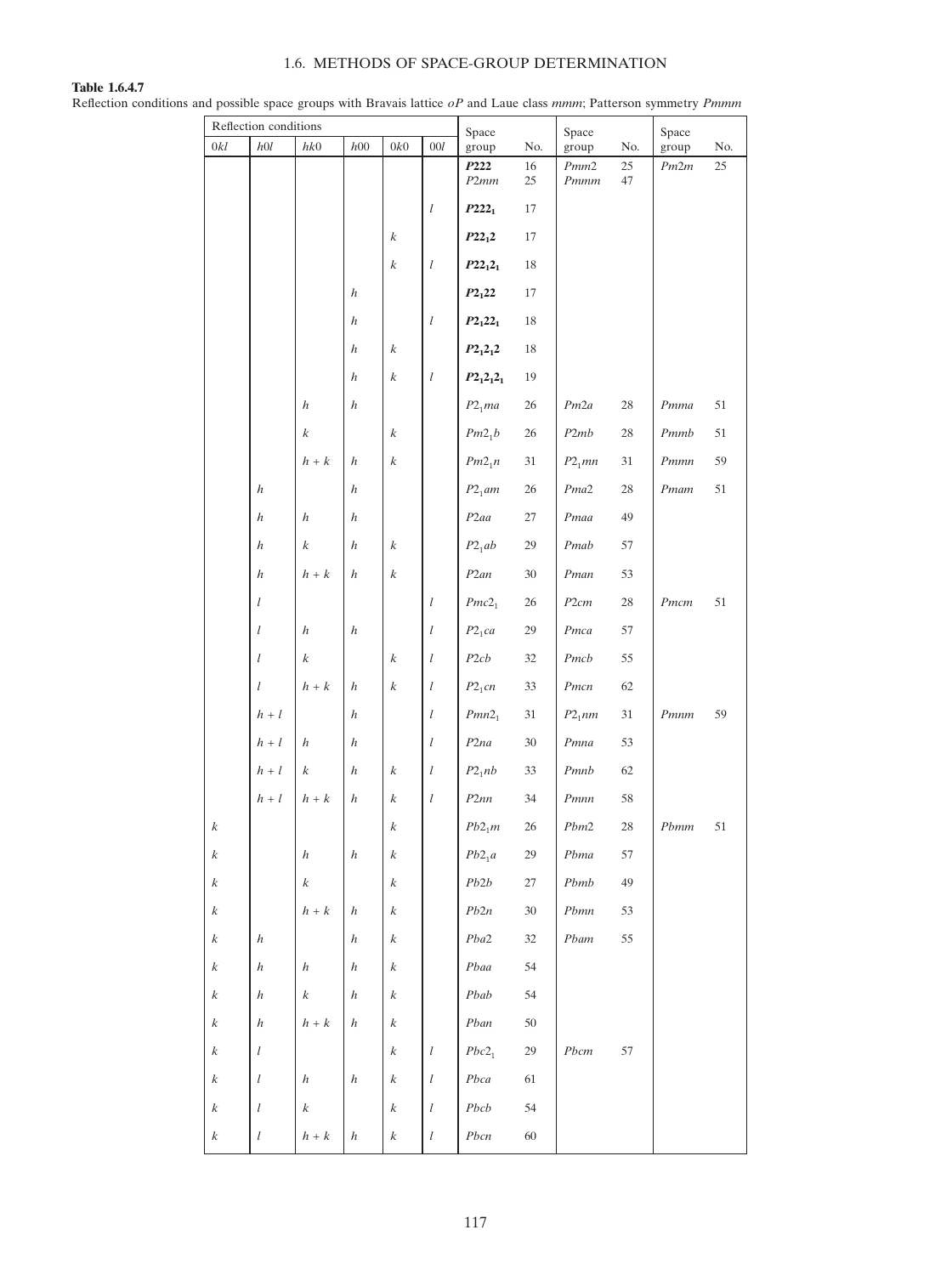# Table 1.6.4.7 (continued)

|                  | Reflection conditions |                                 |                  |                  |                  | Space              |             | Space    |     | Space |     |
|------------------|-----------------------|---------------------------------|------------------|------------------|------------------|--------------------|-------------|----------|-----|-------|-----|
| 0kl              | h0l                   | hk0                             | h00              | 0k0              | $00l$            | group              | No.         | group    | No. | group | No. |
| $\boldsymbol{k}$ | $h + l$               |                                 | $\boldsymbol{h}$ | $\boldsymbol{k}$ | $\boldsymbol{l}$ | Pbn2 <sub>1</sub>  | 33          | Pbnm     | 62  |       |     |
| $\boldsymbol{k}$ | $h + l$               | $\boldsymbol{h}$                | $\boldsymbol{h}$ | $\boldsymbol{k}$ | $\mathfrak{l}$   | Pbna               | 60          |          |     |       |     |
| $\boldsymbol{k}$ | $h + l$               | k                               | $\boldsymbol{h}$ | k                | l                | Pbnb               | 56          |          |     |       |     |
| $\boldsymbol{k}$ | $h+l$                 | $h + k$                         | $\boldsymbol{h}$ | $\boldsymbol{k}$ | l                | Pbnn               | 52          |          |     |       |     |
| l                |                       |                                 |                  |                  | $\mathfrak{l}$   | Pcm2 <sub>1</sub>  | $26\,$      | Pc2m     | 28  | Pcmm  | 51  |
| l                |                       | $\boldsymbol{h}$                | $\boldsymbol{h}$ |                  | l                | Pc2a               | 32          | Pcma     | 55  |       |     |
| $\iota$          |                       | $\boldsymbol{k}$                |                  | $\boldsymbol{k}$ | l                | Pc2 <sub>1</sub> b | 29          | Pcmb     | 57  |       |     |
| $\mathfrak{l}$   |                       | $h + k$                         | $\boldsymbol{h}$ | $\boldsymbol{k}$ | l                | $Pc2_1n$           | 33          | Pcmn     | 62  |       |     |
| l                | $\boldsymbol{h}$      |                                 | $\boldsymbol{h}$ |                  | l                | Pca2 <sub>1</sub>  | 29          | Pcam     | 57  |       |     |
| $\mathfrak{l}$   | $\boldsymbol{h}$      | $\boldsymbol{h}$                | $\boldsymbol{h}$ |                  | $\mathfrak{l}$   | Pcaa               | 54          |          |     |       |     |
| l                | $\boldsymbol{h}$      | $\boldsymbol{k}$                | $\boldsymbol{h}$ | $\boldsymbol{k}$ | l                | Pcab               | 61          |          |     |       |     |
| $\iota$          | $\boldsymbol{h}$      | $h + k$                         | $\boldsymbol{h}$ | $\boldsymbol{k}$ | l                | Pcan               | 60          |          |     |       |     |
| $\iota$          | l                     |                                 |                  |                  | $\mathfrak{l}$   | $Pcc2$             | $27\,$      | Pccm     | 49  |       |     |
| $\iota$          | l                     | $\boldsymbol{h}$                | $\boldsymbol{h}$ |                  | $\mathfrak{l}$   | Pcca               | 54          |          |     |       |     |
| $\mathfrak{l}$   | l                     | $\boldsymbol{k}$                |                  | $\boldsymbol{k}$ | l                | $Pccb$             | 54          |          |     |       |     |
| l                | l                     | $h + k$                         | $\boldsymbol{h}$ | $\boldsymbol{k}$ | l                | Pccn               | 56          |          |     |       |     |
| $\mathfrak{l}$   | $h+l$                 |                                 | $\boldsymbol{h}$ |                  | l                | Pcn2               | 30          | Pcnm     | 53  |       |     |
| $\mathfrak{l}$   | $h+l$                 | $\boldsymbol{h}$                | $\boldsymbol{h}$ |                  | $\mathfrak{l}$   | Pcna               | $50\,$      |          |     |       |     |
| l                | $h+l$                 | $\boldsymbol{k}$                | $\boldsymbol{h}$ | $\boldsymbol{k}$ | l                | Pcnb               | 60          |          |     |       |     |
| $\mathfrak{l}$   | $h+\mathfrak{l}$      | $h + k$                         | $\boldsymbol{h}$ | $\boldsymbol{k}$ | l                | $Pcnn$             | 52          |          |     |       |     |
| $k+l$            |                       |                                 |                  | $\boldsymbol{k}$ | l                | $Pnm2_1$           | 31          | $Pn2_1m$ | 31  | Pnmm  | 59  |
| $k+l$            |                       | $\boldsymbol{h}$                | $\boldsymbol{h}$ | $\boldsymbol{k}$ | l                | $Pn2_1a$           | 33          | Pnma     | 62  |       |     |
| $k+l$            |                       | $\boldsymbol{k}$                |                  | $\boldsymbol{k}$ | l                | $Pn2b$             | 30          | $Pnmb$   | 53  |       |     |
| $k+l\,$          |                       | $\boldsymbol{h}+\boldsymbol{k}$ | $\boldsymbol{h}$ | $\boldsymbol{k}$ | $\iota$          | $Pn2n$             | 34          | $Pnnn$   | 58  |       |     |
| $k+l\,$          | $\boldsymbol{h}$      |                                 | $\boldsymbol{h}$ | $\boldsymbol{k}$ | $\mathfrak l$    | Pna2 <sub>1</sub>  | 33          | $Pnam$   | 62  |       |     |
| $k+l$            | $\boldsymbol{h}$      | $\boldsymbol{h}$                | $\boldsymbol{h}$ | $\boldsymbol{k}$ | $\iota$          | Pnaa               | 56          |          |     |       |     |
| $k+l$            | $\boldsymbol{h}$      | $\boldsymbol{k}$                | $\boldsymbol{h}$ | $\boldsymbol{k}$ | $\iota$          | $Pnab$             | 60          |          |     |       |     |
| $k+l$            | $\boldsymbol{h}$      | $\boldsymbol{h}+\boldsymbol{k}$ | $\boldsymbol{h}$ | $\boldsymbol{k}$ | $\iota$          | $Pnan$             | 52          |          |     |       |     |
| $k+l$            | l                     |                                 |                  | $\boldsymbol{k}$ | $\iota$          | $Pnc2$             | $30\,$      | $Pncm$   | 53  |       |     |
| $k+l\,$          | l                     | $\boldsymbol{h}$                | $\boldsymbol{h}$ | $\boldsymbol{k}$ | $\iota$          | Pnca               | 60          |          |     |       |     |
| $k+l\,$          | l                     | $\boldsymbol{k}$                |                  | $\boldsymbol{k}$ | $\iota$          | Pncb               | $50\,$      |          |     |       |     |
| $k+l\,$          | l                     | $\boldsymbol{h}+\boldsymbol{k}$ | $\boldsymbol{h}$ | $\boldsymbol{k}$ | $\iota$          | $Pncn$             | 52          |          |     |       |     |
| $k+l\,$          | $h+\mathfrak{l}$      |                                 | $\boldsymbol{h}$ | $\boldsymbol{k}$ | $\iota$          | $Pnn2$             | 34          | $Pnnm$   | 58  |       |     |
| $k+l$            | $h+l\,$               | $\boldsymbol{h}$                | $\boldsymbol{h}$ | $\boldsymbol{k}$ | $\iota$          | $P$ nna            | 52          |          |     |       |     |
| $k+l\,$          | $h+l\,$               | $\boldsymbol{k}$                | $\boldsymbol{h}$ | $\boldsymbol{k}$ | $\iota$          | $Pnnb$             | 52          |          |     |       |     |
| $k+l$            | $h + l$               | $h + k$                         | $\boldsymbol{h}$ | $\boldsymbol{k}$ | $\iota$          | $Pnnn$             | $\sqrt{48}$ |          |     |       |     |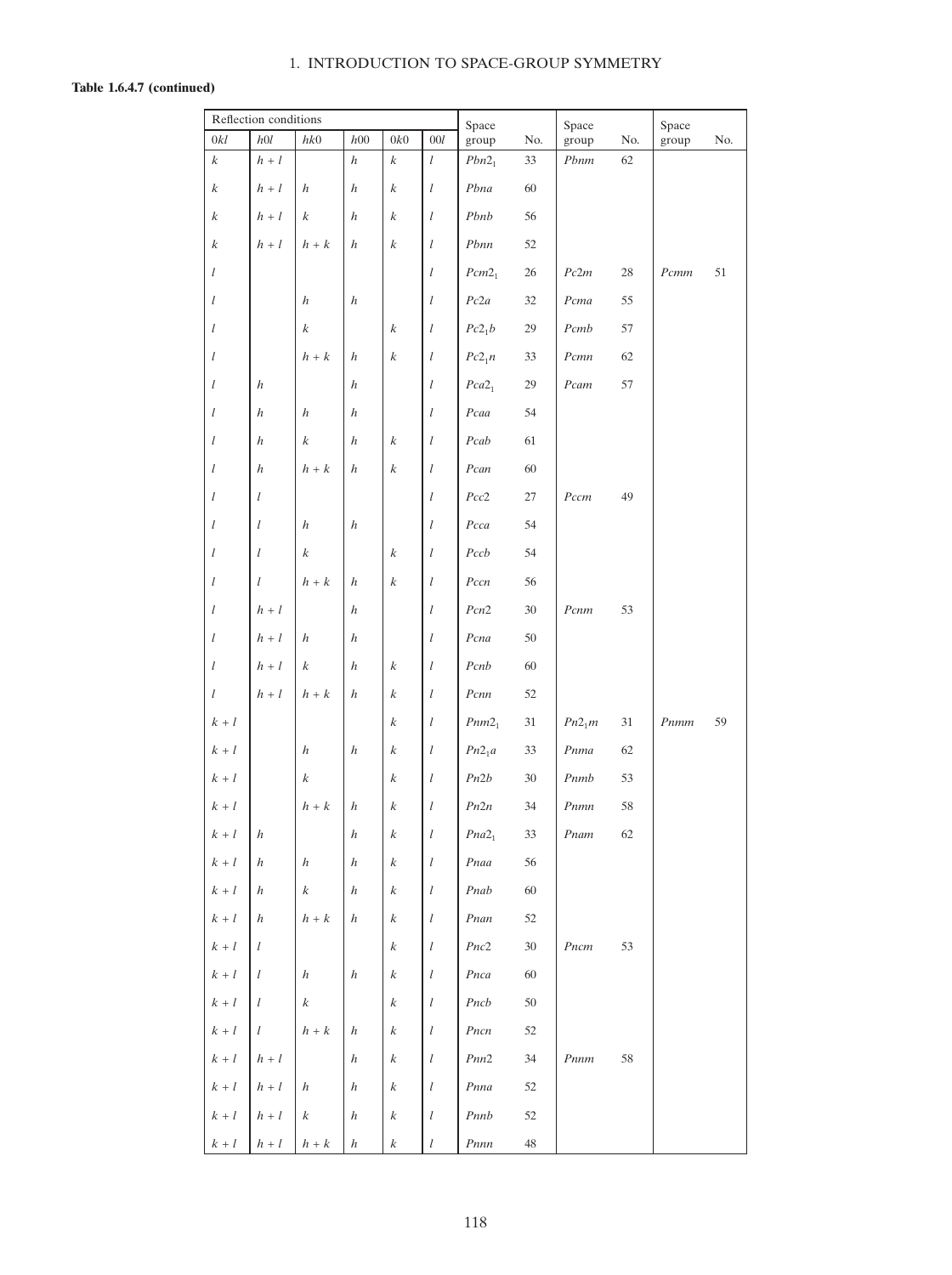# Table 1.6.4.8

Reflection conditions and possible space groups with Bravais lattice  $\delta$  ( $\delta C$  setting) and Laue class mmm; Patterson symmetry Cmmm

| Reflection conditions |                  |                  |       |                  |                  |     | Space             |          | Space        |          | Space |     |
|-----------------------|------------------|------------------|-------|------------------|------------------|-----|-------------------|----------|--------------|----------|-------|-----|
| hkl                   | 0kl              | h0l              | hk0   | h00              | 0k0              | 00l | group             | No.      | group        | No.      | group | No. |
| $h + k$               | $\boldsymbol{k}$ | $\boldsymbol{h}$ | $h+k$ | $\boldsymbol{h}$ | $\boldsymbol{k}$ |     | C222<br>C2mm      | 21<br>38 | Cmm2<br>Cmmm | 35<br>65 | Cm2m  | 38  |
| $h + k$               | $\boldsymbol{k}$ | $\boldsymbol{h}$ | $h+k$ | $\boldsymbol{h}$ | $\boldsymbol{k}$ | l   | $C222_1$          | 20       |              |          |       |     |
| $h + k$               | $\mathbf{k}$     | $\boldsymbol{h}$ | h, k  | $\boldsymbol{h}$ | $\boldsymbol{k}$ |     | Cm2e              | 39       | C2me         | 39       | Cmme  | 67  |
| $h + k$               | $\boldsymbol{k}$ | h, l             | $h+k$ | $\boldsymbol{h}$ | $\boldsymbol{k}$ | l   | Cmc2 <sub>1</sub> | 36       | C2cm         | 40       | Cmcm  | 63  |
| $h + k$               | $\mathbf{k}$     | h, l             | h, k  | $\boldsymbol{h}$ | $\boldsymbol{k}$ | l   | C2ce              | 41       | Cmce         | 64       |       |     |
| $h+k$                 | k, l             | $\boldsymbol{h}$ | $h+k$ | $\boldsymbol{h}$ | $\boldsymbol{k}$ | l   | Ccm2 <sub>1</sub> | 36       | Cc2m         | 40       | Ccmm  | 63  |
| $h+k$                 | k, l             | h                | h, k  | $\boldsymbol{h}$ | $\boldsymbol{k}$ | l   | Cc2e              | 41       | Ccme         | 64       |       |     |
| $h+k$                 | k, l             | h, l             | $h+k$ | $\boldsymbol{h}$ | $\boldsymbol{k}$ | l   | Ccc2              | 37       | Cccm         | 66       |       |     |
| $h+k$                 | k, l             | h, l             | h, k  | $\boldsymbol{h}$ | $\boldsymbol{k}$ | l   | Ccce              | 68       |              |          |       |     |

| <b>Table 1.6.4.9</b>                                                                                                             |
|----------------------------------------------------------------------------------------------------------------------------------|
| Reflection conditions and possible space groups with Bravais lattice oS (oB setting) and Laue class mmm; Patterson symmetry Bmmm |

|         | Reflection conditions |         |                  |                  |                  |               | Space               |          | Space                           |          | Space               |     |
|---------|-----------------------|---------|------------------|------------------|------------------|---------------|---------------------|----------|---------------------------------|----------|---------------------|-----|
| hkl     | 0kl                   | h0l     | hk0              | h00              | 0k0              | 00l           | group               | No.      | group                           | No.      | group               | No. |
| $h+l$   |                       | $h+l$   | $\boldsymbol{h}$ | $\boldsymbol{h}$ |                  | l             | <b>B222</b><br>B2mm | 21<br>38 | Bm2m<br><b>B</b> <sub>mmm</sub> | 35<br>65 | Bmm2                | 38  |
| $h+l$   |                       | $h + l$ | $\boldsymbol{h}$ | $\boldsymbol{h}$ | $\boldsymbol{k}$ | $\mathfrak l$ | $B22_12$            | 20       |                                 |          |                     |     |
| $h+l$   |                       | $h+l$   | h, k             | $\boldsymbol{h}$ | $\boldsymbol{k}$ | l             | Bm2 <sub>1</sub> b  | 36       | B2mb                            | 40       | <b>B</b> <i>mmb</i> | 63  |
| $h + l$ | $\iota$               | h, l    | $\boldsymbol{h}$ | $\boldsymbol{h}$ |                  | l             | B <sub>me</sub> 2   | 39       | B <sub>2em</sub>                | 39       | <b>B</b> <i>mem</i> | 67  |
| $h + l$ |                       | h, l    | h, k             | $\boldsymbol{h}$ | $\boldsymbol{k}$ | l             | B <sub>2eb</sub>    | 41       | <b>B</b> <i>meb</i>             | 64       |                     |     |
| $h+l$   | k, l                  | $h+l$   | $\boldsymbol{h}$ | $\boldsymbol{h}$ | $\boldsymbol{k}$ | l             | $Bb2_1m$            | 36       | Bbm2                            | 40       | <b>Bbmm</b>         | 63  |
| $h+l$   | k, l                  | $h+l$   | h, k             | $\boldsymbol{h}$ | $\boldsymbol{k}$ | l             | Bb2b                | 37       | <b>B</b> bmb                    | 66       |                     |     |
| $h+l$   | k, l                  | h, l    | $\boldsymbol{h}$ | $\boldsymbol{h}$ | $\boldsymbol{k}$ | l             | Bbe2                | 41       | <b>Bbem</b>                     | 64       |                     |     |
| $h+l$   | k, l                  | h, l    | h, k             | $\boldsymbol{h}$ | $\boldsymbol{k}$ | l             | <b>B</b> beb        | 68       |                                 |          |                     |     |

## Table 1.6.4.10

Reflection conditions and possible space groups with Bravais lattice oS (oA setting) and Laue class mmm; Patterson symmetry Ammm

|       | Reflection conditions |         |                  |                  |                  |                | Space            |          | Space        |          | Space |     |
|-------|-----------------------|---------|------------------|------------------|------------------|----------------|------------------|----------|--------------|----------|-------|-----|
| hkl   | 0kl                   | h0l     | hk0              | h00              | 0k0              | 00l            | group            | No.      | group        | No.      | group | No. |
| $k+l$ | $k+l$                 | l       | $\boldsymbol{k}$ |                  | $\boldsymbol{k}$ | I              | A222<br>Amm2     | 21<br>38 | A2mm<br>Ammm | 35<br>65 | Am2m  | 38  |
| $k+l$ | $k+l$                 | $\iota$ | $\boldsymbol{k}$ | $\boldsymbol{h}$ | $\boldsymbol{k}$ | $\iota$        | $A2_122$         | 20       |              |          |       |     |
| $k+l$ | $k+l$                 | $\iota$ | h, k             | $\boldsymbol{h}$ | $\boldsymbol{k}$ | l              | $A2_1ma$         | 36       | Am2a         | 40       | Amma  | 63  |
| $k+l$ | $k+l$                 | h, l    | $\boldsymbol{k}$ | $\boldsymbol{h}$ | $\boldsymbol{k}$ | $\mathfrak{l}$ | $A2_1$ am        | 36       | Ama2         | 40       | Amam  | 63  |
| $k+l$ | $k+l$                 | h, l    | h, k             | $\boldsymbol{h}$ | $\boldsymbol{k}$ | $\mathfrak{l}$ | A2aa             | 37       | Amaa         | 66       |       |     |
| $k+l$ | k, l                  | l       | $\boldsymbol{k}$ |                  | $\boldsymbol{k}$ | $\mathfrak l$  | Aem <sub>2</sub> | 39       | Ae2m         | 39       | Aemm  | 67  |
| $k+l$ | k, l                  | l       | h, k             | $\boldsymbol{h}$ | $\boldsymbol{k}$ | l              | Ae2a             | 41       | Aema         | 64       |       |     |
| $k+l$ | k, l                  | h, l    | $\boldsymbol{k}$ | $\boldsymbol{h}$ | $\boldsymbol{k}$ | $\mathfrak l$  | Aea2             | 41       | Aeam         | 64       |       |     |
| $k+l$ | k, l                  | h, l    | h, k             | $\boldsymbol{h}$ | $\boldsymbol{k}$ | $\mathfrak l$  | Aeaa             | 68       |              |          |       |     |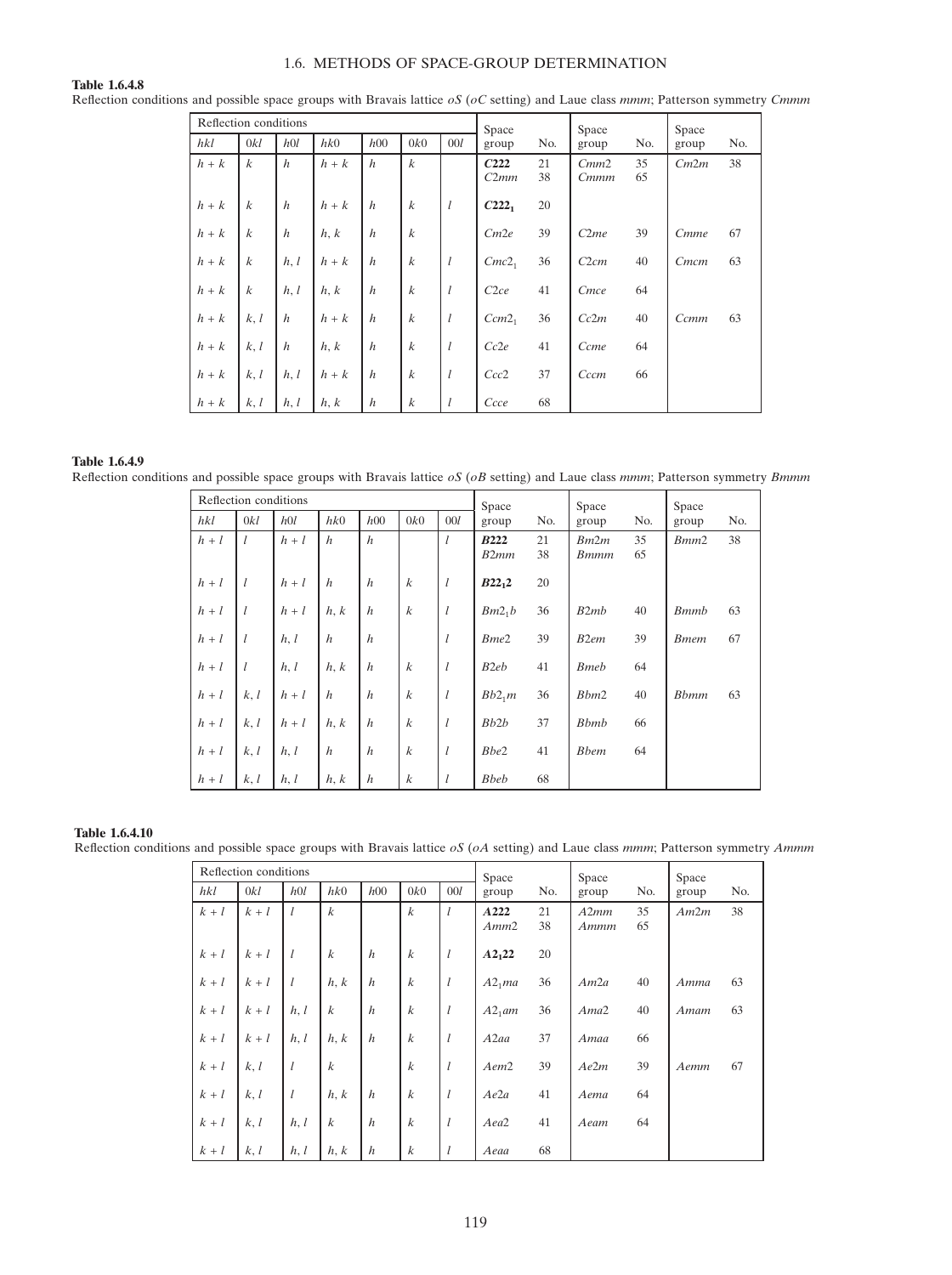# Table 1.6.4.11

|  |  |  |  | Reflection conditions and possible space groups with Bravais lattice oI and Laue class mmm; Patterson symmetry Immm |
|--|--|--|--|---------------------------------------------------------------------------------------------------------------------|
|--|--|--|--|---------------------------------------------------------------------------------------------------------------------|

| Reflection conditions |       |       |         |                  |                  |         | Space                           |          | Space                |          | Space        |          |
|-----------------------|-------|-------|---------|------------------|------------------|---------|---------------------------------|----------|----------------------|----------|--------------|----------|
| hkl                   | 0kl   | h0l   | hk0     | h00              | 0k0              | 00l     | group                           | No.      | group                | No.      | group        | No.      |
| $h+k+l$               | $k+l$ | $h+l$ | $h + k$ | $\boldsymbol{h}$ | $\boldsymbol{k}$ | l       | I222<br>Im2m                    | 23<br>44 | $I2_12_12_1$<br>I2mm | 24<br>44 | Imm2<br>Immm | 44<br>71 |
| $h+k+l$               | $k+l$ | $h+l$ | h, k    | $\boldsymbol{h}$ | $\boldsymbol{k}$ | l       | Im2a<br><i>Immb</i>             | 46<br>74 | I2mb                 | 46       | <i>Imma</i>  | 74       |
| $h+k+l$               | $k+l$ | h, l  | $h + k$ | $\boldsymbol{h}$ | $\boldsymbol{k}$ | l       | Ima <sub>2</sub><br><i>Imcm</i> | 46<br>74 | I2cm                 | 46       | <i>Imam</i>  | 74       |
| $h+k+l$               | $k+l$ | h, l  | h, k    | $\boldsymbol{h}$ | $\boldsymbol{k}$ | l       | I2cb                            | 45       | <i>Imcb</i>          | 72       |              |          |
| $h+k+l$               | k, l  | $h+l$ | $h + k$ | $\boldsymbol{h}$ | $\boldsymbol{k}$ | l       | Ibm2<br><i>Icmm</i>             | 46<br>74 | Ic2m                 | 46       | <b>Ibmm</b>  | 74       |
| $h+k+l$               | k, l  | $h+l$ | h, k    | $\boldsymbol{h}$ | $\boldsymbol{k}$ | l       | Ic2a                            | 45       | <i>Icma</i>          | 72       |              |          |
| $h+k+l$               | k, l  | h, l  | $h + k$ | $\boldsymbol{h}$ | $\boldsymbol{k}$ | $\iota$ | Iba2                            | 45       | <b>Ibam</b>          | 72       |              |          |
| $h+k+l$               | k, l  | h, l  | h, k    | $\boldsymbol{h}$ | $\boldsymbol{k}$ | l       | <b>Ibca</b>                     | 73       | Icab                 | 73       |              |          |

# Table 1.6.4.12

Reflection conditions and possible space groups with Bravais lattice  $oF$  and Laue class mmm; Patterson symmetry  $Fmmm$ 

| Reflection conditions |                  |                     |                     |                  |                  |          |                                                          |                            |  |
|-----------------------|------------------|---------------------|---------------------|------------------|------------------|----------|----------------------------------------------------------|----------------------------|--|
| hkl                   | 0kl              | h0l                 | h k0                | h00              | 0k0              | 00l      | Space<br>group                                           | No.                        |  |
| $h + k, h + l, k + l$ | k, l             | h, l                | h, k                | $\boldsymbol{h}$ | $\boldsymbol{k}$ | $\iota$  | F222<br>F <sub>mm2</sub><br>Fm2m<br>F2mm<br><b>F</b> mmm | 22<br>42<br>42<br>42<br>69 |  |
| $h + k, h + l, k + l$ | k, l             | $h + l = 4n; h, l$  | $h + k = 4n; h, k$  | $h = 4n$         | $k = 4n$         | $l = 4n$ | F2dd                                                     | 43                         |  |
| $h + k, h + l, k + l$ | $k+l = 4n; k, l$ | h, l                | $h + k = 4n$ ; h, k | $h = 4n$         | $k=4n$           | $l = 4n$ | Fd2d                                                     | 43                         |  |
| $h + k, h + l, k + l$ | $k+l = 4n; k, l$ | $h + l = 4n$ ; h, l | h, k                | $h = 4n$         | $k=4n$           | $l = 4n$ | Fdd2                                                     | 43                         |  |
| $h + k, h + l, k + l$ | $k+l = 4n; k, l$ | $h + l = 4n; h, l$  | $h + k = 4n$ ; h, k | $h=4n$           | $k=4n$           | $l = 4n$ | Fddd                                                     | 70                         |  |

Table 1.6.4.13 Reflection conditions and possible space groups with Bravais lattice  $tP$  and Laue class  $4/m$ ; hk are permutable; Patterson symmetry  $P4/m$ 

| Reflection conditions |     |             |          |                  | Space          |     | Space           |     | Space |     |
|-----------------------|-----|-------------|----------|------------------|----------------|-----|-----------------|-----|-------|-----|
| h k0                  | 0kl | $h \pm h l$ | 00l      | h00              | group          | No. | group           | No. | group | No. |
|                       |     |             |          |                  | P <sub>4</sub> | 75  | $P\overline{4}$ | 81  | P4/m  | 83  |
|                       |     |             |          |                  | $P_4$          | 77  | $P4_2/m$        | 84  |       |     |
|                       |     |             | $l = 4n$ |                  | $P_4$          | 76  | $P_3$           | 78  |       |     |
| $h+k$                 |     |             |          | $\boldsymbol{h}$ | P4/n           | 85  |                 |     |       |     |
| $h + k$               |     |             |          | $\boldsymbol{h}$ | $P4_2/n$       | 86  |                 |     |       |     |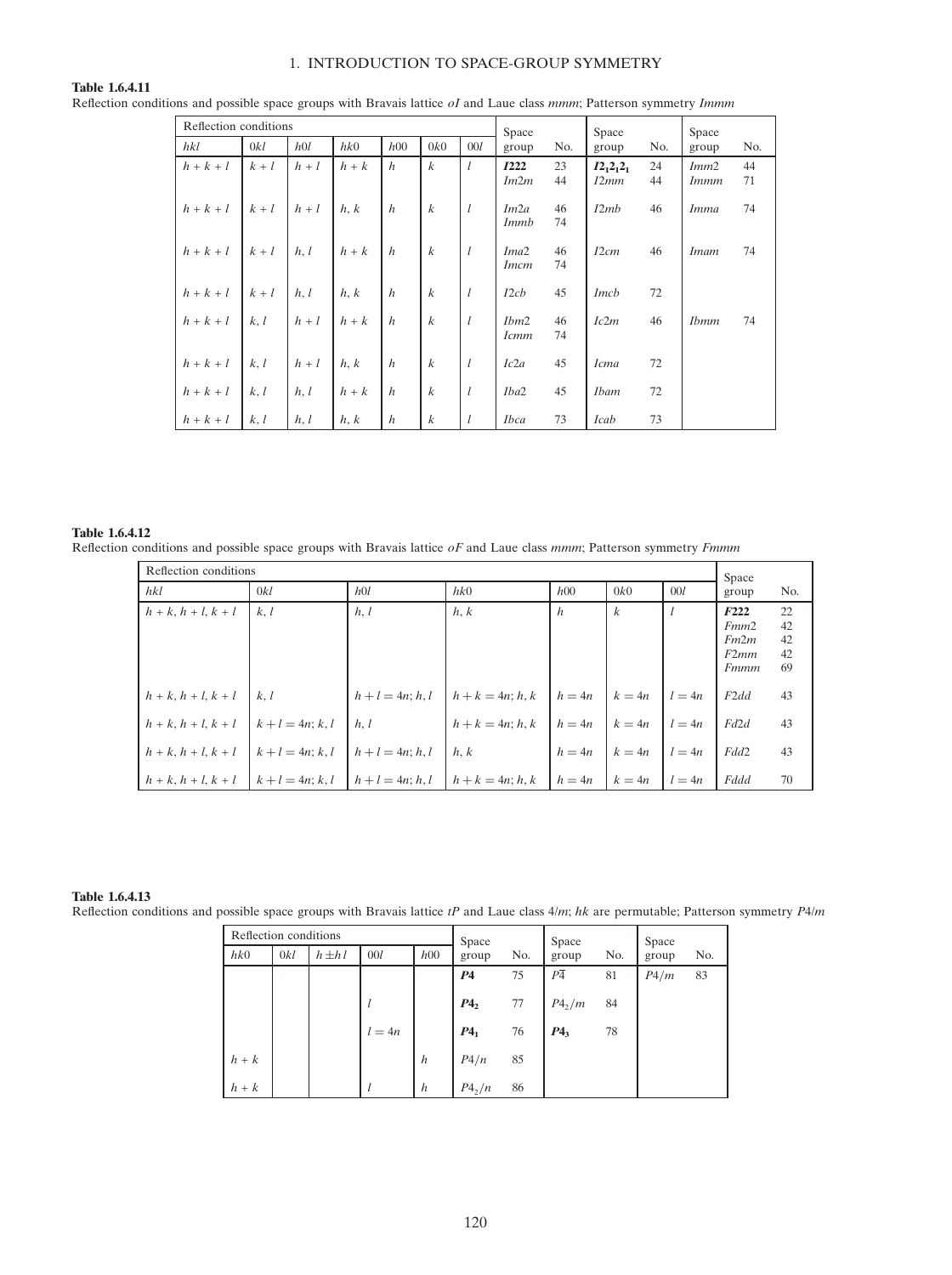# Table 1.6.4.14

Reflection conditions and possible space groups with Bravais lattice tP and Laue class 4/mmm; hk are permutable; Patterson symmetry P4/mmm

|                                 | Reflection conditions |                  |                  |                  | Space                     |           | Space               |           | Space                |     |
|---------------------------------|-----------------------|------------------|------------------|------------------|---------------------------|-----------|---------------------|-----------|----------------------|-----|
| hk0                             | 0kl                   | $h\pm h\,l$      | 00l              | h00              | group                     | No.       | group               | No.       | group                | No. |
|                                 |                       |                  |                  |                  | P422<br>$P\overline{4}m2$ | 89<br>115 | P4mm<br>P4/mmm      | 99<br>123 | $P\overline{4}2m$    | 111 |
|                                 |                       |                  |                  | $\boldsymbol{h}$ | $P42_12$                  | 90        | $P\overline{4}2_1m$ | 113       |                      |     |
|                                 |                       |                  | $\mathfrak{l}$   |                  | $P4_{2}22$                | 93        |                     |           |                      |     |
|                                 |                       |                  | l                | $\boldsymbol{h}$ | $P4_{2}2_{1}2$            | 94        |                     |           |                      |     |
|                                 |                       |                  | $l = 4n$         |                  | $P4_122$                  | 91        | $P4_{3}22$          | 95        |                      |     |
|                                 |                       |                  | $l = 4n$         | $\boldsymbol{h}$ | $P4_12_12$                | 92        | $P4_{3}2_{1}2$      | 96        |                      |     |
|                                 |                       | l                | $\mathfrak{l}$   |                  | P4 <sub>2</sub> mc        | 105       | $P\overline{4}2c$   | $112\,$   | P4 <sub>2</sub> /mmc | 131 |
|                                 |                       | $\boldsymbol{l}$ | l                | $\boldsymbol{h}$ | $P\overline{4}2_1c$       | 114       |                     |           |                      |     |
|                                 | $\boldsymbol{k}$      |                  |                  | $\boldsymbol{h}$ | $P4bm$                    | $100\,$   | $P\overline{4}b2$   | $117\,$   | P4/mbm               | 127 |
|                                 | $\boldsymbol{k}$      | l                | $\mathfrak{l}$   | $\boldsymbol{h}$ | $P4_2bc$                  | 106       | $P4_2/mbc$          | 135       |                      |     |
|                                 | $\mathfrak{l}$        |                  | $\boldsymbol{l}$ |                  | P4 <sub>2</sub> cm        | $101\,$   | $P\overline{4}c2$   | 116       | $P4_2/mcm$           | 132 |
|                                 | l                     | l                | l                |                  | $P4cc$                    | $103\,$   | P4/mcc              | 124       |                      |     |
|                                 | $k+l\,$               |                  | $\boldsymbol{l}$ | $\boldsymbol{h}$ | P4 <sub>2</sub> nm        | $102\,$   | $P\overline{4}n2$   | 118       | $P4_2/mnm$           | 136 |
|                                 | $k+l\,$               | l                | $\mathfrak{l}$   | $\boldsymbol{h}$ | P4nc                      | $104\,$   | P4/mnc              | $128\,$   |                      |     |
| $h + k$                         |                       |                  |                  | $\boldsymbol{h}$ | P4/nmm                    | 129       |                     |           |                      |     |
| $h + k$                         |                       | $\mathfrak l$    | $\mathfrak{l}$   | $\boldsymbol{h}$ | $P4_2/nmc$                | 137       |                     |           |                      |     |
| $h + k$                         | $\boldsymbol{k}$      |                  |                  | $\boldsymbol{h}$ | P4/nbm                    | 125       |                     |           |                      |     |
| $\boldsymbol{h}+\boldsymbol{k}$ | $\boldsymbol{k}$      | $\boldsymbol{l}$ | $\boldsymbol{l}$ | $\boldsymbol{h}$ | $P4_2/hbc$                | 133       |                     |           |                      |     |
| $h+\boldsymbol{k}$              | $\mathfrak{l}$        |                  | $\boldsymbol{l}$ | $\boldsymbol{h}$ | $P4_2/ncm$                | 138       |                     |           |                      |     |
| $h + k$                         | l                     | l                | l                | $\boldsymbol{h}$ | P4/ncc                    | 130       |                     |           |                      |     |
| $h + k$                         | $k+l$                 |                  | l                | $\boldsymbol{h}$ | $P4_2/nnm$                | 134       |                     |           |                      |     |
| $h+\boldsymbol{k}$              | $k+l\,$               | $\boldsymbol{l}$ | $\boldsymbol{l}$ | $\boldsymbol{h}$ | P4/nnc                    | 126       |                     |           |                      |     |

Table 1.6.4.15 Reflection conditions and possible space groups with Bravais lattice  $tI$  and Laue class  $4/m$ ; hk are permutable; Patterson symmetry  $I4/m$ 

|         | Reflection conditions |       |             |          |     |             |                 |     | Space          |     | Space |     |
|---------|-----------------------|-------|-------------|----------|-----|-------------|-----------------|-----|----------------|-----|-------|-----|
| hkl     | h k0                  | 0kl   | $h \pm h l$ | 00l      | h00 | $h \pm h$ 0 | Space<br>group  | No. | group          | No. | group | No. |
| $h+k+l$ | $h+k$                 | $k+l$ |             |          | h   |             | <i>I</i> 4      | 79  | I <sub>4</sub> | 82  | I4/m  | 87  |
| $h+k+l$ | $h+k$                 | $k+l$ |             | $l = 4n$ | h   |             | I4 <sub>1</sub> | 80  |                |     |       |     |
| $h+k+l$ | h, k                  | $k+l$ |             | $l = 4n$ | h   | h           | $I4_1/a$        | 88  |                |     |       |     |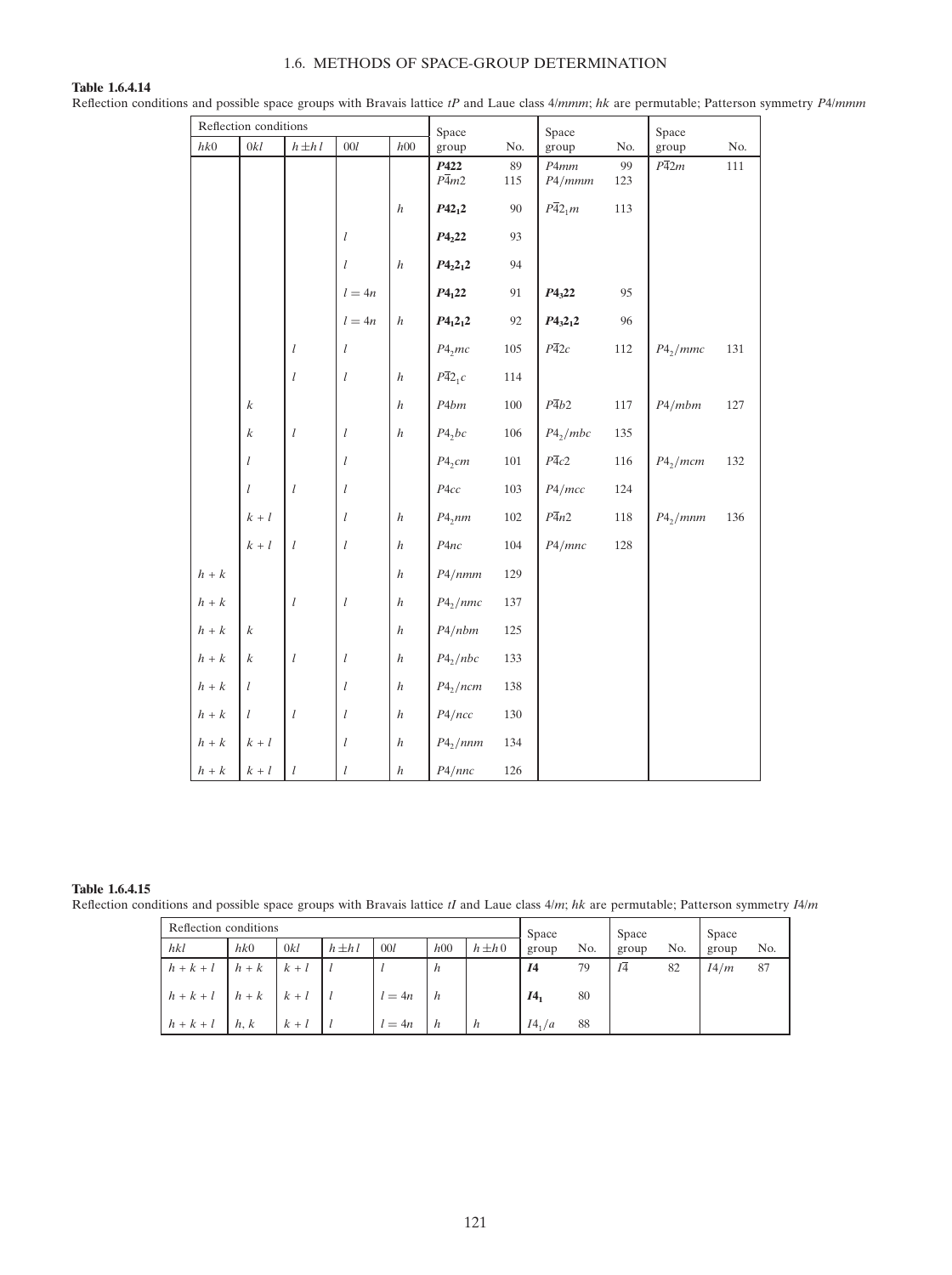# Table 1.6.4.16

Reflection conditions and possible space groups with Bravais lattice tI and Laue class 4/mmm; hk are permutable; Patterson symmetry I4/mmm

|         | Reflection conditions |       |               |          |                  |                  | Space                            |           | Space             |            | Space             |     |
|---------|-----------------------|-------|---------------|----------|------------------|------------------|----------------------------------|-----------|-------------------|------------|-------------------|-----|
| hkl     | hk0                   | 0kl   | $h \pm h l$   | 00l      | h00              | $h \pm h$ 0      | group                            | No.       | group             | No.        | group             | No. |
| $h+k+l$ | $h+k$                 | $k+l$ |               |          | $\boldsymbol{h}$ |                  | <b>1422</b><br>$I\overline{4}2m$ | 97<br>121 | I4mm<br>I4/mmm    | 107<br>139 | $I\overline{4}m2$ | 119 |
| $h+k+l$ | $h+k$                 | $k+l$ |               | $l = 4n$ | $\boldsymbol{h}$ |                  | $I4_122$                         | 98        |                   |            |                   |     |
| $h+k+l$ | $h+k$                 | $k+l$ | $2h + l = 4n$ | $l = 4n$ | $\boldsymbol{h}$ | $\boldsymbol{h}$ | $I4_1md$                         | 109       | $I\overline{4}2d$ | 122        |                   |     |
| $h+k+l$ | $h+k$                 | k, l  |               |          | $\boldsymbol{h}$ |                  | I4cm                             | 108       | $I\overline{4}c2$ | 120        | I4/mcm            | 140 |
| $h+k+l$ | $h+k$                 | k, l  | $2h + l = 4n$ | $l = 4n$ | $\boldsymbol{h}$ | $\boldsymbol{h}$ | $I4_1cd$                         | 110       |                   |            |                   |     |
| $h+k+l$ | h, k                  | $k+l$ | $2h + l = 4n$ | $l = 4n$ | $\boldsymbol{h}$ | $\boldsymbol{h}$ | $I4_1$ /amd                      | 141       |                   |            |                   |     |
| $h+k+l$ | h, k                  | k, l  | $2h + l = 4n$ | $l = 4n$ | h                | $\boldsymbol{h}$ | $I4_1/acd$                       | 142       |                   |            |                   |     |

## Table 1.6.4.17

Reflection conditions and possible space groups with Bravais lattice  $hP$  and Laue class  $\overline{3}$ ; hki are permutable; Patterson symmetry  $P\overline{3}$ 

| Reflection conditions |      |          | Space           |     | Space          |     |
|-----------------------|------|----------|-----------------|-----|----------------|-----|
| hh2hl                 | hh0l | 0001     | group           | No. | group          | No. |
|                       |      |          | P <sub>3</sub>  | 143 | P <sub>3</sub> | 147 |
|                       |      | $l = 3n$ | P3 <sub>1</sub> | 144 | P3,            | 145 |

#### Table 1.6.4.18

Reflection conditions and possible space groups with Bravais lattice hP and Laue classes  $\overline{31}m$  and  $\overline{3}m1$ ; hki are permutable; Patterson symmetry  $\overline{P31}m$ and  $P\overline{3}m1$ 

|       | Reflection conditions |          |                           | Class $\overline{3}1m$ | Class $\overline{3}m1$ |                   |  |
|-------|-----------------------|----------|---------------------------|------------------------|------------------------|-------------------|--|
| hh2hl | $h\overline{h}0l$     | 000l     | Space<br>No.<br>group     |                        | Space<br>group         | No.               |  |
|       |                       |          | P312<br>P31m<br>P31m      | 149<br>157<br>162      | P321<br>P3m1<br>P3m1   | 150<br>156<br>164 |  |
|       |                       | $l = 3n$ | $P3_112$<br>P3,12         | 151<br>153             | $P3_121$<br>P3,21      | 152<br>154        |  |
|       |                       |          | P31c<br>$\overline{P}31c$ | 159<br>163             |                        |                   |  |
|       |                       |          |                           |                        | P3c1<br>P3c1           | 158<br>165        |  |

### Table 1.6.4.19

Reflection conditions and possible space groups with Bravais lattice  $hP$  and Laue class  $6/m$ ; hki are permutable; Patterson symmetry  $P6/m$ 

|       | Reflection conditions |          | Space           |     | Space           |     | Space |     |
|-------|-----------------------|----------|-----------------|-----|-----------------|-----|-------|-----|
| hh2hl | hh0l                  | 0001     | group           | No. | group           | No. | group | No. |
|       |                       |          | <b>P6</b>       | 168 | $\overline{P6}$ | 174 | P6/m  | 175 |
|       |                       |          | P6 <sub>3</sub> | 173 | $P6_3/m$        | 176 |       |     |
|       |                       | $l=3n$   | P6 <sub>2</sub> | 171 | P6 <sub>4</sub> | 172 |       |     |
|       |                       | $l = 6n$ | P6 <sub>1</sub> | 169 | $P6_5$          | 170 |       |     |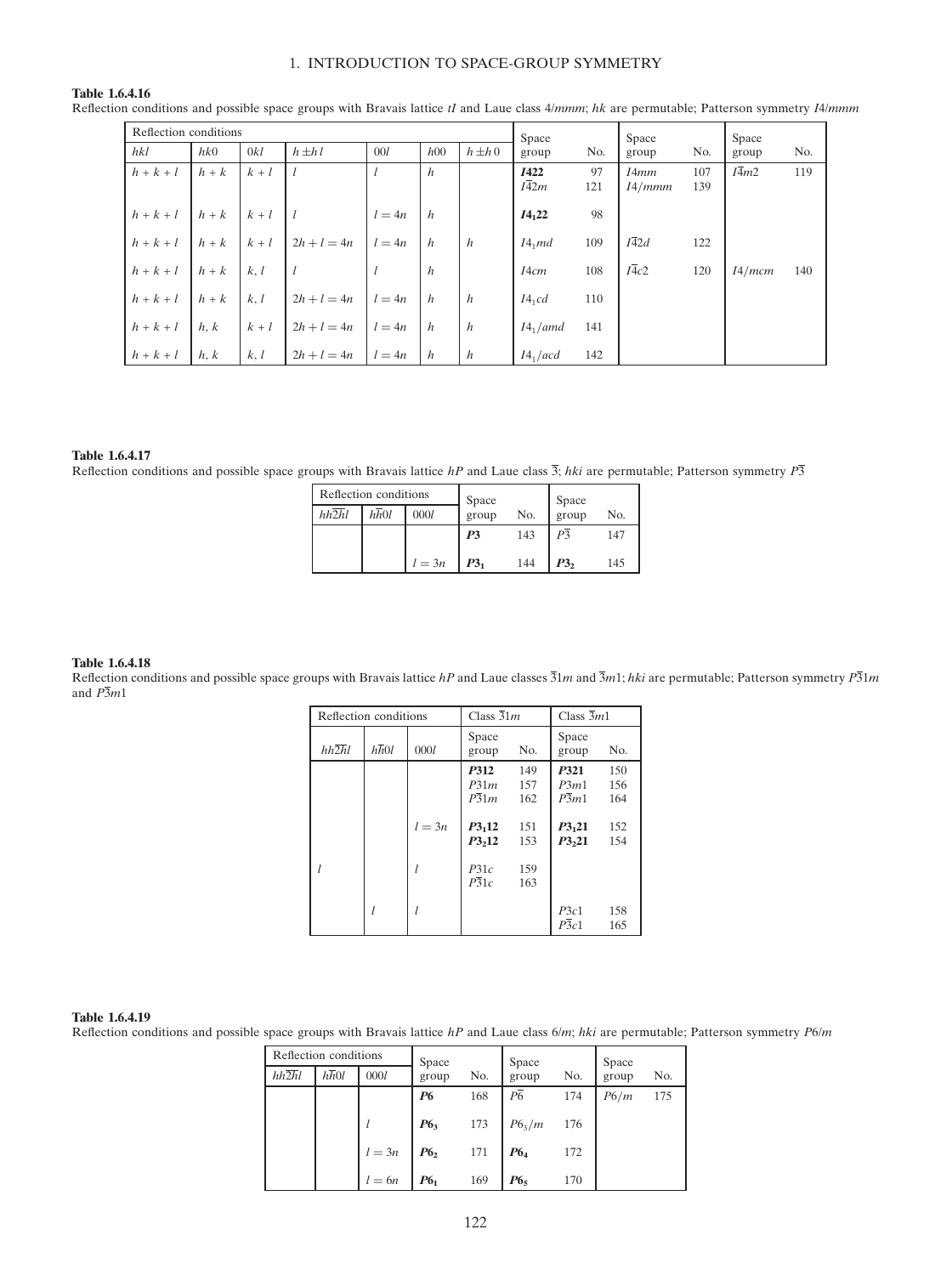### Table 1.6.4.20

Reflection conditions and possible space groups with Bravais lattice  $hP$  and Laue class 6/mmm; hki are permutable; Patterson symmetry P6/mmm

|                    | Reflection conditions |               | Space              |            | Space             |            | Space             |     |
|--------------------|-----------------------|---------------|--------------------|------------|-------------------|------------|-------------------|-----|
| $hh\overline{2h}l$ | $h\overline{h}0l$     | 0001          | group              | No.        | group             | No.        | group             | No. |
|                    |                       |               | P622<br>P62m       | 177<br>189 | P6mm<br>P6/mmm    | 183<br>191 | $P\overline{6}m2$ | 187 |
|                    |                       | l             | P6,22              | 182        |                   |            |                   |     |
|                    |                       | $l = 3n$      | P6,22              | 180        | $P6_{4}22$        | 181        |                   |     |
|                    |                       | $l = 6n$      | P6 <sub>1</sub> 22 | 178        | $P6_{5}22$        | 179        |                   |     |
| l                  |                       | $\mathfrak l$ | P6 <sub>3</sub> mc | 186        | $\overline{P62c}$ | 190        | $P6_3/mmc$        | 194 |
|                    | $\mathfrak l$         | l             | $P6_3cm$           | 185        | $P\overline{6}c2$ | 188        | $P6_2/mcm$        | 193 |
| l                  | $\iota$               |               | P <sub>6</sub> cc  | 184        | P6/mcc            | 192        |                   |     |

# Table 1.6.4.21

Reflection conditions and possible space groups with Bravais lattice hR and Laue class  $\overline{3}$  (hexagonal axes); hki are permutable; Patterson symmetry  $R\overline{3}$ ;  $Ov = \text{observe setting}; Rv = \text{reverse setting}$ 

|                  | Reflection conditions      |          |                   |          |                   |                |     |                | Space |    |
|------------------|----------------------------|----------|-------------------|----------|-------------------|----------------|-----|----------------|-------|----|
| hkil             | hki0                       | hh2hl    | $h\overline{h}0l$ | 000      | $h\overline{h}00$ | Space<br>group | No. | group          | No.   |    |
| $-h+k+l=3n$      | $l-h+k=3n$ $l=3n$ $h+l=3n$ |          |                   | $l = 3n$ | $h=3n$            | R3             | 146 | R <sub>3</sub> | 148   | Ov |
| $h - k + l = 3n$ | $h-k=3n$                   | $l = 3n$ | $-h+l=3n$ $l=3n$  |          | $h=3n$            | R3             | 146 | R <sub>3</sub> | 148   | Rv |

### Table 1.6.4.22

Reflection conditions and possible space groups with Bravais lattice hR and Laue class  $\overline{3}m$  (hexagonal axes); hki are permutable; Patterson symmetry  $R\overline{3}m$ ; Ov = obverse setting; Rv = reverse setting

|                  | Reflection conditions |          |                      |          |                   |                |     |       | Space |                  | Space |    |
|------------------|-----------------------|----------|----------------------|----------|-------------------|----------------|-----|-------|-------|------------------|-------|----|
| hkil             | hki0                  | hh2hl    | hh0l                 | 0001     | $h\overline{h}00$ | Space<br>group | No. | group | No.   | group            | No.   |    |
| $-h+k+l=3n$      | $-h+k=3n$             | $l = 3n$ | $h+l=3n$             | $l = 3n$ | $h=3n$            | R32            | 155 | R3m   | 160   | R3m              | 166   | Ov |
| $-h+k+l=3n$      | $-h+k=3n$             | $l = 3n$ | $h + l = 3n, l = 2m$ | $l = 6n$ | $h = 3n$          | R3c            | 161 | R3c   | 167   |                  |       | Ov |
| $h - k + l = 3n$ | $h-k=3n$              | $l = 3n$ | $-h+l=3n$            | $l=3n$   | $h = 3n$          | R32            | 155 | R3m   | 160   | $R\overline{3}m$ | 166   | Rv |
| $h - k + l = 3n$ | $h - k = 3n$          | $l = 3n$ | $-h+l = 3n, l = 2m$  | $l = 6n$ | $h = 3n$          | R3c            | 161 | R3c   | 167   |                  |       | Rv |

### Table 1.6.4.23

Reflection conditions and possible space groups with Bravais lattice  $hR$  and Laue class  $\overline{3}$  (rhombohedral axes);  $hkl$  are permutable; Patterson symmetry  $R\overline{3}$  $\overline{a}$ 

| Reflection conditions |     | Space          |     | Space          |     |
|-----------------------|-----|----------------|-----|----------------|-----|
| hhl                   | hhh | group          | No. | group          | No. |
|                       |     | R <sub>3</sub> | 146 | R <sub>3</sub> | 148 |

### Table 1.6.4.24

Reflection conditions and possible space groups with Bravais lattice hR and Laue class  $\overline{3}m$  (rhombohedral axes); hkl are permutable; Patterson symmetry  $R\overline{3}m$ 

| Reflection conditions |     | Space |     | Space            |     | Space |     |
|-----------------------|-----|-------|-----|------------------|-----|-------|-----|
| hhl                   | hhh | group | No. | group            | No. | group | No. |
|                       |     | R32   | 155 | R3m              | 160 | R3m   | 166 |
|                       | n   | R3c   | 161 | $R\overline{3}c$ | 167 |       |     |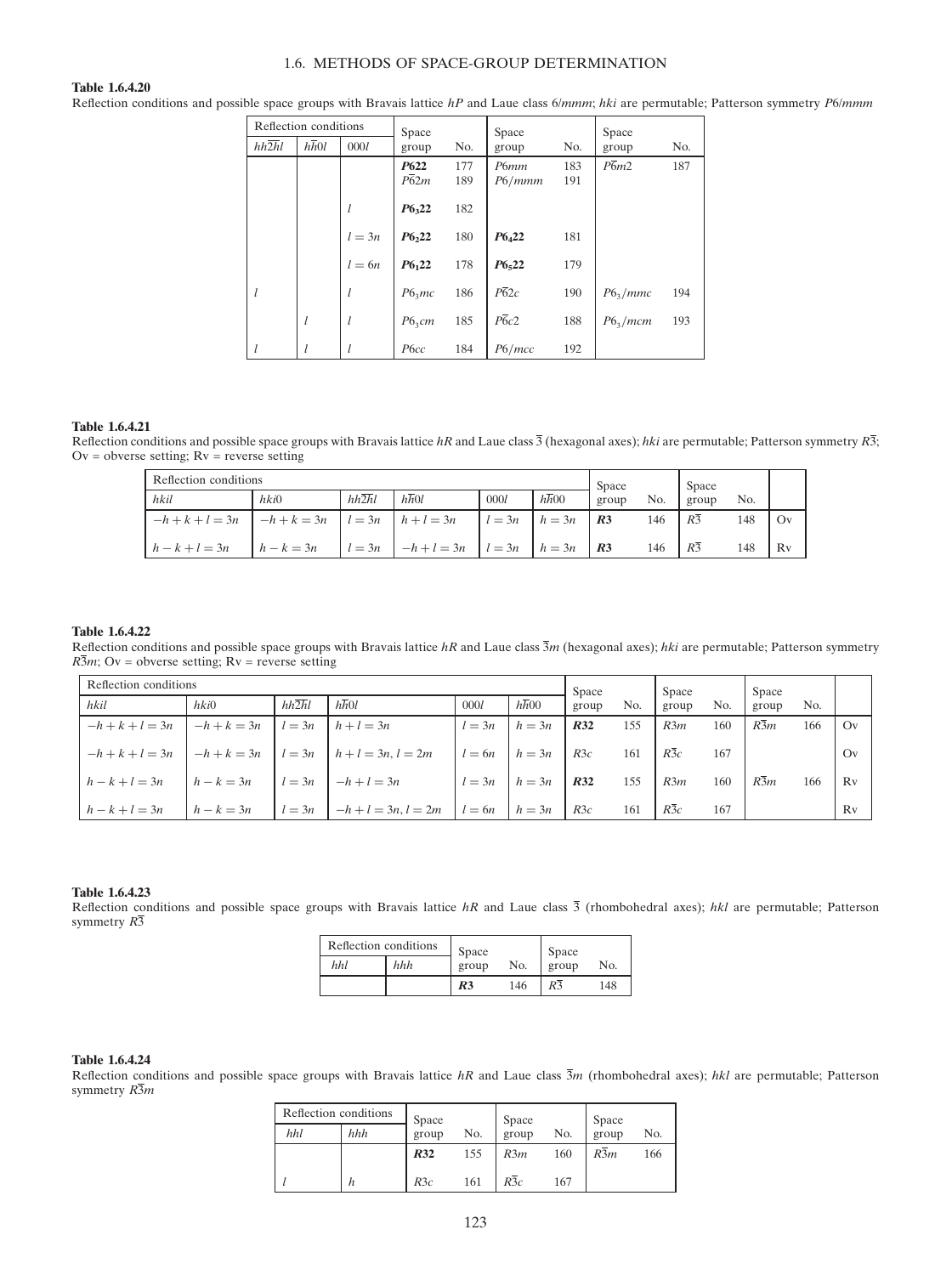### Table 1.6.4.25

Reflection conditions and possible space groups with Bravais lattice cP and Laue class  $m\overline{3}$ ; hkl are cyclically permutable; Patterson symmetry  $Pm\overline{3}$ 

| Reflection conditions |             |     | Space            |     | Space            |     |  |  |
|-----------------------|-------------|-----|------------------|-----|------------------|-----|--|--|
| 0kl                   | $h \pm h l$ | h00 | group            | No. | No.<br>group     |     |  |  |
|                       |             |     | P23              | 195 | $Pm\overline{3}$ | 200 |  |  |
|                       |             | h   | $P2_{1}3$        | 198 |                  |     |  |  |
| k                     |             | h   | $Pa\overline{3}$ | 205 |                  |     |  |  |
|                       |             | h   | $Pb\overline{3}$ | 205 |                  |     |  |  |
| $k+l$                 |             | h   | Pn3              | 201 |                  |     |  |  |

### Table 1.6.4.26

Reflection conditions and possible space groups with Bravais lattice  $cP$  and Laue class  $m\overline{3}m$ ; hkl are permutable; Patterson symmetry  $Pm\overline{3}m$ 

|       | Reflection conditions |                  | Space             |     | Space             |     | Space             |     |
|-------|-----------------------|------------------|-------------------|-----|-------------------|-----|-------------------|-----|
| 0kl   | $h \pm h l$           | h00              | group             | No. | group             | No. | group             | No. |
|       |                       |                  | P432              | 207 | $P\overline{4}3m$ | 215 | $Pm\overline{3}m$ | 221 |
|       |                       | $\boldsymbol{h}$ | $P4_{2}32$        | 208 |                   |     |                   |     |
|       |                       | $h=4n$           | $P_{4,32}$        | 212 | $P4_{1}32$        | 213 |                   |     |
|       | l                     | $\boldsymbol{h}$ | $P\overline{4}3n$ | 218 | $Pm\overline{3}n$ | 223 |                   |     |
| $k+l$ |                       | $\boldsymbol{h}$ | $Pn\overline{3}m$ | 224 |                   |     |                   |     |
| $k+l$ |                       | $\boldsymbol{h}$ | $Pn\overline{3}n$ | 222 |                   |     |                   |     |

### Table 1.6.4.27

Reflection conditions and possible space groups with Bravais lattice cI and Laue class  $m\overline{3}$ ; hkl are cyclically permutable; Patterson symmetry  $Im\overline{3}$ 

| Reflection conditions |       |             | Space |                  | Space |                   | Space |       |     |
|-----------------------|-------|-------------|-------|------------------|-------|-------------------|-------|-------|-----|
| hkl                   | 0kl   | $h \pm h l$ | h00   | group            | No.   | group             | No.   | group | No. |
| $h+k+l$               | $k+l$ |             | h     | I23              | 197   | I2 <sub>1</sub> 3 | 199   | Im3   | 204 |
| $h+k+l$               | k, l  |             | h     | $Ia\overline{3}$ | 206   |                   |       |       |     |

### Table 1.6.4.28

Reflection conditions and possible space groups with Bravais lattice cI and Laue class  $m\overline{3}m$ ; hkl are permutable; Patterson symmetry  $Im\overline{3}m$ 

| Reflection conditions |       |                                            |                     | Space             |     | Space             |     | Space             |     |
|-----------------------|-------|--------------------------------------------|---------------------|-------------------|-----|-------------------|-----|-------------------|-----|
| hkl                   | 0kl   | $h \pm h l$                                | h00                 | group             | No. | group             | No. | group             | No. |
| $h+k+l$               | $k+l$ |                                            | $\boldsymbol{h}$    | <b>I432</b>       | 211 | $I\overline{4}3m$ | 217 | $Im\overline{3}m$ | 229 |
| $h+k+l$ $k+l$ $l$     |       |                                            | $h = 4n$   $I4_132$ |                   | 214 |                   |     |                   |     |
|                       |       | $h + k + l$ $k + l$ $2h + l = 4n$ $h = 4n$ |                     | $I\overline{4}3d$ | 220 |                   |     |                   |     |
| $h+k+l$               | k, l  | $2h + l = 4n$                              | $h = 4n$            | Ia3d              | 230 |                   |     |                   |     |

# Table 1.6.4.29

Reflection conditions and possible space groups with Bravais lattice  $cF$  and Laue class  $m\overline{3}$ ; hkl are cyclically permutable; Patterson symmetry  $Fm\overline{3}$ 

| Reflection conditions                        |      | Space       |          | Space            |     |       |     |
|----------------------------------------------|------|-------------|----------|------------------|-----|-------|-----|
| hkl                                          | 0kl  | $h \pm h l$ | h00      | group            | No. | group | No. |
| $h+k, h+l, k+l$                              | k, l | $h+l$       |          | F23              | 196 | Fm3   | 202 |
| $h+k, h+l, k+l \mid k+l = 4n; k, l \mid h+l$ |      |             | $h = 4n$ | $Fd\overline{3}$ | 203 |       |     |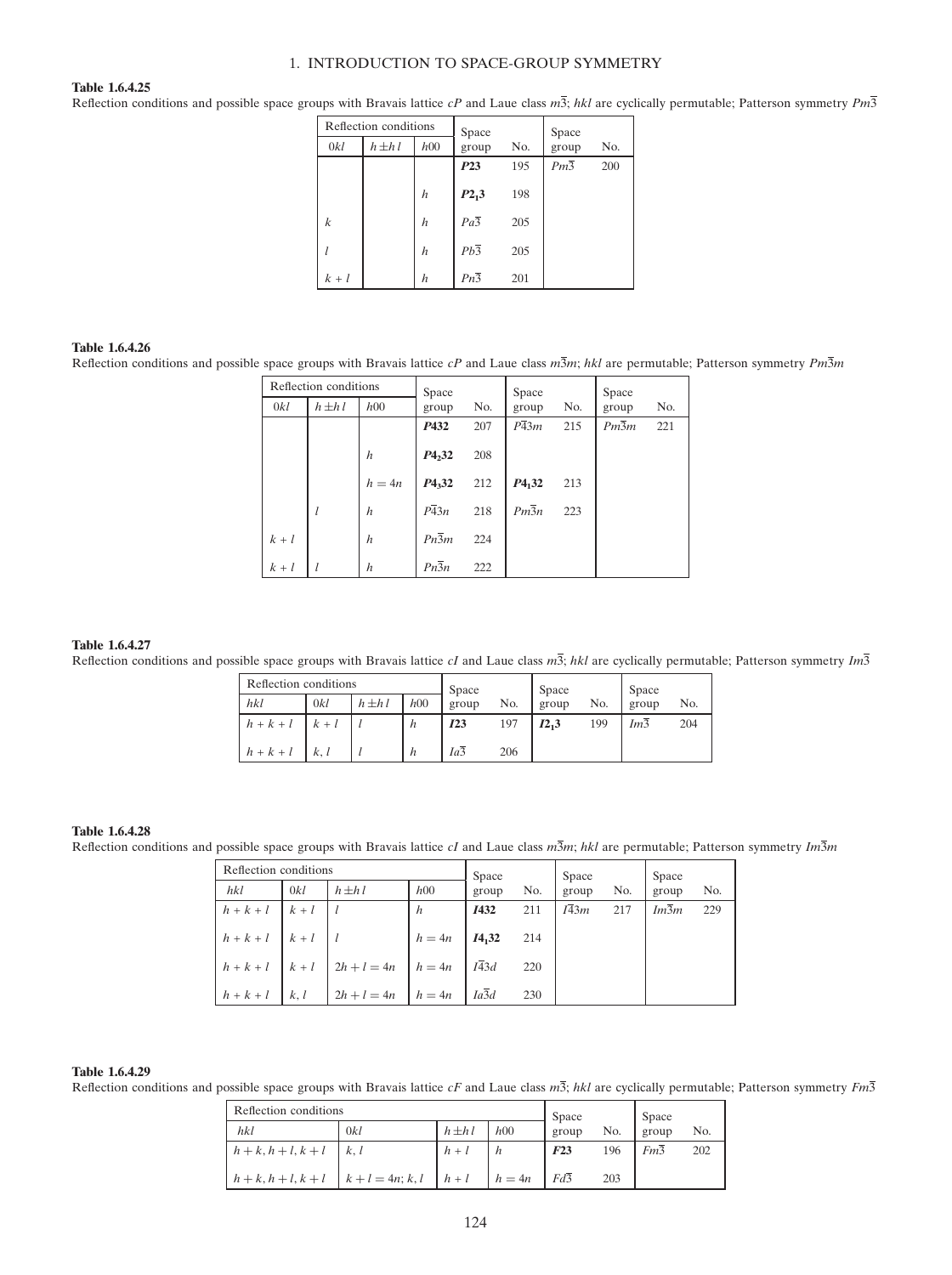#### Table 1.6.4.30

| Reflection conditions               |                  |            |                  | Space             |     | Space             |     | Space |     |
|-------------------------------------|------------------|------------|------------------|-------------------|-----|-------------------|-----|-------|-----|
| hkl                                 | 0kl              | $h \pm hl$ | h00              | group             | No. | group             | No. | group | No. |
| $h + k, h + l, k + l$               | k, l             | $h+l$      | h                | F432              | 209 | $F\overline{4}3m$ | 216 | Fm3m  | 225 |
| $h + k, h + l, k + l$               | k, l             | $h+l$      | $h=4n$           | F4.32             | 210 |                   |     |       |     |
| $h + k, h + l, k + l$               | k, l             | h, l       | $\boldsymbol{h}$ | F43c              | 219 | Fm3c              | 226 |       |     |
| $h + k, h + l, k + l$               | $k+l = 4n; k, l$ | $h+l$      | $h=4n$           | $Fd\overline{3}m$ | 227 |                   |     |       |     |
| $h+k, h+l, k+l \mid k+l = 4n; k, l$ |                  | h, l       | $h=4n$           | Fd3c              | 228 |                   |     |       |     |

Reflection conditions and possible space groups with Bravais lattice  $cF$  and Laue class  $m\bar{3}m$ ; hkl are permutable; Patterson symmetry  $Fm\bar{3}m$ 

and have not yet enjoyed widespread distribution, use and acceptance by the community. Flack et al. (2011) and Parsons et al. (2012) give detailed information on these calculations.

## 1.6.5.1.2. Status of centrosymmetry and resonant scattering

The basic starting point in this analysis is the following linear transformation of  $|F(hkl)|^2$  and  $|F(\overline{hkl})|^2$ , applicable to both observed and model values, to give the average  $(A)$  and difference (D) intensities:

$$
A(hkl) = \frac{1}{2} [ |F(hkl)|^2 + |F(\overline{hkl})|^2 ],
$$
  
 
$$
D(hkl) = |F(hkl)|^2 - |F(\overline{hkl})|^2.
$$

In equation (1.6.2.1),  $A(hkl)$  was denoted by  $|F_{av}(hkl)|^2$ . The expression for  $D(hkl)$  corresponding to that for  $A(hkl)$  given in equation (1.6.2.1) and using the same nomenclature is

$$
D(\mathbf{h}) = \sum_{i,j} [(f_i + f'_i)f''_j - (f_j + f'_j)f''_i] \sin[2\pi \mathbf{h}(\mathbf{r}_i - \mathbf{r}_j)].
$$

In general  $|D(hkl)|$  is small compared to  $A(hkl)$ . A compound with an appreciable resonant-scattering contribution has  $|D(hkl)|$  $\approx 0.01A(hkl)$ , whereas a compound with a small resonantscattering contribution has  $|D(hkl)| \approx 0.0001A(hkl)$ . For centric reflections,  $D_{\text{model}} = 0$ , and so the values of  $D_{\text{obs}}(hkl)$  of these are entirely due to random uncertainties and systematic errors in the intensity measurements.  $D_{obs}(hkl)$  of acentric reflections contains contributions both from the random uncertainties and the systematic errors of the data measurements, and from the differences between  $|F(hkl)|^2$  and  $|F(\overline{hkl})|^2$  which arise through the effect of resonant scattering. A slight experimental limitation is that a data set of intensities needs to contain both reflections hkl and  $\overline{hkl}$  in order to obtain  $A_{obs}(hkl)$  and  $D_{obs}(hkl)$ .

The Bijvoet ratio, defined by

$$
\chi = \frac{\langle D^2 \rangle^{1/2}}{\langle A \rangle},
$$

is the ratio of the root-mean-square value of  $D$  to the mean value of A. In a structure analysis, two independent estimates of the Bijvoet ratio are available and their comparison leads to useful information as to whether the crystal structure is centrosymmetric or not.

The first estimate arises from considerations of intensity statistics leading to the definition of the Bijvoet ratio as a value called Friedif<sub>stat</sub>, whose functional form was derived by Flack  $\&$ Shmueli (2007) and Shmueli & Flack (2009). One needs only to know the chemical composition of the compound and the wavelength of the X-radiation to calculate Friedi $f_{\text{stat}}$  using various available software.

The second estimate of the Bijvoet ratio, Friedi $f_{obs}$ , is obtained from the observed diffraction intensities. One problematic point in the evaluation of Friedi $f_{obs}$  arises because A and D do not have the same dependence on  $\sin \theta / \lambda$  and it is necessary to eliminate this difference as far as possible. A second problematic point in the calculation is to make sure that only acentric reflections of any of the noncentrosymmetric point groups in the chosen Laue class are selected for the calculation of  $Friedif<sub>obs</sub>$ . In this way one is sure that if the point group of the crystal is centrosymmetric, all of the chosen reflections are centric, and if the point group of the crystal is noncentrosymmetric, all of the chosen reflections are acentric. The necessary selection is achieved by taking only those reflections that are general in the Laue group. To date (2015), the calculation of Friedi $f_{obs}$  is not available in distributed software. On comparison of Friedi $f_{\text{stat}}$  with Friedi $f_{\text{obs}}$ , one is able to state with some confidence that:

- (1) if Friedif<sub>obs</sub> is much lower than Friedif<sub>stat</sub>, then the crystal structure is either centrosymmetric, and random uncertainties and systematic errors in the data set are minor, or noncentrosymmetric with the crystal twinned by inversion in a proportion close to 50:50;
- (2) if Friedi $f_{obs}$  is close in value to Friedi $f_{stat}$ , then the crystal is probably noncentrosymmetric and random uncertainties and systematic errors in the data set are minor. However, data from a centrosymmetric crystal with large random uncertainties and systematic errors may also produce this result; and
- (3) if Friedi $f_{obs}$  is much larger than Friedi $f_{stat}$  then either the data set is dominated by random uncertainties and systematic errors or the chemical formula is erroneous.

## Example 1

The crystal of compound Ex1 (Udupa & Krebs, 1979) is known to be centrosymmetric (space group  $P2<sub>1</sub>/c$ ) and has a significant resonant-scattering contribution, Friedif<sub>stat</sub> = 498 and Friedif<sub>obs</sub> = 164. The comparison of Friedif<sub>stat</sub> and Friedif<sub>obs</sub> indicates that the crystal structure is centrosymmetric.

### Example 2

The crystal of compound Ex2, potassium hydrogen  $(2R,3R)$ tartrate, is known to be enantiomerically pure and appears in space group  $P2_12_12_1$ . The value of Friedif<sub>obs</sub> is 217 compared to a Friedifstat value of 174. The agreement is good and allows the deduction that the crystal is neither centrosymmetric, nor twinned by inversion in a proportion near to 50:50, nor that the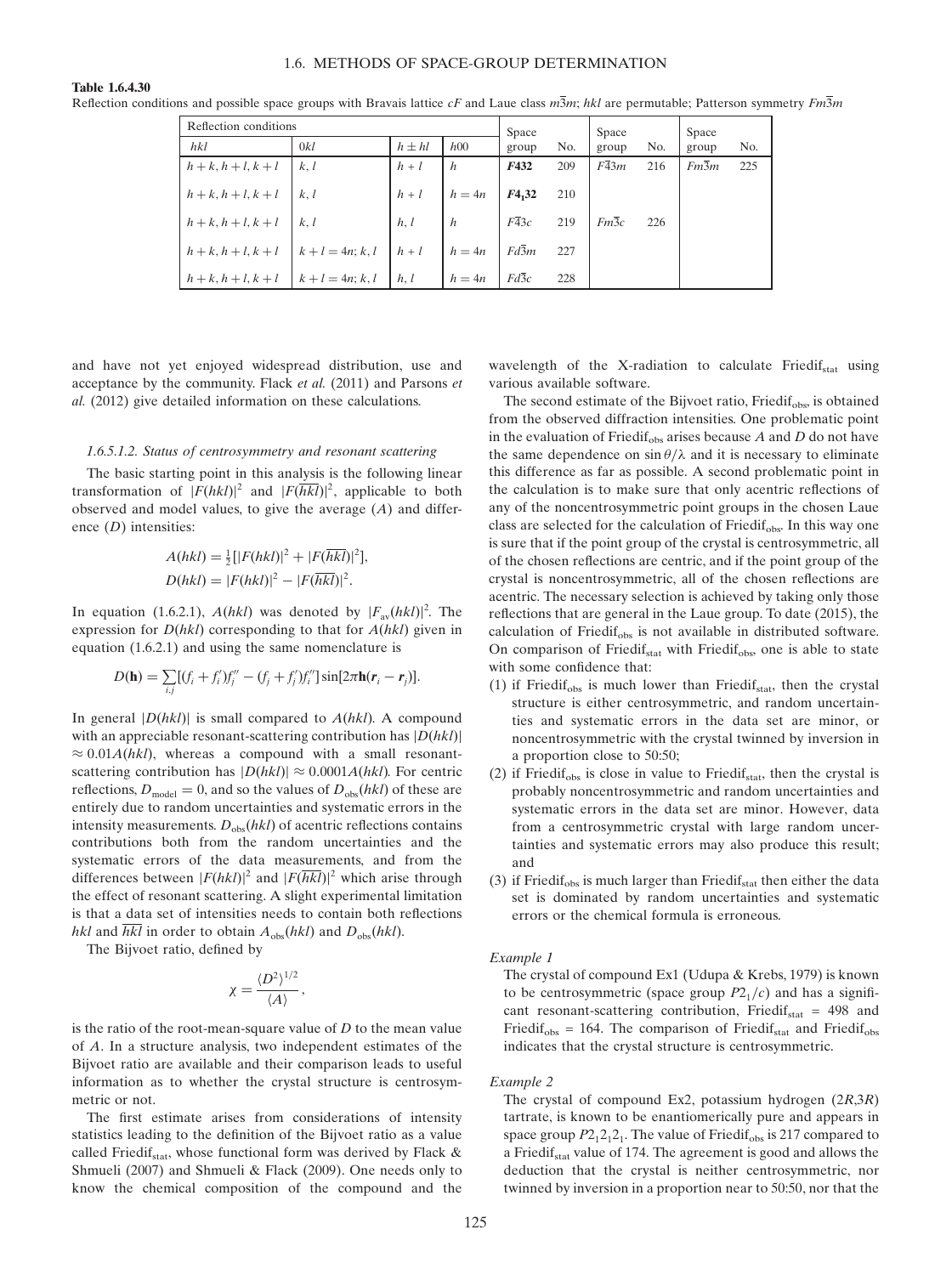#### Table 1.6.5.1

 $R_{\text{merge}}$  values for Ex2 for the 589 sets of general reflections of mmm which have all eight measurements in the set

| ( %)<br>$R_{\text{merge}}$ | mmm       | 2mm   | m2m   | mm2   | $\mathcal{Q}$<br>∠∠∠ |
|----------------------------|-----------|-------|-------|-------|----------------------|
| $R_A$                      | 1.30      | 1.30  | 1.30  | 1.30  | 1.30                 |
| $R_D$                      | $100.0\,$ | 254.4 | 235.7 | 258.1 | 82.9                 |

data set is unsatisfactorily dominated by random uncertainty and systematic error.

#### Example 3

The crystals of compound Ex3 (Zhu & Jiang, 2007) occur in Laue group  $\overline{1}$ . One finds Friedif<sub>stat</sub> = 70 and Friedif<sub>obs</sub> = 499. The huge discrepency between the two shows that the observed values of  $D$  are dominated by random uncertainty and systematic error.

## 1.6.5.1.3. Resolution of noncentrosymmetric ambiguities

It was shown in Section 1.6.5.1.2 that under certain circumstances it is possible to determine whether or not the space group of the crystal investigated is centrosymmetric. Suppose that the space group was found to be noncentrosymmetric. In each Laue class, there is one centrosymmetric point group and one or more noncentrosymmetric point groups. For example, in the Laue class mmm we need to distinguish between the point groups 222, 2mm, m2m and mm2, and of course between the space groups based on them. We shall show that it is possible in practice to distinguish between these noncentrosymmetric point groups using intensity differences between Friedel opposites caused by resonant scattering.

An excellent intensity data set from a crystal (Ex2 above) of potassium hydrogen (2R, 3R) tartrate, measured with a wavelength of  $0.7469 \text{ Å}$  at  $100 \text{ K}$ , was used. The Laue group was assumed to be *mmm*. The raw data set was initially merged and averaged in point group 1 and all special reflections of the Laue group mmm (i.e. 0kl, h0l, hk0, h00, 0k0, 00l) were set aside. The remaining data were organized into sets of reflections symmetryequivalent under the Laue group mmm, and only those sets (589 in all) containing all 8 of the *mmm*-symmetry-equivalent reflections were retained. Each of these sets provides  $4 A<sub>obs</sub>$  and  $4 D<sub>obs</sub>$ values which can be used to calculate  $R_{\text{merge}}$  values appropriate to the five point groups in the Laue class mmm. The results are given in Table 1.6.5.1. The value of 100% for  $R_{\text{merge}}$  in a centrosymmetric point group, such as  $mmm$  or  $2/m$ , arises by definition and not by coincidence. The  $R_D$  of the true point group has the lowest value, which is noticeably different from the other choices of point group.

The crystal of Ex1 above (space group  $P2<sub>1</sub>/c$ ) was treated in a similar manner. Table 1.6.5.2 shows that  $R<sub>D</sub>$  values display no preference between the three point groups in Laue class 2/m.

Intensity measurements comprising a full sphere of reflections are essential to the success of the  $R_{\text{merge}}$  tests described in this section.

### 1.6.5.1.4. Data evaluation after structure refinement

There is an excellent way in which to evaluate both data measurement and treatment procedures, and the fit of the model to the data, including the space-group assignment, at the completion of structure refinement. This technique is applicable both to noncentrosymmetric and to centrosymmetric crystals. A scattergram of  $D_{obs}$  against  $D_{model}$ , and  $2A_{obs}$  against  $2A_{model}$ 

#### Table 1.6.5.2

 $R_{\text{merge}}$  values for Ex1 for the 724 sets of general reflections of  $2/m$  which have all four measurements in the set

| $\frac{9}{6}$<br>$N_{\text{merge}}$                     | 2/m           | $\mathfrak{m}$ | ∸                   |
|---------------------------------------------------------|---------------|----------------|---------------------|
| n<br>$\mathbf{A}$<br>$\boldsymbol{D}$<br>$\mathbf{r}_D$ | 1.29<br>100.0 | 1.29<br>98.3   | 20<br>1.42<br>101.7 |

pairs are plotted on the same graph. All  $(D_{obs}, D_{model})$  pairs are plotted together with those  $(2A<sub>obs</sub>, 2A<sub>model</sub>)$  pairs which have  $2A_{obs} < |D_{obs}|_{max}$ . The range of values on the axes of the model and of the observed values should be identical. For acentric reflections, for both  $A$  and  $D$ , a good fit of the observed to the model quantities shows itself as a straight line of slope 1 passing through the origin, with some scatter about this ideal straight line. For an individual reflection, 2A and D are, respectively, the sum and the difference of the same quantities and they have identical standard uncertainties. It is thus natural to select 2A and D to plot on the same graph. In practice one sees that the spread of the 2A plot increases with increasing value of 2A. Fig. 1.6.5.1 shows the 2AD plot for Ex2 of Example 2 in Section 1.6.5.1.2, which is most satisfactory and confirms the choice of point group from the use of  $R_{\text{merge}}$ . The conventional R value for all reflections is 3.1% and for those shown in Fig. 1.6.5.1 it is 10.4%. The R value for all D values is good at 51.1%. Fig. 1.6.5.2 shows the 2AD plot for Ex1 of Example 1 in Section 1.6.5.1.2. The structure model is centrosymmetric so all  $D_{model}$  values are zero. The conventional R value on A for all reflections is 4.3% and for those shown in Fig. 1.6.5.2 it is 9.1%. The  $R$  value on all the  $D$  values is 100%.

# 1.6.5.2. Space-group determination in macromolecular crystallography

For macromolecular crystallography, succinct descriptions of space-group determination have been given by Kabsch (2010a,b, 2012) and Evans (2006, 2011). Two characteristics of macromolecular crystals give rise to variations on the small-molecule procedures described above.

The first characteristic is the large size of the unit cell of macromolecular crystals and the variation of the cell dimensions from one crystal to another. This makes the determination of the Bravais lattice by cell reduction problematic, as small changes of cell dimensions give rise to differences in the assignment. Kabsch  $(2010a,b, 2012)$  uses a 'quality index' from each of Niggli's 44 lattice characters to come to a best choice. Grosse-Kunstleve et al. (2004) and Sauter et al. (2004) have found that some commonly used methods to determine the Bravais lattice are susceptible to numerical instability, making it possible for high-symmetry Bravais lattice types to be improperly identified. Sauter et al. (2004, 2006) find from practical experience that a deviation  $\delta$  as high as  $1.4^\circ$  from perfect alignment of direct and reciprocal lattice rows must be allowed to construct the highest-symmetry Bravais type consistent with the data. Evans  $(2006)$  uses a value of  $3.0^{\circ}$ . The large unit-cell size also gives rise to a large number of reflections in the asymmetric region of reciprocal space, and taken with the tendency of macromolecular crystals to decompose in the X-ray beam, full-sphere data sets are uncommon. This means that confirmation of the Laue class by means of values of  $R_{\text{int}}$  ( $R_{\text{merge}}$ ) are rarer than with small-molecule crystallography, although Kabsch (2010b) does use a 'redundancy-independent R factor'. Evans (2006, 2011) describes methods very similar to those given as the second stage in Section 1.6.2.1. The conclusion of Sauter et al. (2006) and Evans (2006) is that  $R_{\text{int}}$  values as high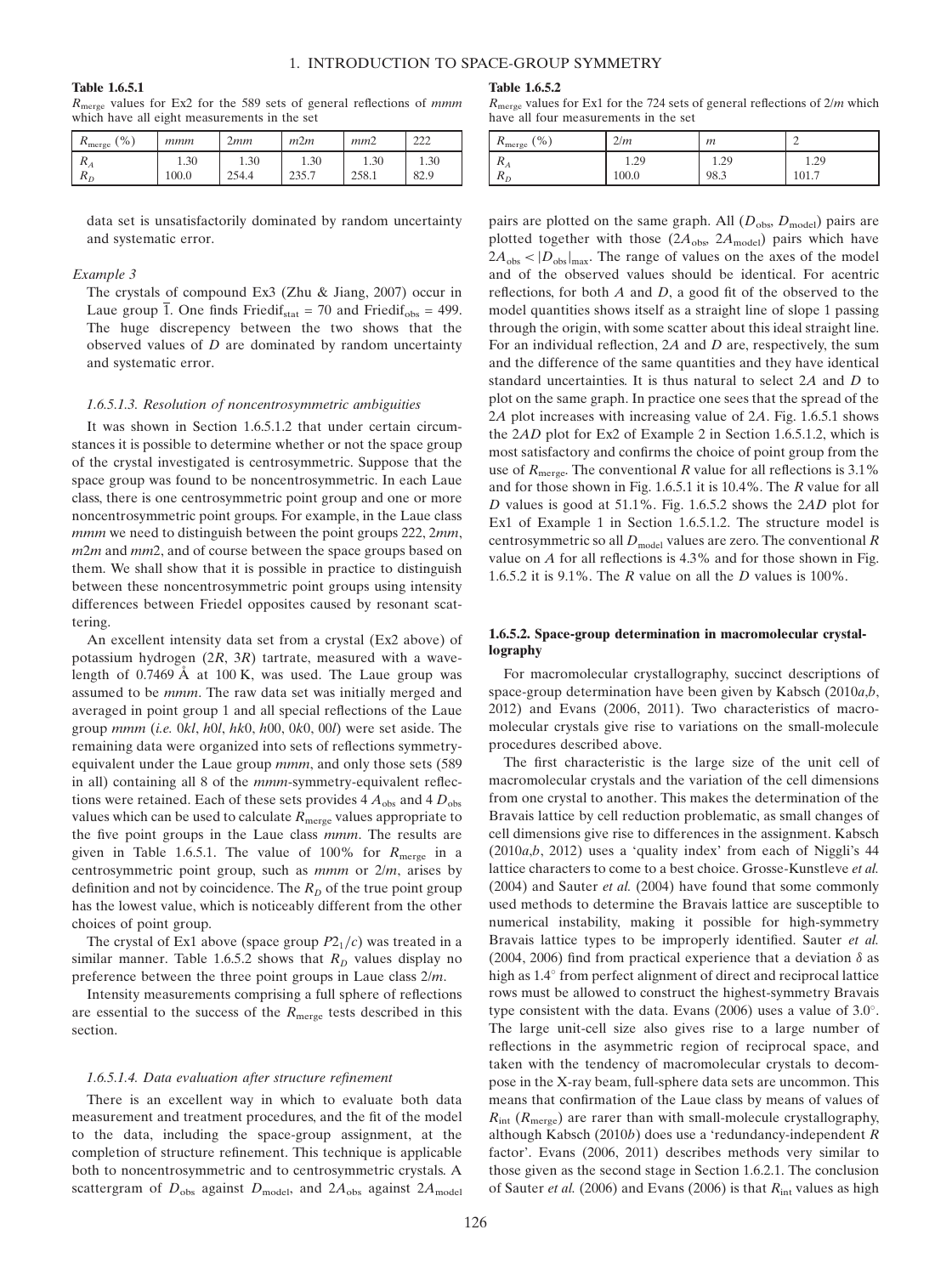

## Figure 1.6.5.1

Data-evaluation plot for crystal Ex2. The plot shows a scattergram of all  $(D_{obs}, D_{model})$  pairs and those  $(2A_{obs}, 2A_{model})$  pairs in the same intensity range as the D values.

as 25% must be permitted in order to assemble an optimal set of operations to describe the diffraction symmetry. Another interesting procedure, accompanied by experimental proof, has been devised by Sauter et al. (2006). They show that it is clearer to calculate  $R_{\text{merge}}$  values individually for each potential symmetry operation of a target point group rather than comparing  $R_{\text{merge}}$ values for target point groups globally. According to Sauter et al. (2006) the reason for this improvement lies in the lack of intensity data relating some target symmetry operations.

The second characteristic of macromolecular crystals is that the compound is known, or presumed, to be chiral and enantiomerically pure, so that the crystal structure is chiral. This limits the choice of space group to the 65 Sohncke space groups containing only translations, pure rotations or screw rotations. For ease of use, these have been typeset in bold in Tables 1.6.4.2– 1.6.4.30.

For the evaluation of protein structures, Poon et al. (2010) apply similar techniques to those described in Section 1.6.2.3. The major tactical objective is to identify pairs of  $\alpha$ -helices that have been declared to be symmetry-independent in the structure solution but which may well be related by a rotational symmetry of the crystal structure. Poon et al. (2010) have been careful to test their methodology against generated structural data before proceeding to tests on real data. Their results indicate that some 2% of X-ray structures in the Protein Data Bank potentially fit in a higher-symmetry space group. Zwart et al. (2008) have studied the problems of under-assigned translational symmetry operations, suspected incorrect symmetry and twinned data with ambiguous space-group choices, and give illustrations of the uses of group–subgroup relations.

### 1.6.5.3. Space-group determination from powder diffraction

In powder diffraction, the reciprocal lattice is projected onto a single dimension. This projection gives rise to the major difficulty in interpreting powder-diffraction patterns. Reflections overlap each other either exactly, owing to the symmetry of the lattice metric, or approximately. This makes the extraction of the inte-



### Figure 1.6.5.2

Data-evaluation plot for crystal Ex1. The plot shows a scattergram of all  $(D_{obs}, D_{model})$  and some  $(2A_{obs}, 2A_{model})$  data points.

grated intensities of individual Bragg reflections liable to error. Experimentally, the use of synchrotron radiation with its exceedingly fine and highly monochromatic beam has enabled considerable progress to be made over recent years. Other obstacles to the interpretation of powder-diffraction patterns, which occur at all stages of the analysis, are background interpretation, preferred orientation, pseudo-translational symmetry and impurity phases. These are general powder-diffraction problems and will not be treated at all in the current chapter. The reader should consult David et al. (2002) and David & Shankland (2008) or the forthcoming new volume of International Tables for Crystallography (Volume H, Powder Diffraction) for further information.

It goes without saying that the main use of the powder method is in structural studies of compounds for which single crystals cannot be grown.

Let us start by running through the three stages of extraction of symmetry information from the diffraction pattern described in Section 1.6.2.1 to see how they apply to powder diffraction.

- (1) Stage 1 concerns the determination of the Bravais lattice from the experimentally determined cell dimensions. As such, this process is identical to that described in Section 1.6.2.1. The obstacle, arising from peak overlap, is the initial indexing of the powder pattern and the determination of a unit cell, see David et al. (2002) and David & Shankland (2008).
- (2) Stage 2 concerns the determination of the point-group symmetry of the intensities of the Bragg reflections. As a preparation to stages 2 and 3, the integrated Bragg intensities have to be extracted from the powder-diffraction pattern by one of the commonly used profile analysis techniques [see David et al. (2002) and David & Shankland (2008)]. The intensities of severely overlapped reflections are subject to error. Moreover, the exact overlap of reflections owing to the symmetry of the lattice metric makes it impossible to distinguish between high- and low-symmetry Laue groups in the same family e.g. between  $4/m$  and  $4/mmm$  in the tetragonal family and  $m\overline{3}$  and  $m\overline{3}m$  in the cubic family. Likewise,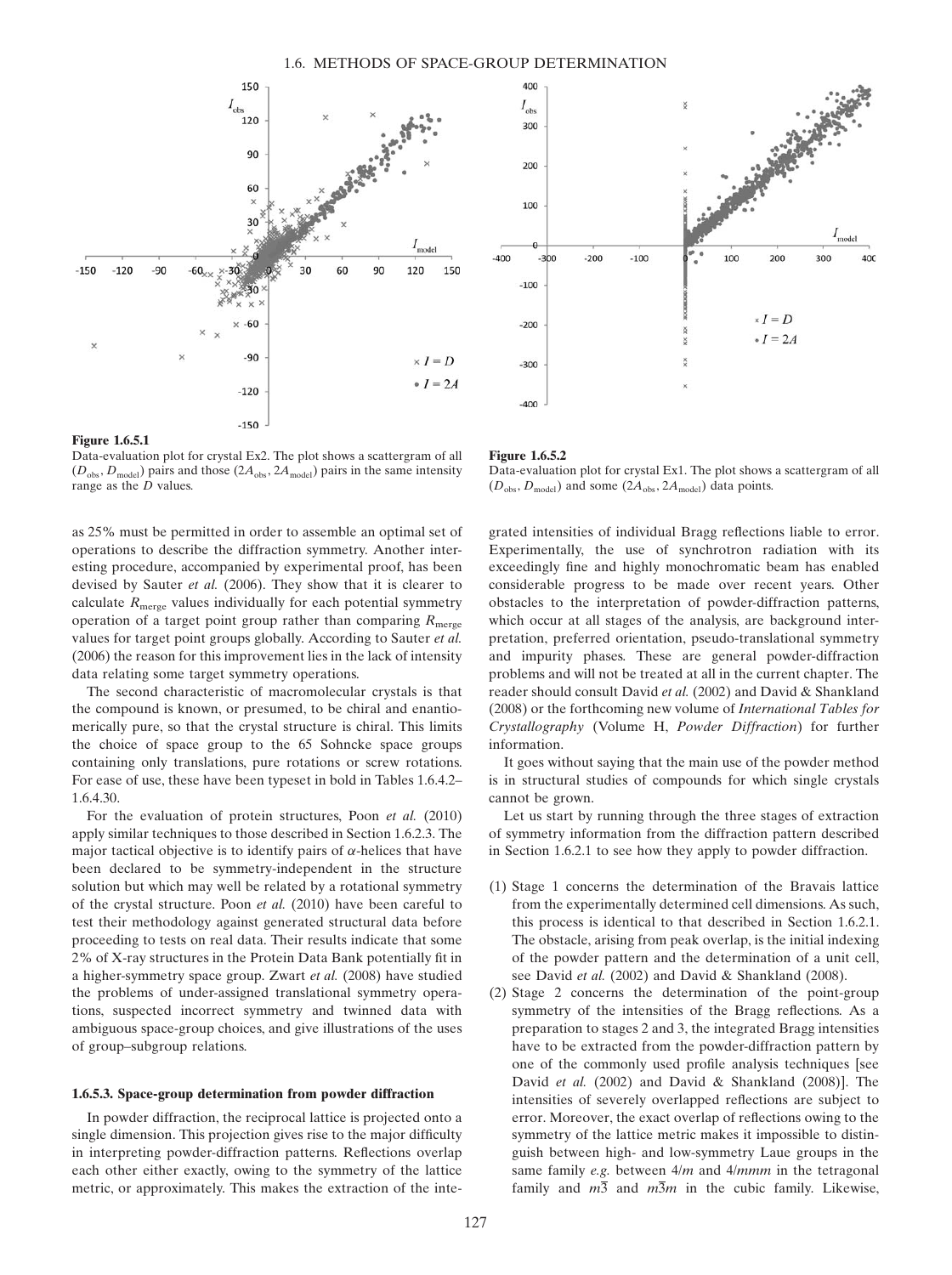differences in intensity between Friedel opposites, hkl and  $\overline{hkl}$ , are hidden in a powder-diffraction pattern and the techniques of Section 1.6.5.1 are inapplicable. It is also known that experimental results on structure-factor statistics described in Section 1.6.2.2 are sensitive to the algorithm used to extract the integrated Bragg intensities from the powder-diffraction pattern. One procedure tends to produce intensity statistics typical of the noncentrosymmetric space group P1 and another those of the centrosymmetric space group  $\overline{P1}$ . In all, nothing much can be learnt from stage 2 for a powder-diffraction pattern. As a consequence, space-group determination from powder diffraction relies entirely on the Bravais lattice derived from the indexing of the diffraction pattern in stage 1 and the detection of systematic absences in stage 3.

(3) Stage 3 concerns the identification of the conditions for possible systematic absences. However, Bragg-peak overlap causes difficulties with determining systematic absences. For powder-diffraction peaks at small values of  $\sin \theta / \lambda$ , the problem is rarely severe, even for low-resolution laboratory powder-diffraction data. Potentially absent reflections at higher values of  $\sin \theta / \lambda$  often overlap with other reflections of observable intensity. Accordingly, conclusions about the presence of space-group symmetry operations are generally drawn on the basis of a very small number of clear intensity observations. Observing lattice-centring absences is usually relatively easy. In the case of molecular organic materials, considerable help in space-group selection comes from the well known frequency distribution of space groups, where some 80% of compounds crystallize in one of the following:  $P2_1/c$ ,  $P1$ ,  $P2_12_12_1$ ,  $P2_1$  and  $C2/c$ . Practical methods of proceeding are described by David & Sivia (2002). It should also be pointed out that Table 1.6.4.1 in this chapter may often be found to be helpful. For example, if it is known that the Bravais lattice is of type  $cP$ , Table 1.6.4.1 tells us that the possible Laue classes are  $m\overline{3}$  and  $m\overline{3}m$  and the possible space groups can be found in Tables 1.6.4.25 and 1.6.4.26, respectively. The appropriate reflection conditions are of course given in these tables. All relevant tables can thus be located with the aid of Table 1.6.4.1 if the Bravais lattice is known.

There has been considerable progress since 2000 in the automated extraction by software of the set of conditions for reflections from a powder-diffraction pattern for undertaking stage 3 above. Once the conditions have been identified, Tables 1.6.4.2– 1.6.4.30 are used to identify the corresponding space groups. The output of such software consists of a ranked list of complete sets of conditions for reflections (i.e. the horizontal rows of conditions given in Tables 1.6.4.2–1.6.4.30). Accordingly, the best-ranked set of conditions is at the top of the list followed by others in decreasing order of appropriateness. The list thus is answering the question: Which is the most probable set of reflection conditions for the data to hand? Such software uses integrated intensities of Bragg reflections extracted from the powder pattern and, as mentioned above, the results are sensitive to the particular profile integration procedure used. Moreover, only ideal Wilson (1949) p.d.f.'s for space groups P1 and  $\overline{P1}$  are implemented. The art of such techniques is to find appropriate criteria such that the most likely set of reflection conditions is clearly discriminated from any others. Altomare et al. (Altomare, Caliandro, Camalli, Cuocci, da Silva et al., 2004; Altomare, Caliandro, Camalli, Cuocci, Giacovazzo et al., 2004; Altomare et al., 2005, 2007, 2009) have used a probabilistic approach combining the probabilities of individual symmetry operations of candidate space groups. The approach is pragmatic and has evolved over several versions of the software. Experience has accumulated through use of the procedure and the discrimination of the software has consequently improved. Markvardsen et al. (2001, 2012) commence with an in-depth probabilistic analysis using the concepts of Bayesian statistics which was demonstrated on a few test structures. Later, Markvardsen et al. (2008) made software generally available for their approach. Vallcorba et al. (2012) have also produced software for space-group determination, but give little information on their algorithm.

# 1.6.6. Space groups for nanocrystals by electron microscopy

# By J. C. H. Spence

The determination of crystal space groups may be achieved by the method of convergent-beam electron microdiffraction (CBED) using a modern transmission electron microscope (TEM). A detailed description of the CBED technique is given by Tanaka (2008) in Section 2.5.3 of Volume B; here we give a brief overview of the capabilities of the method for space-group determination, for completeness. A TEM beam focused to nanometre dimensions allows study of nanocrystals, while identification of noncentrosymmetric crystals is straightforward, as a result of the strong multiple scattering normally present in electron diffraction. (Unlike single scattering, this does not impose inversion symmetry on diffraction patterns, but preserves the symmetry of the sample and its boundaries.) CBED patterns also allow direct determination of screw and glide space-group elements, which produce characteristic absences, despite the presence of multiple scattering, in certain orientations. These absences, which remain for all sample thicknesses and beam energies, may be shown to occur as a result of an elegant cancellation theorem along symmetry-related multiple-scattering paths (Gjønnes & Moodie, 1965). Using all of the above information, most of the 230 space groups can be distinguished by CBED. The remaining more difficult cases (such as space groups that differ only in the location of their symmetry elements) are discussed in Spence & Lynch (1982), Eades (1988), and Saitoh et al. (2001). Enantiomorphic pairs require detailed atomistic simulations based on a model, as in the case of quartz (Goodman & Secomb, 1977). Multiple scattering renders Bragg intensities sensitive to structure-factor phases in noncentrosymmetric structures, allowing these to be measured with a tenth of a degree accuracy (Zuo et al., 1993). Unlike X-ray diffraction, electron diffraction is very sensitive to ionicity and bonding effects, especially at low angles, allowing extinction-free charge-density mapping with high accuracy (Zuo, 2004; Zuo et al., 1999). Because of its sensitivity to strain, CBED may also be used to map out local phase transformations which cause space-group changes on the nanoscale (Zuo, 1993; Zhang et al., 2006).

In simplest terms, a CBED pattern is formed by enlarging the incident beam divergence in the transmission diffraction geometry, as first demonstrated G. Mollenstedt in 1937 (Kossel & Mollenstedt, 1942). Bragg spots are then enlarged into discs, and the intensity variation within these discs is studied, in addition to that of the entire pattern, in the CBED method. The intensity variation within a disc displays a complete rocking curve in each of the many diffracted orders, which are simultaneously excited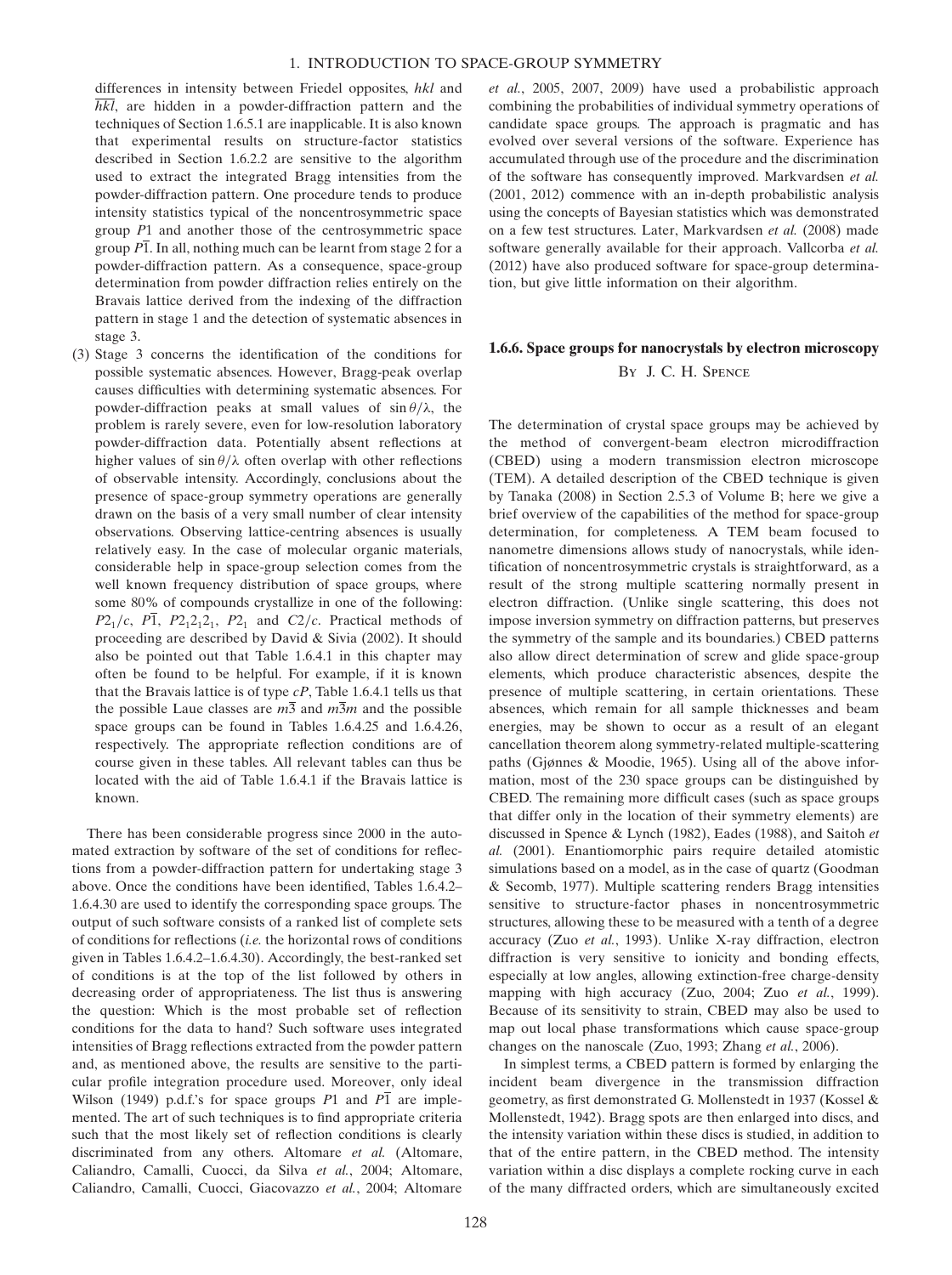

### **Figure 1661**

Polarity determination by convergent-beam electron diffraction. A CBED pattern from  $ZnO$  with the beam normal to the  $c$  axis is shown. The intensity distribution along c does not have inversion symmetry, reflecting the noncentrocentrosymmetric nature of the structure. Reproduced with permission from Wang et al. (2003). Copyright (2003) by The American Physical Society.

and recorded. The entire pattern thus consists of many independent 'point' diffraction patterns (each for a slightly different incident beam direction) laid beside each other. Fig. 1.6.6.1 shows a CBED pattern from the wurtzite structure of ZnO, with the beam normal to the c axis (Wang et al., 2003). The intensity variation along a line running through the centres of these discs (along the  $c$  axis) is not an even function, strongly violating Friedel's law for this elastic scattering. At higher scattering angles, curvature of the Ewald sphere allows three-dimensional symmetry elements to be determinated by taking account of 'outof-zone' intensities in the outer higher-order Laue zone (HOLZ) rings near the edge of the detector. Since sub-ångstrom-diameter electron probes and nanometre X-ray laser probes (Spence et al., 2012) are now being used, the effect of the inevitable coherent interference between overlapping convergent-beam orders on space-group determination must be considered (Spence & Zuo, 1992).

A systematic approach to space-group determination by CBED has been developed by several groups. In general, one would determine the symmetry of the projection diffraction group first (ignoring diffraction components along the beam direction  $z$ ), then add the  $z$ -dependent information seen in HOLZ lines, allowing one to finally identify the point group from tables, by combining all this information. After indexing the pattern, in order to determine a unit cell the Bravais lattice is next determined. The form of the three-dimensional reciprocal lattice and its centring can usually be determined by noting the registry of Bragg spots in a HOLZ ring against those in the zeroorder (ZOLZ) ring. Finally, by setting up certain special orientations, tests are applied for the presence of screw and glide elements, which are revealed by a characteristic dark line or cross within the CBED discs. Tables can again then be used to combine these translational symmetry elements with the previously determined point group, to find the space group. As a general experimental strategy, one first seeks mirror lines (perhaps seen in Kikuchi patterns), then follows these around using the two-axis goniometer fitted to modern TEM instruments in a systematic search for other symmetry elements. Reviews of the CBED method can be found in Steeds & Vincent (1983), in Goodman (1975), and in the texts by Tanaka et al. (1988). A textbook-level worked example of space-group determination by CBED can be found in Spence & Zuo (1992) and in the chapter by A. Eades in Williams & Carter (2009).

### References

- Allenmark, S., Gawronski, J. & Berova, N. (2007). Editors. Chirality, 20, 605–759.
- Altomare, A., Caliandro, R., Camalli, M., Cuocci, C., da Silva, I., Giacovazzo, C., Moliterni, A. G. G. & Spagna, R. (2004). Space-group determination from powder diffraction data: a probabilistic approach. J. Appl. Cryst. 37, 957–966.
- Altomare, A., Caliandro, R., Camalli, M., Cuocci, C., Giacovazzo, C., Moliterni, A. G. G. & Rizzi, R. (2004). Automatic structure determination from powder data with EXPO2004. J. Appl. Cryst. 37, 1025–1028.
- Altomare, A., Camalli, M., Cuocci, C., da Silva, I., Giacovazzo, C., Moliterni, A. G. G. & Rizzi, R. (2005). Space group determination: improvements in EXPO2004. J. Appl. Cryst. 38, 760–767.
- Altomare, A., Camalli, M., Cuocci, C., Giacovazzo, C., Moliterni, A. G. G. & Rizzi, R. (2007). Advances in space-group determination from powder diffraction data. J. Appl. Cryst. 40, 743-748.
- Altomare, A., Camalli, M., Cuocci, C., Giacovazzo, C., Moliterni, A. & Rizzi, R. (2009). EXPO2009: structure solution by powder data in direct and reciprocal space. J. Appl. Cryst. 42, 1197-1202.
- Authier, A., Borovik-Romanov, A. S., Boulanger, B., Cox, K. G., Dmitrienko, V. E., Ephraïm, M., Glazer, A. M., Grimmer, H., Janner, A., Jannsen, T., Kenzelmann, M., Kirfel, A., Kuhs, W. F., Küppers, H., Mahan, G. D., Ovchinnikova, E. N., Thiers, A., Zarembowitch, A. & Zyss, J. (2014). International Tables for Crystallography, Volume D, Physical Properties of Crystals, edited by A. Authier, 2nd edition, Part 1. Chichester: Wiley.
- Boček, P., Hahn, Th., Janovec, V., Klapper, H., Kopský, V., Přivratska, J., Scott, J. F. & Tolédano, J.-C. (2014). International Tables for Crystallography, Volume D, Physical Properties of Crystals, edited by A. Authier, 2nd ed., Part 3. Chichester: Wiley.
- Buerger, M. J. (1935). The application of plane groups to the interpretation of Weissenberg photographs. Z. Kristallogr. 91, 255–289.
- Buerger, M. J. (1942). X-ray Crystallography, ch. 22. New York: Wiley.
- Buerger, M. J. (1946). The interpretation of Harker syntheses. J. Appl. Phys. 17, 579–595.
- Buerger, M. J. (1969). Diffraction symbols. In Physics of the Solid State, edited by S. Balakrishna, ch. 3, pp. 27–42. London: Academic Press.
- Burzlaff, H., Zimmermann, H. & de Wolff, P. M. (2002). Crystal lattices. In International Tables for Crystallography, Volume A, Space-Group Symmetry, edited by Th. Hahn, 5th ed., Part 9. Dordrecht: Kluwer Academic Publishers.
- David, W. I. F. & Shankland, K. (2008). Structure determination from powder diffraction data. Acta Cryst. A64, 52– 64.
- David, W. I. F., Shankland, K., McCusker, L. B. & Baerlocher, Ch. (2002). Editors. Structure Determination from Powder Diffraction Data. IUCr Monograph No. 13. Oxford University Press.
- David, W. I. F. & Sivia, D. S. (2002). Extracting integrated intensities from powder diffraction patterns. In Structure Determination from Powder Diffraction Data, edited by W. I. F. David, K. Shankland, L. B. McCusker & Ch. Baerlocher. IUCr Monograph No. 13. Oxford University Press.
- Eades, J. A. (1988). Glide planes and screw axes in CBED. In Microbeam Analysis 1988, edited by D. Newberry, pp. 75–78. San Francisco Press.
- Evans, P. (2006). Scaling and assessment of data quality. Acta Cryst. D62, 72–82.
- Evans, P. R. (2011). An introduction to data reduction: space-group determination, scaling and intensity statistics. Acta Cryst. D67, 282-292.
- Flack, H. D. (2003). Chiral and achiral crystal structures. Helv. Chim. Acta, 86, 905–921.
- Flack, H. D. (2015). Methods of space-group determination a supplement dealing with twinned crystals and metric specialization. Acta Cryst. C71, 916–920.
- Flack, H. D., Sadki, M., Thompson, A. L. & Watkin, D. J. (2011). Practical applications of averages and differences of Friedel opposites. Acta Cryst. A67, 21–34.
- Flack, H. D. & Shmueli, U. (2007). The mean-square Friedel intensity difference in P1 with a centrosymmetric substructure. Acta Cryst. A63, 257–265.
- Giacovazzo, C. (2008). Direct methods. In International Tables for Crystallography, Volume B, Reciprocal Space, edited by U. Shmueli, ch. 2.2, pp. 215–243. Dordrecht: Springer.
- Gjønnes, J. & Moodie, A. F. (1965). Extinction conditions in the dynamic theory of electron diffraction. Acta Cryst. 19, 65-69.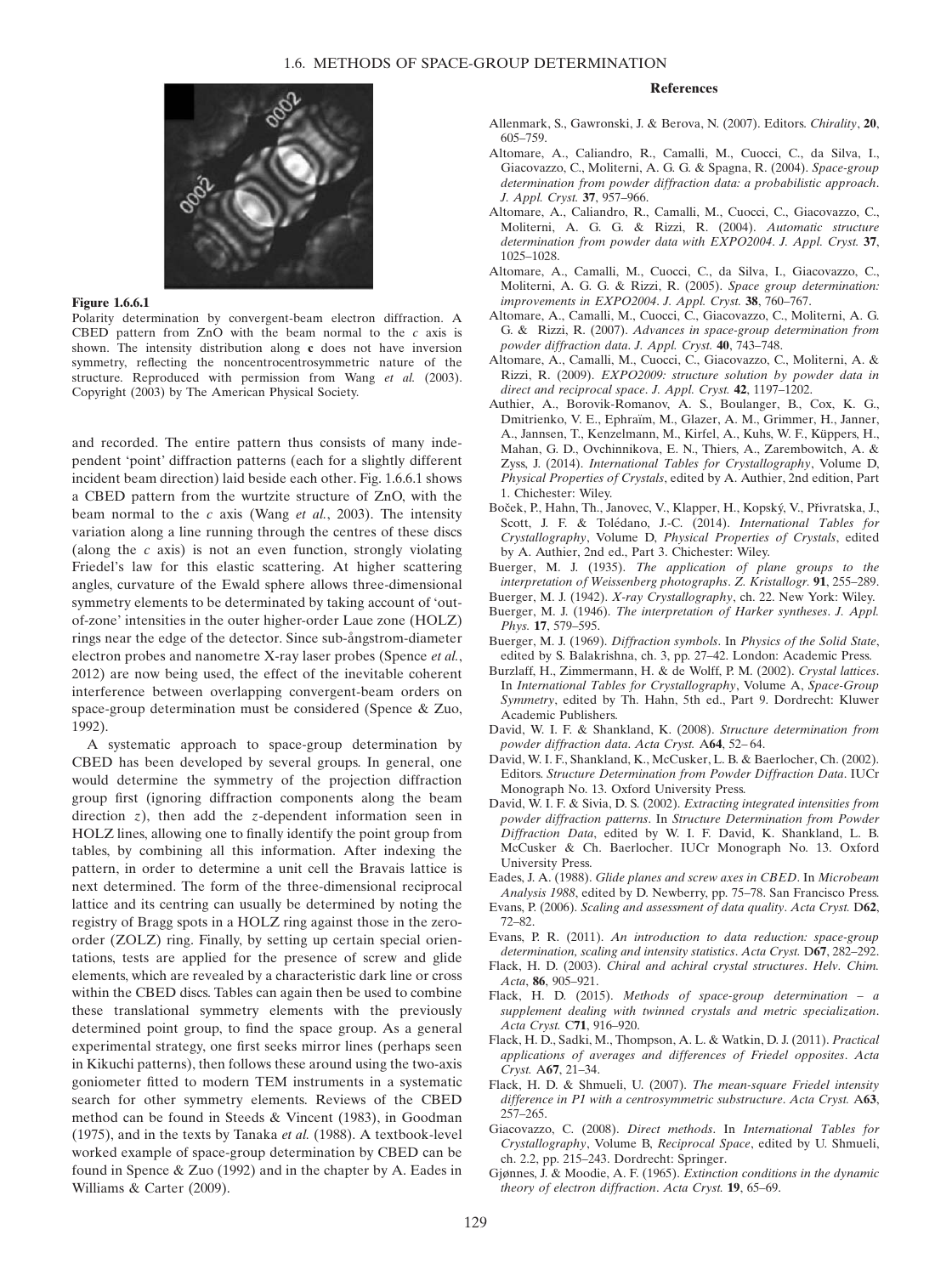- Goodman, P. (1975). A practical method of three-dimensional spacegroup analysis using convergent-beam electron diffraction. Acta Cryst. A31, 804–810.
- Goodman, P. & Secomb, T. W. (1977). Identification of enantiomorphously related space groups by electron diffraction. Acta Cryst. A33, 126–133.
- Grosse-Kunstleve, R. W., Sauter, N. K. & Adams, P. D. (2004). Numerically stable algorithms for the computation of reduced unit cells. Acta Cryst. A60, 1–6.
- Howells, E. R., Phillips, D. C. & Rogers, D. (1950). The probability distribution of X-ray intensities. II. Experimental investigation and the X-ray detection of centres of symmetry. Acta Cryst. 3, 210– 214.

Kabsch, W. (2010a). XDS. Acta Cryst. D66, 125–132.

- Kabsch, W. (2010b). Integration, scaling, space-group assignment and post-refinement. Acta Cryst. D66, 133–144.
- Kabsch, W. (2012). Space-group assignment. In International Tables for Crystallography, Volume F, Crystallography of Biological Macromolecules, edited by E. Arnold, D. M. Himmel & M. G. Rossmann, Section 11.3.6. Chichester: Wiley.
- Kirschbaum, K., Martin, A. & Pinkerton, A. A. (1997).  $\lambda/2$  Contamination in charge-coupled-device area-detector data. J. Appl. Cryst. 30, 514–516.
- Koch, E. (2006). Twinning. In International Tables for Crystallography, Volume C, Mathematical, Physical and Chemical Tables, 1st online edition, edited by E. Prince, ch. 1.3. Chester: International Union of Crystallography.
- Kossel, W. & Mollenstedt, G. (1942). Electron interference in a convergent beam. Ann. Phys. 42, 287–296.
- Le Page, Y. (1982). The derivation of the axes of the conventional unit cell from the dimensions of the Buerger-reduced cell. J. Appl. Cryst. 15, 255–259.
- Le Page, Y. (1987). Computer derivation of the symmetry elements implied in a structure description. J. Appl. Cryst. 20, 264–269.
- Looijenga-Vos, A. & Buerger, M. J. (2002). Space-group determination and diffraction symbols. In International Tables for Crystallography, Volume A, Space-Group Symmetry, 5th ed., edited by Th. Hahn, Section 3.1.3. Dordrecht, Boston, London: Kluwer Academic Publishers.
- Macchi, P., Proserpio, D. M., Sironi, A., Soave, R. & Destro, R. (1998). A test of the suitability of CCD area detectors for accurate electron-density studies. J. Appl. Cryst. 31, 583–588.
- Markvardsen, A. J., David, W. I. F., Johnson, J. C. & Shankland, K. (2001). A probabilistic approach to space-group determination from powder data. Acta Cryst. A57, 47–54.
- Markvardsen, A. J., David, W. I. F., Johnston, J. C. & Shankland, K. (2012). A probabilistic approach to space-group determination from powder data. Corrigendum. Acta Cryst. A68, 780.
- Markvardsen, A. J., Shankland, K., David, W. I. F., Johnston, J. C., Ibberson, R. M., Tucker, M., Nowell, H. & Griffin, T. (2008). ExtSym: a program to aid space-group determination from powder diffraction data. J. Appl. Cryst. 41, 1177–1181.
- Nespolo, M., Ferraris, G. & Souvignier, B. (2014). Effects of merohedric twinning on the diffraction pattern. Acta Cryst. A70, 106–125.
- Okaya, Y. & Pepinsky, R. (1955). Computing Methods and the Phase Problem in X-ray Crystal Analysis, p. 276. Oxford: Pergamon Press.
- Oszlányi, G. & Sütő, A. (2004). Ab initio structure solution by charge flipping. Acta Cryst. A60, 134-141.

Palatinus, L. (2011). Private communication.

- Palatinus, L. & van der Lee, A. (2008). Symmetry determination following structure solution in P1. J. Appl. Cryst. 41, 975–984.
- Parsons, S., Pattison, P. & Flack, H. D. (2012). Analyzing Friedel averages and differences. Acta Cryst. A68, 736–749.
- Poon, B. K., Grosse-Kunstleve, R. W., Zwart, P. H. & Sauter, N. K. (2010). Detection and correction of underassigned rotational symmetry prior to structure deposition. Acta Cryst. D66, 503–513.
- Rabinovich, S., Shmueli, U., Stein, Z., Shashua, R. & Weiss, G. H. (1991). Exact random-walk models in crystallographic statistics. VI. P.d.f.'s of E for all plane groups and most space groups. Acta Cryst. A47, 328– 335.
- Rogers, D. (1950). The probability distribution of X-ray intensities. IV. New methods of determining crystal classes and space groups. Acta Cryst. 3, 455–464.
- Rossmann, M. G. & Arnold, E. (2001). Patterson and molecular replacement techniques. In International Tables for Crystallography,

Volume B, Reciprocal Space, edited by U. Shmueli, ch. 2.3, pp. 235–263. Dordrecht: Kluwer Academic Publishers.

- Saitoh, K., Tsuda, K., Terauchi, M. & Tanaka, M. (2001). Distinction between space groups having principal rotation and screw axes, which are combined with twofold rotation axes, using the coherent convergent-beam electron diffraction method. Acta Cryst. A57, 219– 230.
- Sauter, N. K., Grosse-Kunstleve, R. W. & Adams, P. D. (2004). Robust indexing for automatic data collection. J. Appl. Cryst. 37, 399–409.
- Sauter, N. K., Grosse-Kunstleve, R. W. & Adams, P. D. (2006). Improved statistics for determining the Patterson symmetry from unmerged diffraction intensities. J. Appl. Cryst. 39, 158-168.
- Shmueli, U. (2007). Theories and Techniques of Crystal Structure Determination. Oxford University Press.
- Shmueli, U. (2008). Symmetry in reciprocal space. In International Tables for Crystallography, Volume B, Reciprocal Space, edited by U. Shmueli, 3rd ed., ch. 1.4, Appendix A1.4.4. Dordrecht: Springer.
- Shmueli, U. (2012). Structure-factor statistics and crystal symmetry. J. Appl. Cryst. 45, 389–392.
- Shmueli, U. (2013). INSTAT: a program for computing non-ideal probability density functions of  $|E|$ . J. Appl. Cryst. 46, 1521-1522.
- Shmueli, U. & Flack, H. D. (2009). Concise intensity statistics of Friedel opposites and classification of the reflections. Acta Cryst. A65, 322– 325.
- Shmueli, U. & Weiss, G. H. (1995). Introduction to Crystallographic Statistics. Oxford University Press.
- Shmueli, U., Weiss, G. H., Kiefer, J. E. & Wilson, A. J. C. (1984). Exact random-walk models in crystallographic statistics. I. Space groups  $P\overline{1}$ and P1. Acta Cryst. A40, 651–660.
- Shmueli, U. & Wilson, A. J. C. (2008). Statistical properties of the weighted reciprocal lattice. In International Tables for Crystallography, Volume B, Reciprocal Space, edited by U. Shmueli, ch. 2.1. Dordrecht: Springer.
- Spek, A. L. (2003). Single-crystal structure validation with the program PLATON. J. Appl. Cryst. 36, 7-13.
- Spence, J. C. H. & Lynch, J. (1982). Stem microanalysis by transmission electron energy loss spectroscopy in crystals. Ultramicroscopy, 9, 267– 276.
- Spence, J. C. H., Weierstall, U. & Chapman, H. (2012). X-ray lasers for structural biology. Rep. Prog. Phys. 75, 102601.
- Spence, J. & Zuo, J. M. (1992). Electron Microdiffraction. New York: Plenum.
- Steeds, J. W. & Vincent, R. (1983). Use of high-symmetry zone axes in electron diffraction in determining crystal point and space groups. J. Appl. Cryst. **16**, 317–325.
- Tadbuppa, P. P. & Tiekink, E. R. T. (2010). [(Z)-Ethyl N-isopropylthiocarbamato-KS](tricyclohexylphosphine-KP)gold(I). Acta Cryst. E66, m615.
- Tanaka, M. (2008). Point-group and space-group determination by convergent-beam electron diffraction. In International Tables for Crystallography, Volume B, Reciprocal Space, edited by U. Shmueli, 3rd ed., Section 2.5.3. Springer.
- Tanaka, M., Terauchi, M. & Kaneyama, T. (1988). Convergent Beam Electron Diffraction (and subsequent volumes in the same series). Tokyo: JEOL Ltd.
- Udupa, M. R. & Krebs, B. (1979). Crystal and molecular structure of creatininium tetrachlorocuprate(II). Inorg. Chim. Acta, 33, 241– 244.
- Vallcorba, O., Rius, J., Frontera, C., Peral, I. & Miravitlles, C. (2012). DAJUST: a suite of computer programs for pattern matching, spacegroup determination and intensity extraction from powder diffraction data. J. Appl. Cryst. 45, 844–848.
- Wang, Z. L., Kong, X. Y. & Zuo, J. M. (2003). Induced growth of asymmetric nanocantilever on polar surfaces. Phys. Rev. Lett. 91, 185502.
- Waser, J. (1955). Symmetry relations between structure factors. Acta Cryst. 8, 595.
- Wells, M. (1965). Computational aspects of space-group symmetry. Acta Cryst. 19, 173–179.
- Williams, D. & Carter, C. B. (2009). Transmission Electron Microscopy, ch. 6. New York: Springer.
- Wilson, A. J. C. (1949). The probability distribution of X-ray intensities. Acta Cryst. 2, 318–321.
- Zhang, P., Kisielowski, C., Istratov, A., He, H., Nelson, C., Mardinly, J., Weber, E. & Spence, J. C. H. (2006). Direct strain measurement in a